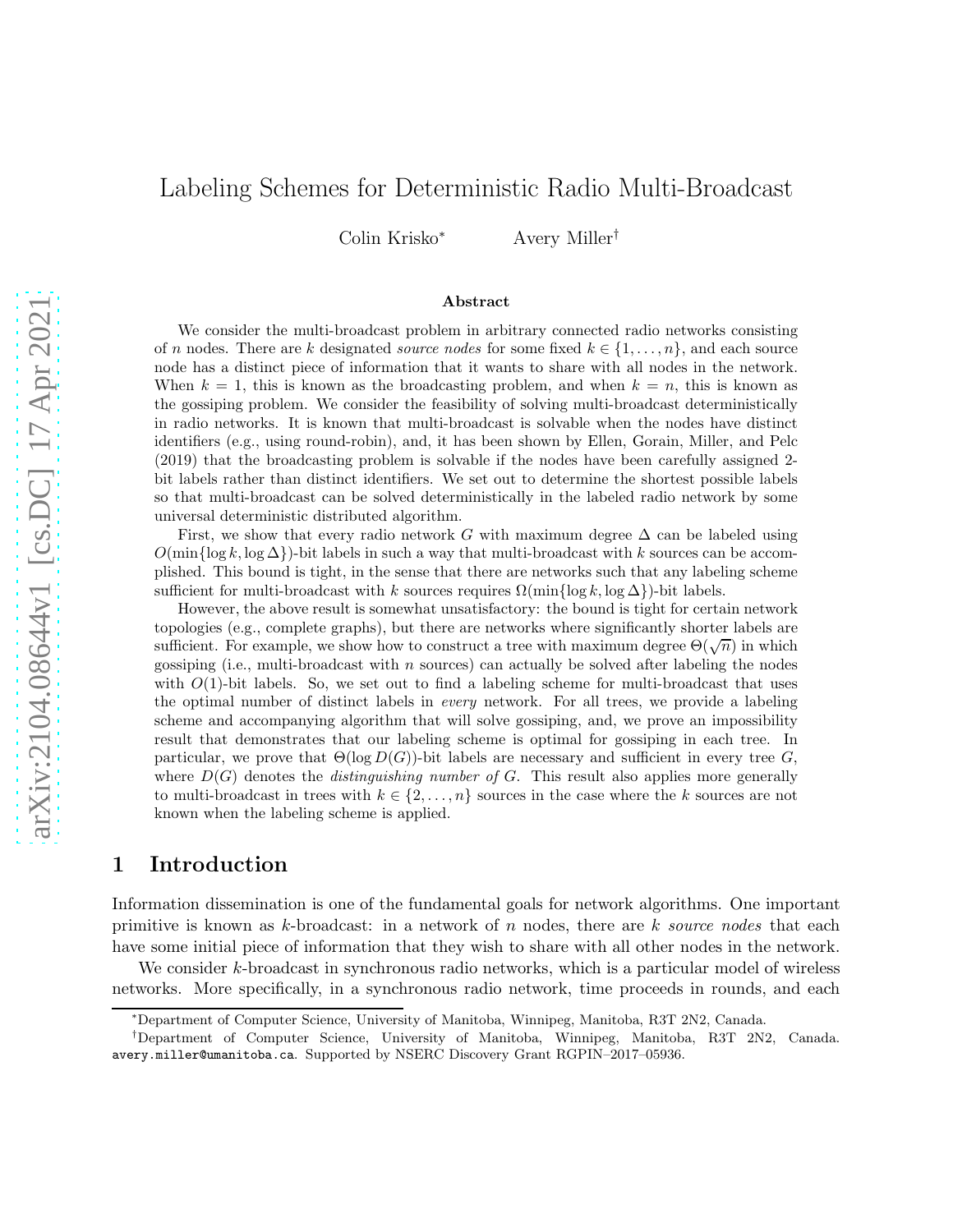node in the network makes a decision in each round whether it will listen, or, transmit a message. In any round, a node receives a message if it listens and exactly one of its neighbours transmits. Otherwise, the node receives nothing, for one of three reasons: it is not listening, or, none of its neighbours are transmitting, or, two or more of its neighbours are transmitting (this case is known as a *collision*, which models radio signal interference).

The possibility of collisions introduces an interesting challenge, as many simultaneous transmissions can prevent information from spreading in the network. In order to solve k-broadcast (as well as many other problems) there needs to be some way of breaking symmetry in the behaviour of the nodes, and one way this can be accomplished is by having each node use an assigned label or identifier during its execution. In fact, it is not hard to see that using assigned labels is necessary: it is impossible to deterministically solve 1-broadcast in a 4-cycle with unlabeled nodes (or identical labels) since, after the source node transmits its source message, its two neighbours will behave identically in all future rounds (i.e., both transmit or both listen), which means that the remaining node will never receive the source message. For this reason, many deterministic solutions to communication tasks in radio networks are designed for networks where each node has a unique identifier. In such networks, k-broadcast is always solvable using a simple round-robin algorithm: each node uses its unique identifier to ensure that it transmits in a round by itself, which avoids all transmission collisions, and this is repeated until all information has reached all nodes.

With regards to solving k-broadcast in radio networks using a deterministic algorithm, the previous paragraph presents two extremes: at least one-bit labels are required, since assigning the same label to all nodes leads to impossibility; however,  $O(\log n)$ -bit labels are sufficient, since assigning a unique binary string to each of the  $n$  nodes and running a round-robin algorithm will eventually solve the task. This leads to a natural question: what is the shortest label size that allows us to solve k-broadcast in radio networks using a deterministic algorithm? A result by Ellen, Gorain, Miller, and Pelc [\[20\]](#page-28-0) demonstrates that 2-bit labels are necessary and sufficient in the special case of 1-broadcast. In this work, we set out to answer this question more generally.

#### 1.1 The Model

We consider networks modeled as simple undirected connected graphs with an arbitrary number of nodes n. For any fixed integer  $k \in \{1, \ldots, n\}$ , there are k nodes  $s_1, \ldots, s_k$  that are designated as *sources*. For each  $i \in \{1, \ldots, k\}$ , source node  $s_i$  initially has a *source message*  $\mu_i$ .

Execution proceeds in synchronous rounds: each node has a local clock and all local clocks run at the same speed. We do not assume that the local time at each node is the same. Each node has a radio that it can use to send or receive transmissions. In each round, each node must choose one radio mode: *transmit* or *listen*. In transmit mode, a node sends an identical transmission to all its neighbours in the network. In listen mode, a node is silent and may receive transmissions. More specifically, in each round  $t$  at each node  $v$ :

- If v is in transmit mode in round t, then v does not hear anything in round t.
- If v is in listen mode in round t, and v has no neighbours in transmit mode in round t, then  $v$  does not hear anything in round  $t$ .
- If v is in listen mode in round t, and v has exactly one neighbour  $w$  in transmit mode in round t, then v receives the message contained in the transmission by  $w$ .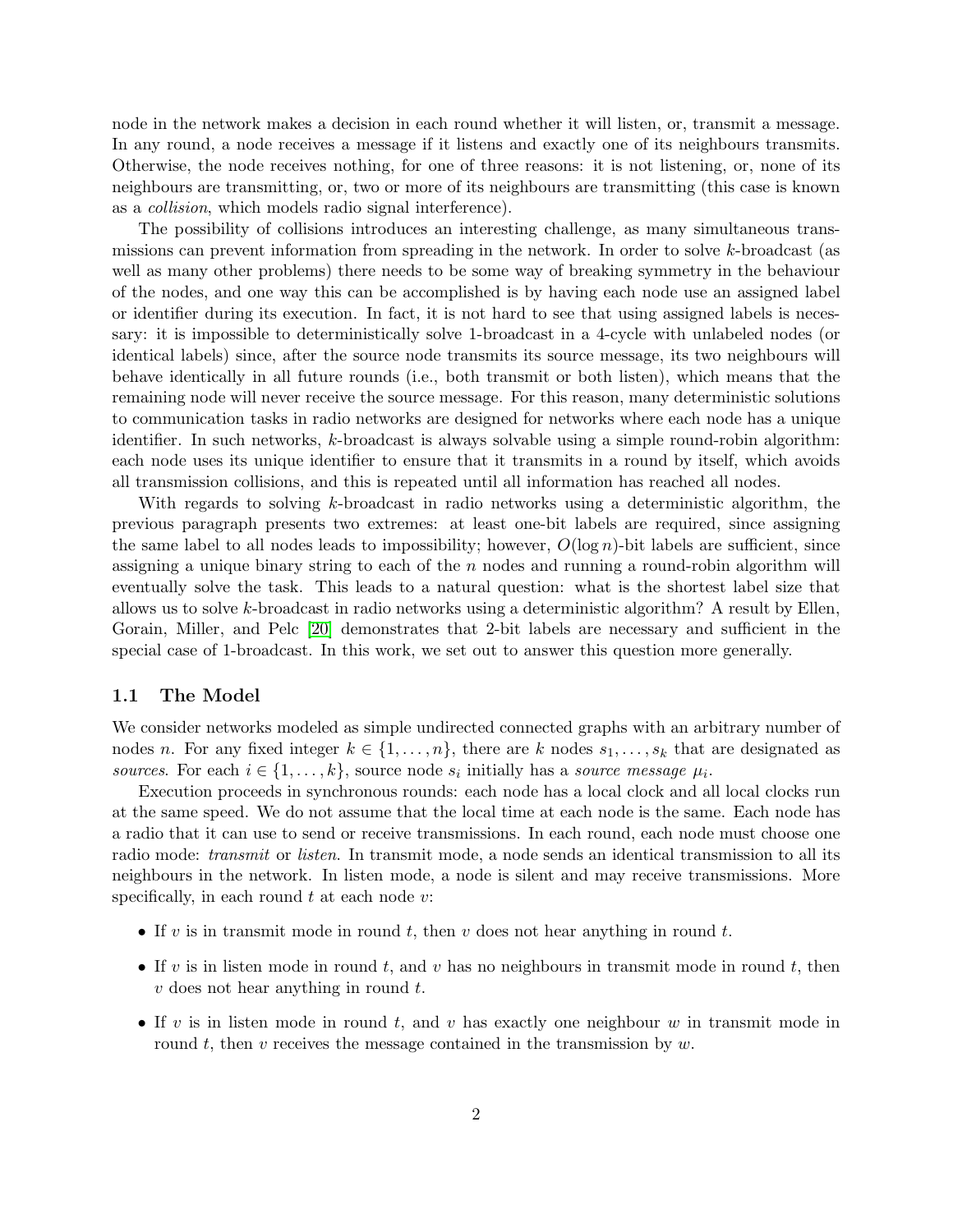• If v is in listen mode in round t, and v has two or more neighbours in transmit mode in round t, then v does not hear anything in round t. This case is often referred to as a *collision*, and we assume that nodes have no way of detecting when a collision occurs.

#### 1.2 The Problem

The k*-broadcast problem* is solved when each node in the network possesses all of the source messages  $\mu_1, \ldots, \mu_k$ . Two well-known special cases of this problem are when  $k = 1$  (called *broadcast*) and  $k = n$  (called *gossiping*). We will also consider a variant of this problem called *acknowledged* k*broadcast*, which requires that, at termination, all source nodes know that all nodes possess all of the source messages.

A *labeling scheme* for a network  $G = (V, E)$  is any function  $\lambda$  from the set V of nodes into the set of finite binary strings. This function  $\lambda$  has complete information about G: the node set, the edge set, and the set of k designated sources. The string  $\lambda(v)$  is called the *label* of the node v. Labels assigned by a labeling scheme are not necessarily distinct. The *length* of a labeling scheme is the maximum label length taken over all network nodes.

Suppose that each network G has been labeled by some labeling scheme. We consider solving the k-broadcast task using a *universal deterministic distributed algorithm*. In particular, each node initially knows its own label, and each of the k source nodes  $s_i$  possesses their source message  $\mu_i$ . In each round  $t$ , each node makes a decision whether it will transmit or listen in round  $t$ , and, if it decides to transmit, it decides on a finite binary string  $m$  that it will send in its transmission during round t. These decisions are based *only* on the current history of the node, that is: the label of the node, the node's source message (if it has one), and the sequence of messages received by the node before round  $t$ .

Our goal in this paper is to determine the minimum possible length of a labeling scheme  $\lambda$  such that there exists a universal deterministic distributed algorithm that solves k-broadcast in networks labeled with  $\lambda$ .

#### 1.3 Our Results

In Section [2,](#page-3-0) we show that every radio network G with maximum degree  $\Delta$  can be labeled using  $O(\min{\log k, \log \Delta})$ -bit labels in such a way that k-broadcast can be solved by a universal deterministic distributed algorithm, and we explicitly provide such an algorithm. In Section [2.4,](#page-7-0) we demonstrate that this bound is tight, in the sense that there exist networks such that every labeling scheme sufficient for k-broadcast requires  $\Omega(\min\{\log k, \log \Delta\})$ -bit labels. However, in Section [2.5,](#page-9-0) we demonstrate that these bounds are not tight in every network: there exist trees on  $n$  nodes with maximum degree  $\Theta(\sqrt{n})$  in which *n*-broadcast (gossiping) can be solved after labeling each node with  $O(1)$  bits. This inspires the question: can we prove tight bounds that hold in *every* graph?

Restricting to the class of all trees, in Section [3,](#page-14-0) we provide a labeling scheme and an accompanying universal deterministic distributed algorithm that solves gossiping, and we prove that the length of the labeling scheme is optimal for every graph in the class. In particular, we prove that  $\Theta(\log D(G))$ -bit labels are necessary and sufficient for solving gossiping in each tree G, where  $D(G)$ denotes the distinguishing number of  $G$ , i.e., the smallest integer c such that G has a node labeling using  $\{1, \ldots, c\}$  that is not preserved by any non-trivial graph automorphism. This result also applies more generally to k-broadcast in trees with  $k \in \{2, \ldots, n\}$  sources in the case where the k sources are not known when the labeling scheme is applied. From previous work about the distin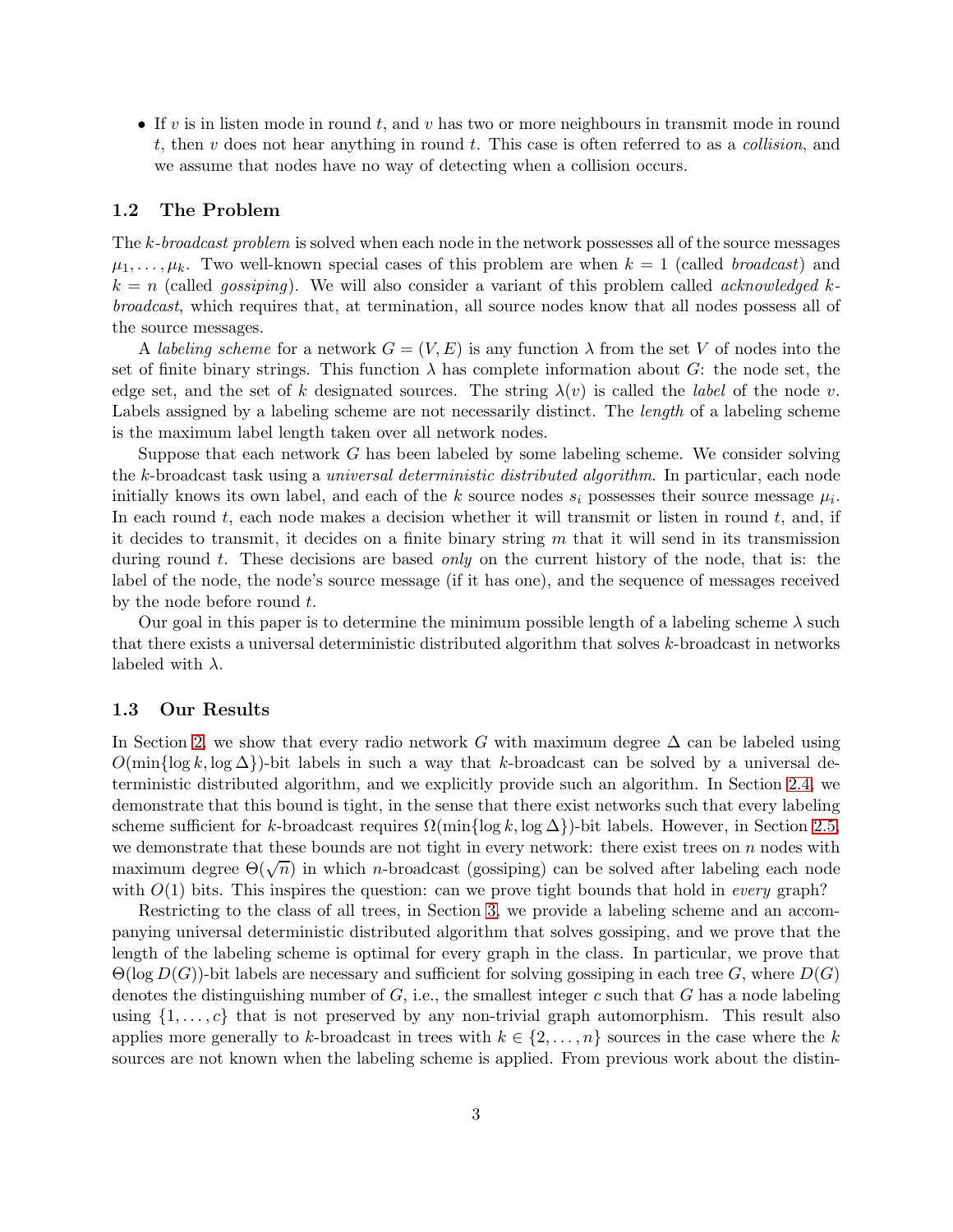guishing number of trees [\[35\]](#page-29-0), our bound can range anywhere from  $\Theta(1)$  to  $\Theta(\log n)$  depending on the tree, although it is known that the distinguishing number of any tree is bounded above by  $\Delta$ .

#### 1.4 Related Work

Information dissemination tasks have been well-studied in radio network models in the context where each node has been pre-assigned a unique identifier. One set of results concerns centralized algorithms, i.e., each node has complete knowledge of the network. In this case, much is known about efficient deterministic solutions for broadcast [\[2,](#page-26-0) [7,](#page-27-0) [8,](#page-27-1) [17,](#page-27-2) [22,](#page-28-1) [26,](#page-28-2) [33\]](#page-29-1), gossiping [\[27,](#page-28-3) [28\]](#page-28-4), and multi-broadcast [\[34\]](#page-29-2). Another direction of research concerns distributed algorithms, i.e., each node initially only knows its own identifier. Again, there has been much progress in devising efficient deterministic algorithms for broadcast [\[9,](#page-27-3) [10,](#page-27-4) [13,](#page-27-5) [15\]](#page-27-6), gossiping [\[12,](#page-27-7) [13,](#page-27-5) [23,](#page-28-5) [24,](#page-28-6) [25\]](#page-28-7), and multi-broadcast [\[11,](#page-27-8) [14,](#page-27-9) [34\]](#page-29-2).

As opposed to pre-assigned identifiers, there has been much previous work related to algorithmically solving tasks more efficiently after choosing labels for the nodes of the network, or choosing labels for mobile agents moving in the network (see related surveys [\[3,](#page-26-1) [16,](#page-27-10) [21,](#page-28-8) [31\]](#page-28-9)). We restrict attention to previous work concerning tasks in radio networks. In [\[29\]](#page-28-10), the authors proved that Θ(log log ∆)-bit labels are necessary and sufficient for topology recognition in radio networks with tree topology. When nodes have collision detectors, the authors of [\[30\]](#page-28-11) proved that  $\Theta(\log \log \Delta)$ -bit labels are necessary and sufficient for computing the size of any radio network, while  $O(1)$ -bit labels are sufficient for computing the diameter of any radio network. In [\[32\]](#page-28-12), the authors considered the set of radio networks where broadcast is possible in  $O(1)$  rounds when all nodes know the complete network topology, and they prove that broadcast is possible in such networks when the sum of the lengths of all labels is  $O(n)$ , and impossible when the sum is  $o(n)$ .

Most relevant to our work are previous results involving labeling schemes for information dissemination tasks. It was first shown in [\[19\]](#page-27-11) that broadcast could be achieved in any radio network after applying a labeling scheme with length 2. The worst-case number of rounds used by their algorithm was  $\Theta(n)$ . In [\[6\]](#page-26-2), the authors restricted attention to the class of level-separable radio networks, proved that 1-bit labels were sufficient in order to solve broadcast, and provided an accompanying broadcast algorithm using at most  $2D$  rounds, where  $D$  represents the source ec-centricity. In [\[18\]](#page-27-12), the authors once again showed that  $O(1)$ -bit labels were sufficient for solving broadcast in any radio network, but they provided significantly faster broadcast algorithms: a nonconstructive proof that an  $O(D \log n + \log^2 n)$ -round algorithm exists, and an explicit algorithm that completes within  $O(D \log^2 n)$  rounds. In [\[5\]](#page-26-3), the authors considered arbitrary radio networks, but instead studied the convergecast task: each node has an initial message, and all of these must eventually reach a designated sink node. They provide a labeling scheme using  $O(\log n)$ -bit labels, and an accompanying convergecast algorithm that uses  $O(n)$  rounds. They prove that these bounds are tight for certain network topologies by proving matching lower bounds.

# <span id="page-3-0"></span>2 Labeling Schemes and Algorithms for k-Broadcast in Arbitrary Graphs

#### <span id="page-3-1"></span>2.1 Labeling Schemes and Algorithms for Acknowledged Broadcast

In this section, we recall some useful results from [\[19,](#page-27-11) [20\]](#page-28-0) about solving acknowledged broadcast, and then extend them to define a new algorithm that will be used later in our work.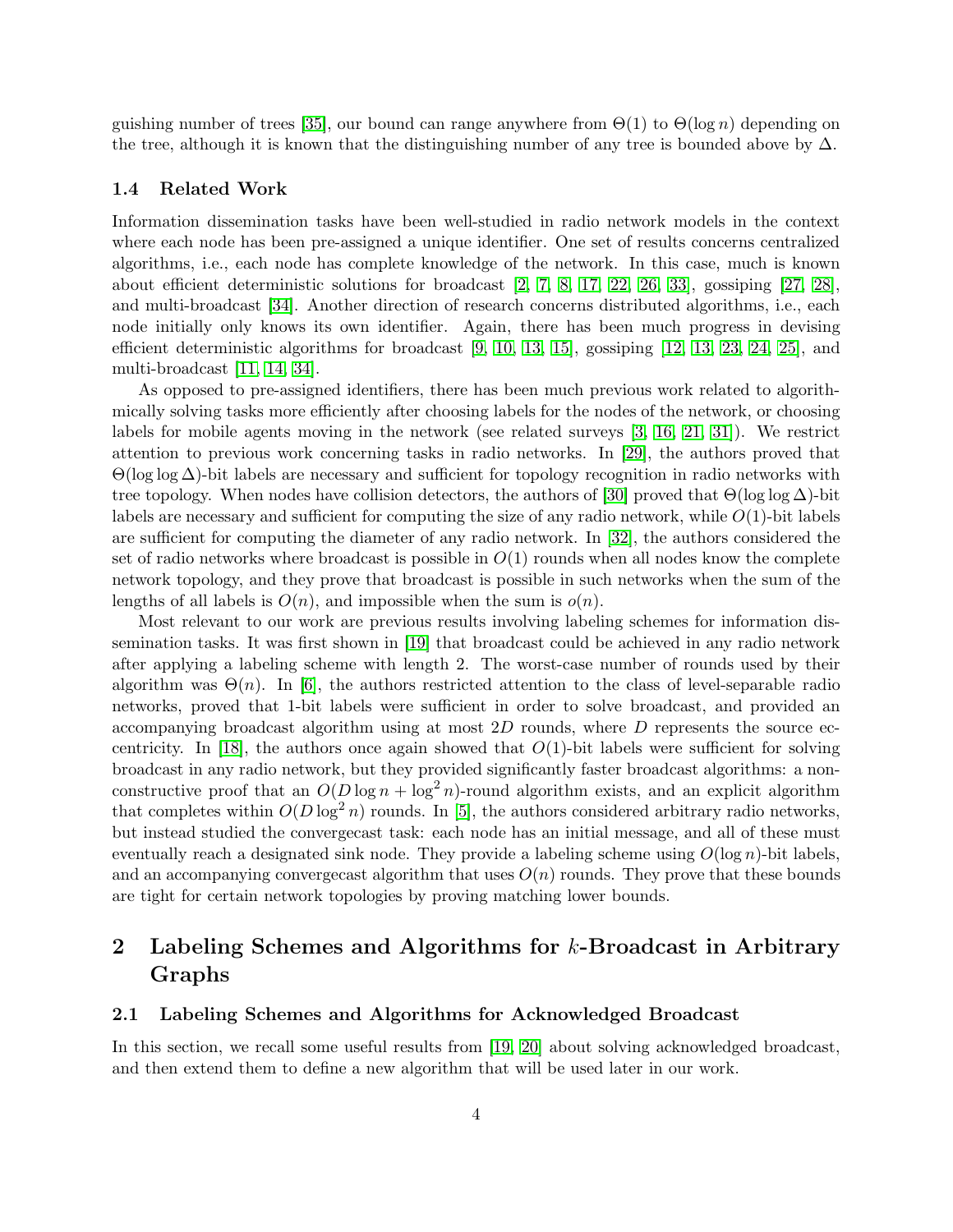#### 2.1.1 Acknowledged Broadcast [\[20\]](#page-28-0)

Given an arbitrary network G with a designated start node  $s_G$ , there is a labeling scheme  $\lambda_{ack}$  that labels each node of G using three bits called *join*,  $stay$ , and  $ack$ . There is a deterministic distributed algorithm  $\mathcal{B}_{ack}$  that executes on the labeled version of G that solves acknowledged broadcast: the designated start node  $s_G$  possesses a message  $\mu$ , the message  $\mu$  is eventually received by all other nodes in G, and after this occurs, the node  $s<sub>G</sub>$  eventually receives a message containing the string "ack". In fact, the algorithm  $\mathcal{B}_{ack}$  can be viewed as two algorithms performed consecutively. First, a subroutine B is initiated by  $s_G$ , and this algorithm performs the broadcast of  $\mu$  that eventually reaches all nodes, and, in the process, establishes a global clock (i.e., all nodes have their local clock value equal to  $s_G$ 's local clock at the end of the execution of  $\mathcal{B}$ ). Then, a subroutine  $\mathcal{ACK}$  is initiated by a node z that sends the "ack" message that is eventually received by  $s<sub>G</sub>$ . The "ack" message travels one hop per round along the same path that  $\mu$  traveled from  $s_G$  to z, but in reverse order, so the time to complete  $ACK$  is bounded above by the time to complete B. In [\[20\]](#page-28-0), the unique node z that initiates the  $ACK$  is designated by the labeling scheme using the label 001, and z was chosen due to it being the last node to receive  $\mu$  during the execution of  $\beta$ . This choice of z is important for the correctness of the algorithm, as it ensures that the execution of  $\beta$  is finished so that  $ACK$  can run on its own (which prevents transmissions from the two subroutines from interfering with one another). However, we note that any node could initiate  $ACK$ , as long as it does so after the execution of  $\beta$  is finished. We will use this fact below to create a modified version of  $\mathcal{B}_{ack}$  that will work in the case where we want to designate a specific node in G as the initiator of the  $ACK$  subroutine. Another useful observation is that the labeling scheme  $\lambda_{ack}$  never sets the join, stay, and ack bits all to 1 at any node. We will use this fact later to designate a special node in the network as a "coordinator" by setting these three bits to 1, and this will not affect the original labeling or the behaviour of  $\mathcal{B}_{ack}$ .

#### 2.1.2 Bounded Acknowledged Broadcast [\[19\]](#page-27-11)

Using the same labeling scheme  $\lambda_{ack}$  as above, we describe a modification of  $\mathcal{B}_{ack}$  so that it satisfies the following property: there is a common round  $t_{done}$  in which all nodes know that the broadcast of the message  $\mu$  has been completed, and, all nodes know an upper bound m on how many rounds it took to complete the broadcast of  $\mu$  (i.e., the number of rounds that elapse during the execution of  $\mathcal{B}$ ). To implement this: when z initiates the  $\mathcal{ACK}$  algorithm, it takes note of the current round number m and includes it in the "ack" message, and when  $s_G$  receives the "ack" message, it initiates a broadcast using  $\beta$  with a new message  $\mu'$  that contains the value of m. All nodes in the network will receive the broadcast of  $\mu'$  before round 3m: the broadcast of  $\mu$  takes at most m rounds, the  $ACK$  algorithm takes at most m rounds, and the broadcast of  $\mu'$  takes at most m rounds. So the value  $t_{done} = 3m$  satisfies the desired property. We denote this version of the algorithm by  $B_{bounded}$ .

#### 2.1.3 Acknowledged Broadcast with Designated Acknowledger

Using the same labeling scheme  $\lambda_{ack}$  as above, and assuming that all nodes know an upper bound m on the number of rounds that elapse during the execution of  $\beta$  (which could be learned by first executing  $\mathcal{B}_{bounded}$ , for example), we describe a modification of  $\mathcal{B}_{ack}$  so that the acknowledgement process begins from a designated node  $z_{des}$  that knows that it must initiate the  $ACK$  algorithm (e.g., it could be given a special label to indicate this). The algorithm consists of first executing  $\mathcal{B}$ , which performs the broadcast of  $\mu$  starting at  $s_G$ , then, in round  $m+1$ , the node  $z_{des}$  initiates the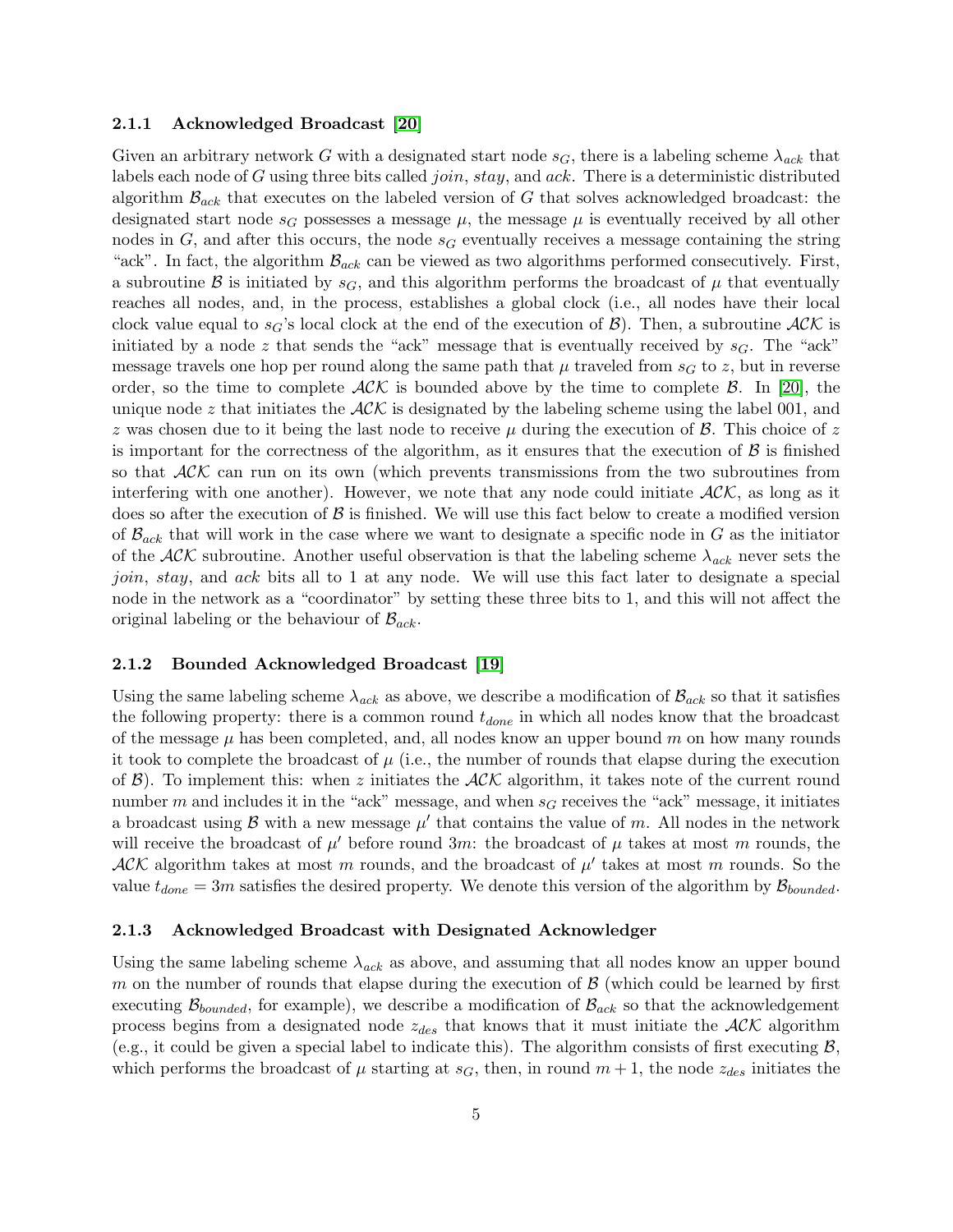$ACK$  algorithm. This algorithm works and completes within 2m rounds, since: the execution of B is finished by round m (so all nodes know  $\mu$  by round m), the execution of  $ACK$  takes at most an additional m rounds, and, there is no interference between the  $\beta$  and  $\mathcal{AK}$  subroutines. We denote this version of the algorithm by  $\mathcal{B}_{ack:des}$ .

#### <span id="page-5-0"></span>2.2 Labeling Scheme  $\lambda_{KB}$  for k-Broadcast

In this section, we provide a labeling scheme  $\lambda_{KB}$  that will be used by our algorithm  $KB$  (described in Section [2.3\)](#page-6-0). At a high level, the algorithm  $\mathcal{KB}$  works in two steps: first, the k source messages are collected at a coordinator node (arbitrarily chosen by the labeling scheme), then, the coordinator broadcasts all the source messages to the entire network.

The number of bits used by our scheme is  $O(\min\{\log k, \log \Delta\})$ . To achieve this upper bound, two different labeling strategies are used, depending on the relationship between k and  $\Delta$ . The labeling scheme has complete information about the network and the k designated sources, which it uses to choose which labeling strategy to employ, and it uses a single bit in the labels to signal to the k-broadcast algorithm which strategy was used.

At a high level, the labeling scheme follows one of the two following strategies:

- 1. When the number of sources is no larger than the maximum degree of the graph (i.e.,  $k \leq \Delta$ ), the strategy is to give each source node a unique label so that, in the  $k$ -broadcast algorithm, each source node can send its source message to the coordinator, one at a time.
- 2. When the number of sources is larger than the maximum degree of the graph (i.e.,  $k > \Delta$ ), the strategy is to label the network using a distance-two colouring so that, in the k-broadcast algorithm, a round-robin strategy that avoids transmission collisions can be used to share the source messages with the coordinator.

To implement this idea, suppose that we are provided with a graph  $G$  with  $k$  designated source nodes  $s_1, \ldots, s_k$ . We assign a label to each node v in G, and the label at each node v consists of 5 components: a strat bit, a join bit, a stay bit, an ack bit, and a binary string sched. The labeling scheme assigns values to the components as follows:

- 1. Choose an arbitrary node  $r \in G$ . This node will act as the *coordinator*.
- 2. Apply the labeling scheme  $\lambda_{ack}$  (see Section [2.1\)](#page-3-1) to G with designated start node  $s_G = r$ . This will set the *join*, *stay*, and *ack* components (each consisting of one bit) at each node  $v$ . For the coordinator node r, set  $join = stay = ack = 1$ .
- 3. There are two cases:
	- If  $k \leq \Delta$ , then:
		- (a) Set *strat* to 0 at each node v.
		- (b) For each source node  $s_i$  with  $i \in \{1, \ldots, k\}$ , set sched at  $s_i$  to be the binary representation of i.
		- (c) For each node  $v \notin \{s_1, \ldots, s_k\}$ , set sched at v to the value 0.
	- If  $k > \Delta$ , then:
		- (a) Set  $strat$  to 1 at each node v.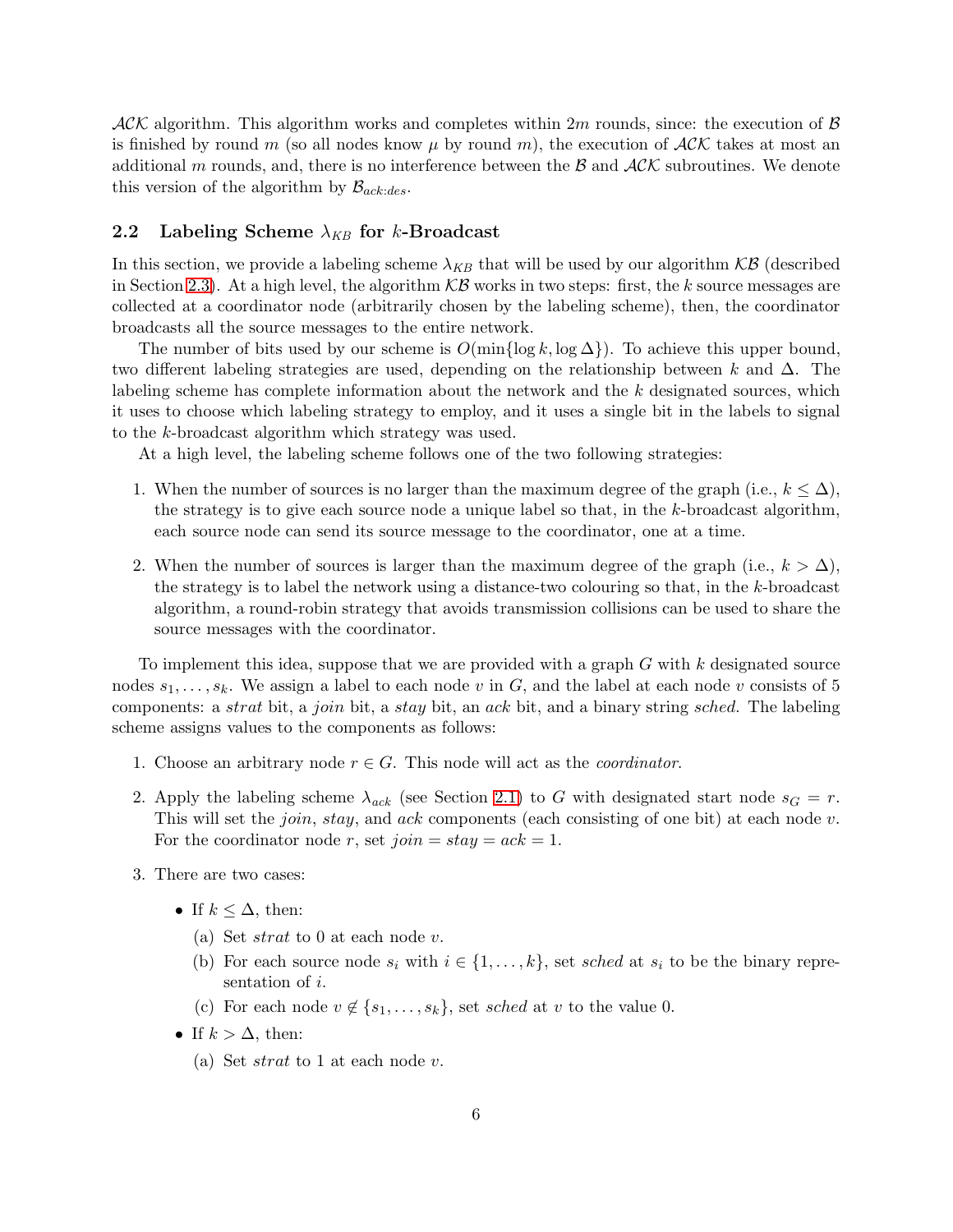- (b) Compute a distance-two colouring of the graph G. More specifically, compute the graph  $G<sup>2</sup>$  and use the greedy colouring algorithm [\[4\]](#page-26-4) to properly colour the nodes of  $G<sup>2</sup>$  using integers, with smallest colour equal to 1. Let c be the number of colours used.
- (c) For each node v, set sched at v to be the  $\lceil \log_2(c+1) \rceil$ -bit binary representation of the colour assigned to  $v$  in the distance-two colouring of  $G$ .

#### <span id="page-6-0"></span>2.3 Algorithm  $KB$  for k-Broadcast

We now describe our deterministic distributed k-broadcast algorithm  $\mathcal{KB}$  that is executed after the network nodes have been labeled using the labeling scheme  $\lambda_{KB}$  from Section [2.2.](#page-5-0) The algorithm's execution consists of three subroutines performed consecutively: Initialize, Aggregate, and Inform. These subroutines will make use of the algorithms  $\mathcal{B}_{ack}$ ,  $\mathcal{B}_{bounded}$ , and  $\mathcal{B}_{ack:des}$  described in Section [2.1.](#page-3-1)

The Initialize subroutine consists of executing  $\mathcal{B}_{bounded}$ . The start node is the coordinator r (the unique node with *join*, *stay*, and *ack* bits all set to 1), and the broadcast message is "init". At the conclusion of the execution, all nodes know an upper bound  $m$  on the number of rounds that elapsed during the broadcast of the "init" message, and, they all received this value before round  $t_{done} = 3m$ . Thus, in round  $3m$ , all nodes terminate the subroutine.

The **Aggregate** subroutine is designed to collect all the source messages at the coordinator  $r$ . There are two possible algorithms, and the nodes will run one of these two algorithms depending on the value of the *strat* bit that was set by the labeling scheme  $\lambda_{KB}$  (and this value is the same at all nodes). We present these two algorithms separately below.

- If the *strat* bit is 0, the nodes run INDIVIDUAL-COLLECT, which we now describe. The execution proceeds in phases, each consisting of exactly 2m rounds. For each  $i \geq 1$ , at the start of the  $i^{th}$  phase, the coordinator r initiates the  $\mathcal{B}_{ack:des}$  algorithm with a broadcast message containing the value of i. In the  $(m+1)^{th}$  round of the i<sup>th</sup> phase, the unique node that has its sched bits set to the binary of representation of i initiates the acknowledgement process, i.e., it will act as  $z_{des}$ . By the definition of  $\lambda_{KB}$ , note that  $z_{des} = s_i$ . In its transmitted "ack" message,  $z_{des}$  includes its source message  $\mu_i$ . Eventually, there will be a phase j in which the coordinator r does not receive an "ack" message, and, in phase  $j + 1$ , the coordinator r initiates the  $\mathcal{B}_{ack}$  algorithm with broadcast message "done". Upon receiving the "done" message, each node terminates the INDIVIDUAL-COLLECT subroutine at the end of the current phase.
- If the *strat* bit is 1, the nodes run ROUNDROBIN-COLLECT, which we now describe. First, each node computes numColours using the calculation  $2^{|sched|}-1$ , where  $|sched|$  represents the number of bits in the *sched* part of its label (equivalently, the length of its label minus four). Then, the execution consists of  $m$  phases, each consisting of exactly numColours rounds. In the  $i<sup>th</sup>$  round of each phase, a node transmits if and only if its sched bits are equal to the binary representation of  $i$ , and its transmitted message is equal to the subset of source messages  $\{\mu_1, \ldots, \mu_k\}$  that it knows. At the end of the  $m^{th}$  phase, each node terminates the ROUNDROBIN-COLLECT subroutine.

The Inform subroutine consists of executing  $\mathcal{B}_{bounded}$ . The start node is the coordinator r, and the broadcast message is equal to the subset of source messages  $\{\mu_1, \ldots, \mu_k\}$  that r knows. All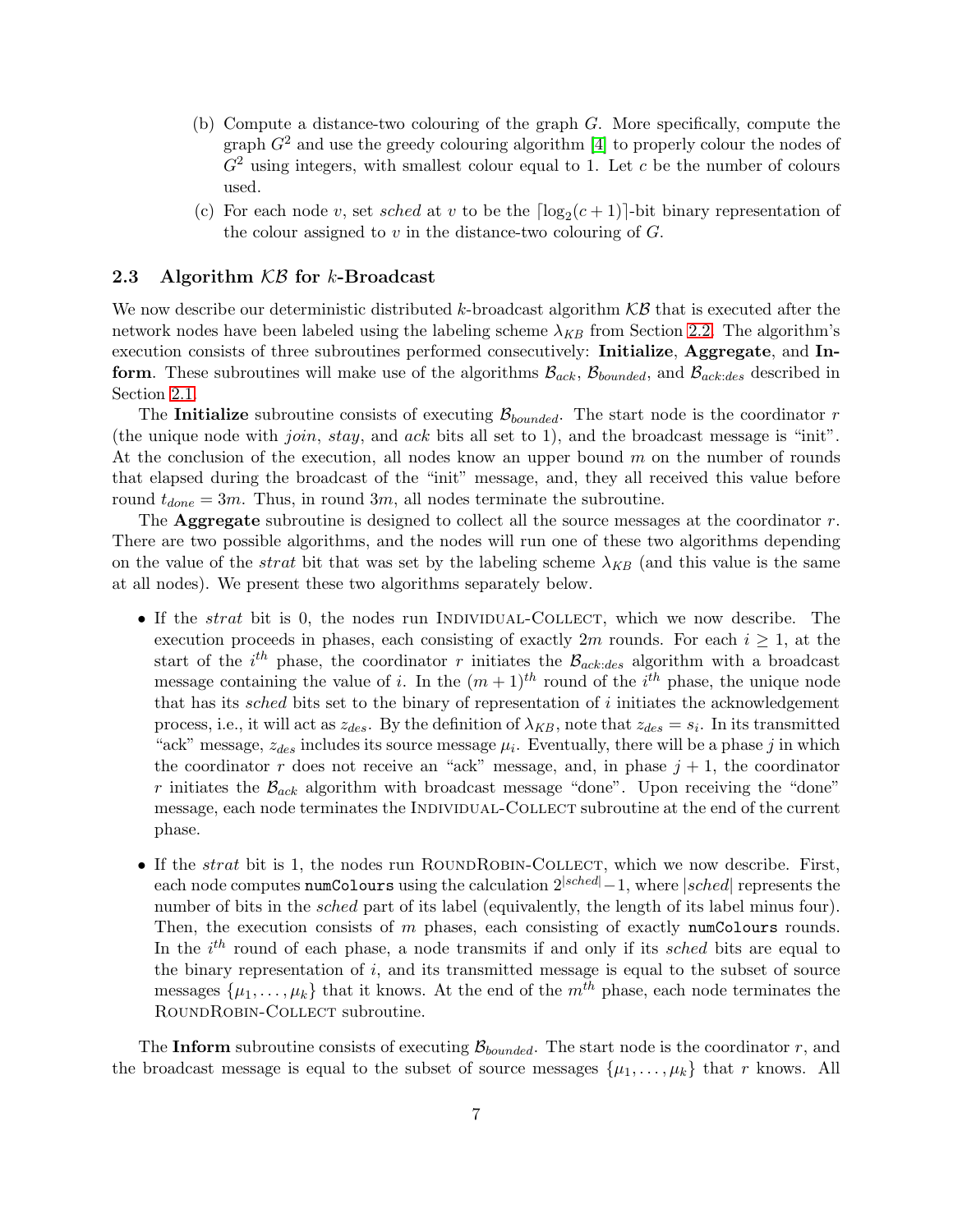nodes terminate this subroutine at the same time, and they all know that k-broadcast has been completed.

<span id="page-7-1"></span>**Theorem 2.1.** *Consider any n*-node unlabeled network G with maximum degree  $\Delta$ , and, for any  $k \in \mathbb{Z}$  $\{1, \ldots, n\}$ , consider any designated source nodes  $s_1, \ldots, s_k$  with source messages  $\{\mu_1, \ldots, \mu_k\}$ . By *applying the labeling scheme*  $\lambda_{KB}$  *and then executing algorithm*  $KB$ *, all nodes possess the complete set of source messages*  $\{\mu_1, \ldots, \mu_k\}$ *. The length of*  $\lambda_{KB}$  *is*  $O(\min\{\log k, \log \Delta\})$ *.* 

*Proof.* First, we consider the length of the labeling scheme  $\lambda_{KB}$ , as described in Section [2.2.](#page-5-0) In the case where  $k \leq \Delta$ , the labeling scheme uses  $O(\log k)$  bits: 1 bit for the *strat* component, 3 bits for the *join*, *stay*, and *ack* components, and  $O(\log k)$  bits in the *sched* component in order to store the binary representation of  $i \in \{1, \ldots, k\}$  at each source node  $s_i$  (and 1 bit at all nonsource nodes). In the case where  $k > \Delta$ , the labeling scheme uses  $O(\log \Delta)$  bits: 1 bit for the strat component, 3 bits for the join, stay, and ack components, and  $O(\log \Delta)$  bits in the sched component in order to represent the binary representation of the colour assigned by the distancetwo colouring of G. To see why this last bound holds: recall by Brooks' Theorem [\[4\]](#page-26-4) that the greedy colouring algorithm applied to  $G^2$  will use at most  $1 + \Delta_{G^2}$  colours (where  $\Delta_{G^2}$  denotes the maximum degree of  $G^2$ ), that  $\Delta_{G^2} \in O(\Delta^2)$  (since, for each node in G, there are at most  $\Delta^2$  other nodes in G within distance 2), and that any integer bounded above by  $\Delta^2$  has a binary representation using  $O(\log \Delta^2) = O(\log \Delta)$  bits. Taken together, these two cases demonstrate that the length of the labeling scheme is  $O(\min\{\log k, \log \Delta\})$ .

Next, we consider the correctness of  $KB$ . Note that  $\lambda_{KB}$  assigns the same value to the *strat* bit at all nodes, so all nodes are executing the same strategy. Also, regardless of strategy, the **Initialize** and **Inform** subroutines are identical. From the correctness of  $\mathcal{B}_{bounded}$ , at the end of **Initialize:** all nodes know the same upper bound  $m$  on the number of rounds that elapsed during the broadcast of the "init" message, and all nodes terminated Initialize in round 3m. Also, from the correctness of  $\mathcal{B}_{bounded}$ , at the end of **Inform**: all nodes know the subset of source messages that  $r$  knows at the end of **Aggregate**, and all nodes terminated **Inform** at the same time. It remains to show that, regardless of the strategy used by **Aggregate**, the coordinator  $r$  possesses the entire set of source messages. In the case where  $strat = 0$ , the correctness of INDIVIDUAL-COLLECT follows almost immediately from the correctness of  $\mathcal{B}_{ack:des}$ : for each  $i \in \{1, \ldots, k\}$ , the  $i^{th}$  phase ensures that r receives the source message  $\mu_i$  within 2m rounds. In the case where  $strat = 1$ , the ROUNDROBIN-COLLECT subroutine is a flooding algorithm that avoids all transmission collisions due to the distance-2 colouring of the nodes. It remains to confirm that it is executed for sufficiently many rounds. The length of each phase is  $2^{|sched|} - 1$ , which is at least the number of colours c used in the distance-2 colouring since  $|sched| = \lceil \log_2(c+1) \rceil$ , so it follows that each node gets to transmit at least once per phase (without any collisions occurring at its neighbours). Finally, as  $m$ is an upper bound on the distance between each node and the coordinator,  $m$  phases are sufficient to ensure that each source message arrives at  $r$  by the end of ROUNDROBIN-COLLECT.  $\Box$ 

#### <span id="page-7-0"></span>2.4 Existential Lower Bound

In this section, we prove that in any complete graph  $K_n$ , any labeling scheme that is sufficient for solving k-broadcast has length at least  $\Omega(\min\{\log k, \log \Delta\})$ . This matches the  $O(\min\{\log k, \log \Delta\})$ worst-case upper bound guaranteed by Theorem [2.1,](#page-7-1) which means that the upper bound cannot be improved in general.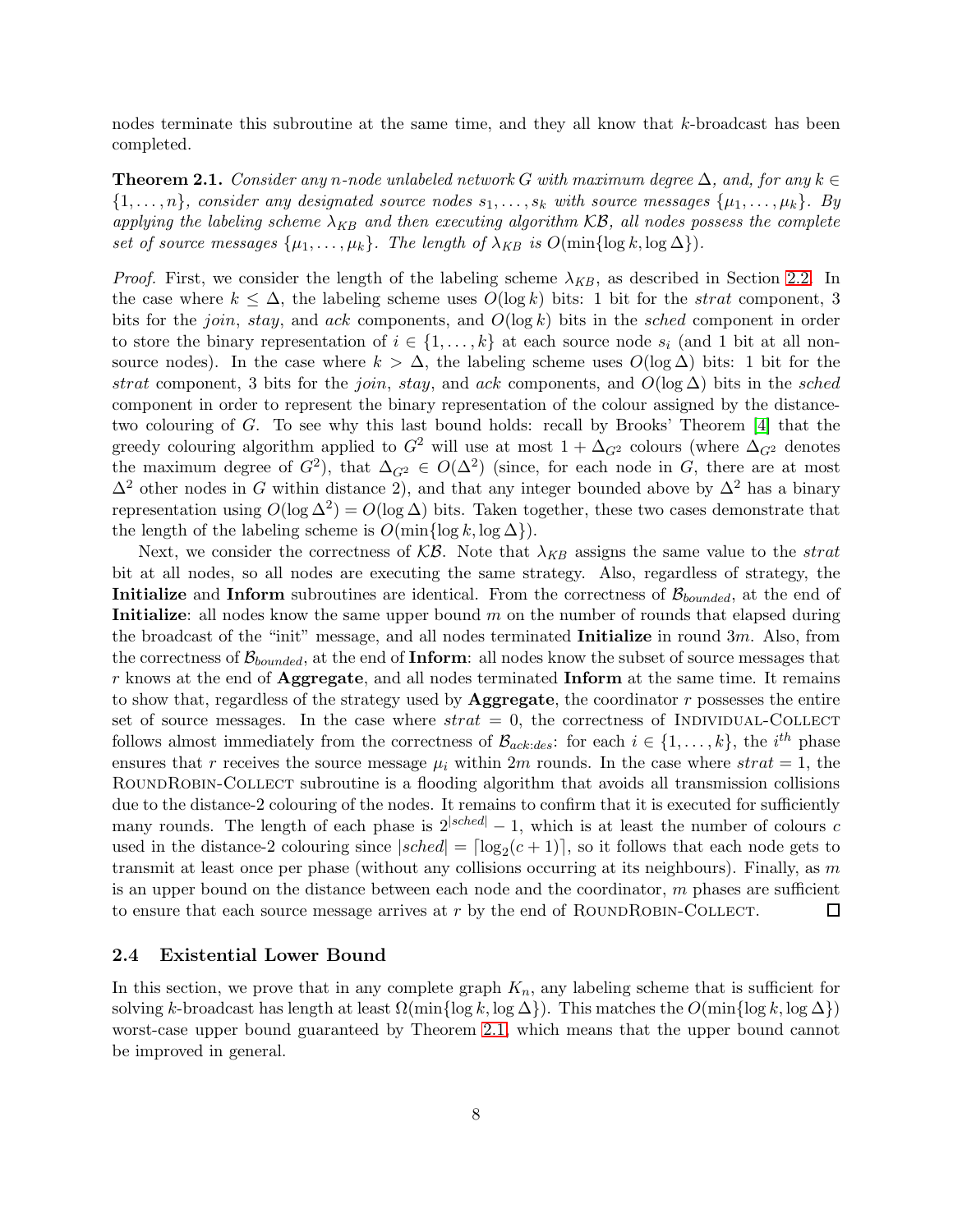The idea behind the proof is to show that each source must be labeled differently by any labeling scheme: otherwise, using an indistinguishability argument, we prove that two sources with the same label will behave the same way in every round, which prevents any other node from receiving their source message (either due to both being silent, or both transmitting and causing collisions everywhere). Since any labeling scheme using at least k different labels has length at least  $\Omega(\log k)$ , and  $k \leq n = \Delta + 1$ , the result follows.

<span id="page-8-0"></span>**Theorem 2.2.** *Consider any integer*  $n > 1$ *, any*  $k \in \{1, ..., n\}$  *and any labeling scheme*  $\lambda$ *. If there exists a universal deterministic distributed algorithm that solves* k*-broadcast on the complete graph*  $K_n$  *labeled by*  $\lambda$ *, then the length of*  $\lambda$  *is at least*  $\Omega(\min\{\log k, \log \Delta\})$ *.* 

*Proof.* Consider any labeling scheme  $\lambda$  and any universal deterministic distributed algorithm that solves k-broadcast on  $K_n$  labeled by  $\lambda$ .

First, we prove that the labels assigned to the k sources by  $\lambda$  are distinct. If  $k = 1$ , there is nothing to prove, so we proceed with the cases where  $k \geq 2$ . To obtain a contradiction, suppose that two sources  $s_{\alpha}$  and  $s_{\beta}$  are assigned the same label  $\ell$  by the labeling scheme  $\lambda$ .

Consider the execution of A on the complete graph  $K_n$  labeled by  $\lambda$ . We set out to prove that, in every round,  $s_{\alpha}$  and  $s_{\beta}$  perform the same action, i.e., either both listen, or both transmit. To do so, we consider node histories during the execution of  $\mathcal{A}$ : for an arbitrary node x, define  $h_x[0]$ to be the label assigned to x by  $\lambda$ , and, for each  $t \geq 1$ , define  $h_x[t]$  to be the message received by x in round t (or  $\perp$  if x receives no message). As A is a deterministic algorithm, we know that  $h_x[0 \dots t-1] = h_y[0 \dots t-1]$  implies that x and y perform the exact same action in round t, i.e., x and  $y$  both stay silent in round  $t$ , or, they both transmit the same message in round  $t$ . We apply this idea to the node histories  $h_{\alpha}$  and  $h_{\beta}$  of  $s_{\alpha}$  and  $s_{\beta}$ , respectively, during the execution of A.

**Claim 1.** For an arbitrary round  $t \geq 1$ , we have that  $s_{\alpha}$  transmits in round t if and only if  $s_{\beta}$ *transmits in round* t*.*

To prove the claim, it suffices to prove that, for each  $t \geq 1$ , nodes  $s_{\alpha}$  and  $s_{\beta}$  have the same history up to round  $t-1$ , i.e.,  $h_{\alpha}[0 \dots (t-1)] = h_{\beta}[0 \dots (t-1)]$ . This is because A is a deterministic distributed algorithm. We proceed by induction on the round number  $t$ . For the base case, consider  $t = 1$ . By assumption, we have that  $\lambda(s_\alpha) = \lambda(s_\beta) = \ell$ , which implies that  $h_\alpha[0] = \ell = h_\beta[0]$ , as required. As induction hypothesis, assume that, for some  $t \geq 2$ , that  $h_{\alpha}[0 \dots (t-2)] = h_{\beta}[0 \dots (t-2)]$ 2)]. For the inductive step, consider the possible cases for the value of  $h_{\alpha}[t-1]$ :

- Suppose that  $h_{\alpha}[t-1] = \perp$ . There are several sub-cases to consider:
	- $-s_{\alpha}$  transmits in round  $t-1$ . Then, by the induction hypothesis, we know that  $h_{\alpha}[0 \dots (t-2)] = h_{\beta}[0 \dots (t-2)]$ , which implies that  $s_{\beta}$  transmits in round  $t-1$  as well. This means that  $s_{\beta}$  does not receive a transmission in round  $t-1$ , so  $h_{\beta}[t-1]=\perp$ , as required.
	- $s_{\alpha}$  does not transmit in round  $t-1,$  but two or more neighbours of  $s_{\alpha}$  transmit in round  $t-1$ . This means that two or more nodes transmit in round  $t-1$ . If  $s_{\beta}$  is not one of these nodes, then it has them as neighbours in  $K_n$ , so a collision occurs at  $s_{\beta}$  in round  $t-1$ , i.e.,  $h_{\beta}[t-1]=\bot$ . Otherwise, if  $s_{\beta}$  is one of the transmitting nodes, then  $s_{\beta}$  does not receive a transmission in round  $t - 1$ , so  $h_{\beta}[t - 1] = \bot$ , as required.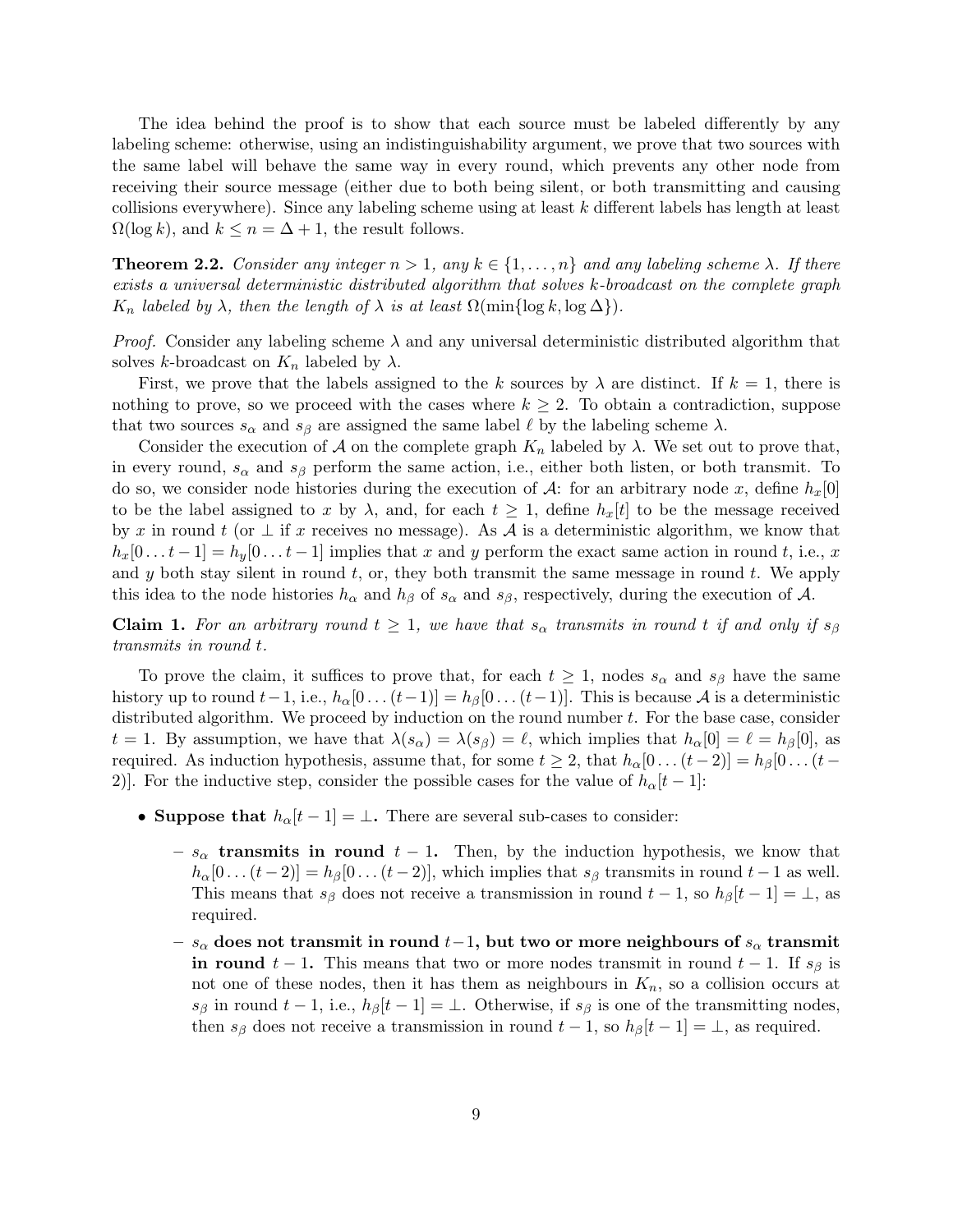- No node in  $K_n$  transmits in round  $t-1$ . Then  $s_\beta$  has no transmitting neighbours in round  $t-1$ , so  $s_{\beta}$  does not receive a transmission in round  $t-1$ , i.e.,  $h_{\beta}[t-1]=\perp$ , as required.
- Suppose that  $h_{\alpha}[t-1] = m$  for some binary string m. In particular, this means that  $s_{\alpha}$ is in listen mode during round  $t - 1$ , and has exactly one neighbour, say  $s_{\gamma}$ , that transmits in round  $t-1$  (and this message is m). In  $K_n$ , this means that  $s_\gamma$  is the only transmitting node in round  $t-1$ . By the induction hypothesis, we know that  $h_{\alpha}[0 \dots (t-2)] = h_{\beta}[0 \dots (t-2)],$ which implies that  $s_\beta$  is in listen mode during round  $t-1$  as well. It follows that  $s_\beta \neq s_\gamma$ , so, in  $K_n$ ,  $s_\gamma$  is a neighbour of  $s_\beta$ . As  $s_\gamma$  is the only transmitting node, it follows that  $s_\beta$  receives m from  $s_\gamma$  in round  $t-1$ . Thus,  $h_\beta[t-1] = m$ , as required.

In all cases, we showed that  $h_{\alpha}[t-1] = h_{\beta}[t-1]$ , which, together with the induction hypothesis, proves that  $h_{\alpha}[0 \dots (t-1)] = h_{\beta}[0 \dots (t-1)]$ . This completes the proof of the claim.

Next, we use the above claim to reach the desired contradiction: that  $A$  does not solve  $k$ broadcast. In particular, we prove that no node ever receives  $\mu_{\alpha}$  (i.e., the source message that is initially only possessed by  $s_{\alpha}$ ). Indeed, in each round t, either:

- $s_{\alpha}$  is in listen mode, in which case  $\mu_{\alpha}$  is not transmitted by  $s_{\alpha}$  in round t, or,
- $s_{\alpha}$  is in transmit mode, in which case  $s_{\beta}$  is also in transmit mode (by the above claim), so a collision happens at all nodes in  $K_n$ . This implies that no node receives  $\mu_\alpha$  in round t.

As this contradicts the correctness of A, our assumption that  $s_{\alpha}$  and  $s_{\beta}$  are assigned the same label is incorrect, which concludes the proof that the labels assigned to the k sources by  $\lambda$  are distinct.

Finally, in any set of at least  $k$  distinct binary strings, there is at least one that has length  $Ω(log k)$  bits, which proves that the labeling scheme  $λ$  has length at least  $Ω(log k)$ . As  $k ≤ n = Δ+1$ , we conclude that  $Ω(log k) ⊂ Ω(min{log k, log Δ})$ , as desired. we conclude that  $\Omega(\log k) \subseteq \Omega(\min\{\log k, \log \Delta\})$ , as desired.

#### <span id="page-9-0"></span>2.5 An Example of Better Labeling

In this section, for infinitely many values of n, we construct a tree  $T_n$  on n nodes with maximum degree  $\Delta \in \Theta(\sqrt{n})$  such that, after labeling each node with  $O(1)$  bits, the *n*-broadcast task (gossiping) can be solved by a deterministic distributed algorithm. The length of the labeling scheme is significantly than the upper and lower bounds from Theorems [2.1](#page-7-1) and [2.2,](#page-8-0) which for  $T_n$  would give  $\Theta(\min\{\log k, \log \Delta\}) = \Theta(\log n)$ .

Let n be any triangular number greater than 1, i.e., there exists a positive integer  $x \geq 2$  such that  $n = x(x + 1)/2$ . The tree  $T_n$  consists of: a node r, and, for each  $i \in \{2, ..., x\}$ , a node  $\ell_i$  and a path of length i with endpoints  $\ell_i$  and r. Note that node r has degree  $x - 1 \in \Theta(\sqrt{n})$ , each node in  $\{\ell_2, \ldots, \ell_x\}$  has degree 1, and all other nodes have degree 2.

We label each node of  $T_n$  with 2 bits: node r is given the label 11, each node in  $\{\ell_2,\ldots,\ell_{x-1}\}$ is given the label 01, the node  $\ell_x$  is given the label 10, and all other nodes are given the label 00.

To solve *n*-broadcast, the idea is to initiate a Broadcast from node  $r$  to send an "init" message that gets forwarded along the paths towards each leaf  $\ell_2, \ldots, \ell_x$ , and, when each leaf receives the "init" message, it sends a "gather" message back along the path towards  $r$ . Each time a "gather" message is forwarded by a node  $v$ , the node appends its own source message. The fact that the paths have distinct lengths means that the "gather" messages along each path arrive back at r at different times, which prevents collisions at r. When  $\ell_x$  sends its "gather" message, it also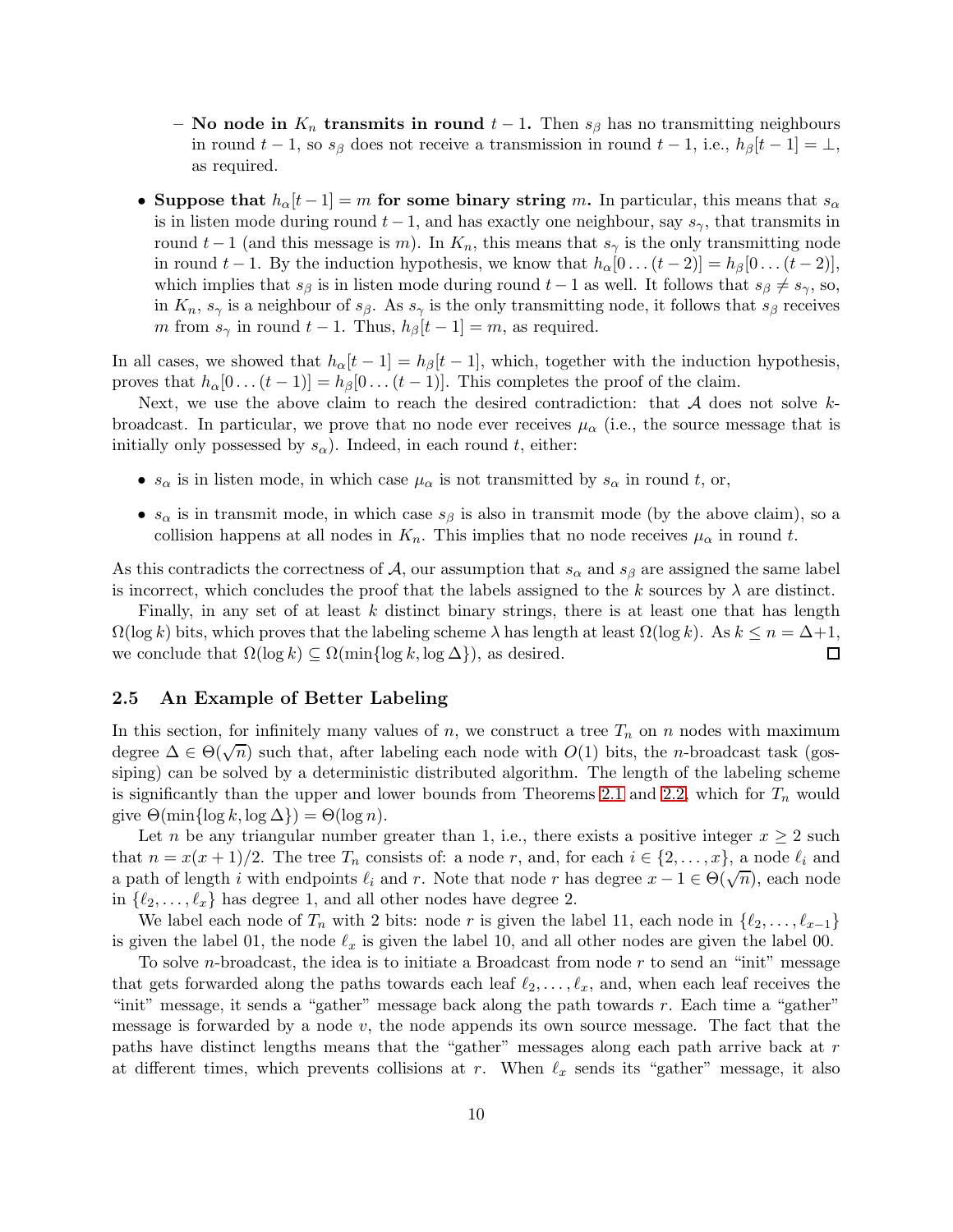includes the string "last", and when this message is received by  $r$ , it initiates another Broadcast of a "spread" message containing all of the source messages. Of all the leaf-to-r paths, the one involving leaf  $\ell_x$  is the longest, which means that the "gather" message containing "last" is the last one that  $r$  receives, and this guarantees that  $r$  possesses all of the source messages before initiating the final Broadcast. Algorithm [1](#page-13-0) gives the pseudocode of the n-broadcast algorithm executing at each node in the labeled  $T_n$ .

We now prove that the algorithm solves *n*-broadcast. For each  $i \in \{2, \ldots, x\}$ , denote by  $P_i$  the path of length i with endpoints r and  $\ell_i$ . In what follows, all round numbers are referring to r's local clock (which starts at round  $t = 1$ ).

<span id="page-10-0"></span>**Lemma 2.3.** For each  $i \in \{2, \ldots, x\}$  and each  $j \in \{1, \ldots, i\}$ , the node at distance j from r in path  $P_i$  *receives an*  $\langle$ "*init*" $\rangle$  *message for the first time in round* j*, and no other node in*  $P_i - \{r\}$  *receives a message containing* "init" *or* "gather" *or* "spread" *for the first time in round* j*.*

*Proof.* Consider an arbitrary path  $P_i$  for  $i \in \{2, ..., x\}$ . In what follows, we will denote by  $v_d$  the node at distance  $d$  from  $r$  on path  $P_i$ . We prove the result by induction on  $j$ .

For the base case, consider  $j = 1$ . Note that node  $v_1$  is the only neighbour of r in  $P_i$ . According to lines [4-5](#page-13-0) of the algorithm, the node with label 11 transmits  $\langle "init"\rangle$  in round 1 (and not before). According to our labeling, only the node r has label 11. By the definition of the algorithm, we see that all other transmissions occur in a round immediately following a round in which a message was received for the first time. It follows that  $r$  is the only node that transmits in round 1, and no node transmits in an earlier round. It follows that  $v_1$  receives an  $\langle "init"\rangle$  message for the first time in round 1, and is the only node in  $P_i$  that receives any message.

As induction hypothesis, assume that for some  $j \in \{1, \ldots, i-1\}$ , for each  $j' \in \{1, \ldots, j\}$ , node  $v_{j'}$  receives an  $\langle "init"\rangle$  message for the first time in round j', and no other node in  $P_i - \{r\}$  receives a message containing "*init*" or "gather" or "spread" for the first time in round  $j'$ .

Consider the node  $v_{j+1}$ . By the induction hypothesis, in round j, node  $v_j$  receives an  $\langle "init"\rangle$ message for the first time. Thus, in round  $j + 1$ , node  $v_j$  transmits. Further, by the induction hypothesis, no other node in  $P_i - \{r\}$  receives a message containing "*init*" or "*gather*" or "*spread*" for the first time in round j, so, by the definition of the algorithm, no other node in  $P_i - \{r\}$ transmits in round  $j + 1$ . Therefore, the only transmission that occurs in round  $j + 1$  by nodes in  $P_i - \{r\}$  is the transmission of  $\langle "init"\rangle$  by  $v_j$ . In particular, it follows that no collision occurs at  $v_{j-1}$  and  $v_{j+1}$ , so they both receive an  $\langle "init"\rangle$  message in round  $j+1$ . However, by the induction hypothesis, we know that  $v_{i-1}$  received an  $\langle "init"\rangle$  message for the first time in round j–1, so round  $j+1$  is not the first time it receives an  $\langle "init"\rangle$  message. Further, by the induction hypothesis, node  $v_{i+1}$  does not receive a message containing "*init*" or "*gather*" or "*spread*" for the first time in any of the rounds  $1, \ldots, j$ . It follows that  $v_{j+1}$  is the only node in  $P_i$  that receives an  $\langle "init"\rangle$ message for the first time in round  $j + 1$ , and, no other nodes receive a message containing "init" or "gather" or "spread" for the first time in round  $j + 1$ , as desired.  $\Box$ 

For an arbitrary  $i \in \{2, \ldots, x\}$ , node  $\ell_i$  is the unique node in  $P_i$  that is distance i from r, so the following result follows from Lemma [2.3](#page-10-0) with  $j = i$ .

**Corollary 2.4.** For each  $i \in \{2, ..., x\}$ , node  $\ell_i$  receives an  $\langle "init"\rangle$  message in round i.

<span id="page-10-1"></span>**Lemma 2.5.** *For each*  $i \in \{2, ..., x\}$  *and each*  $j \in \{1, ..., i-1\}$ , the node at distance j from  $\ell_i$  *in path*  $P_i$  *receives a message in round*  $i + j$  *containing* "*gather*" *for the first time, the message also*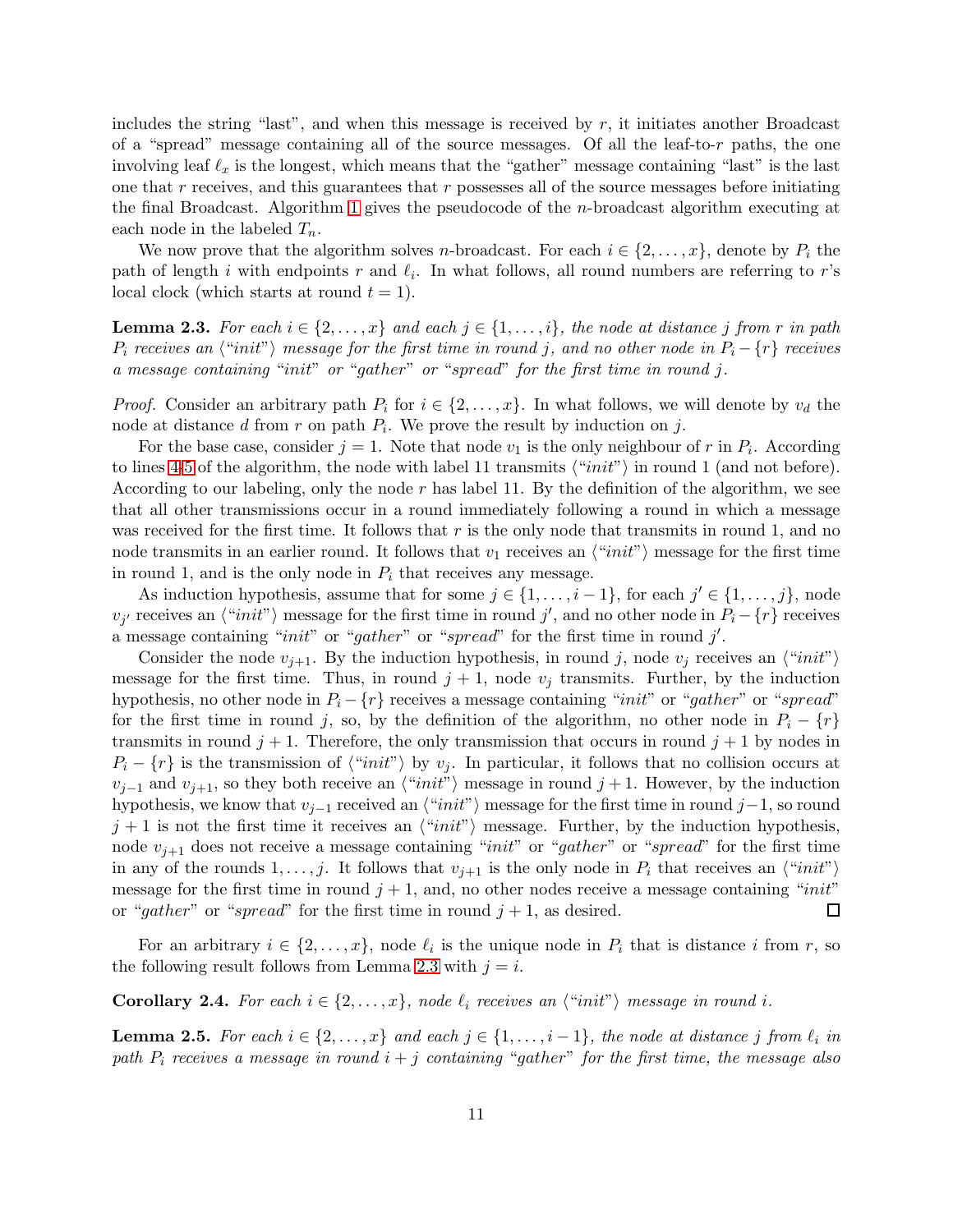*contains all source messages of nodes within distance*  $j - 1$  *of*  $\ell_i$ *, and no other node in*  $P_i - \{r\}$ *receives a message containing* "*init" or* "*gather*" *or* "*spread*" *for the first time in round*  $i + j$ .

*Proof.* Consider an arbitrary path  $P_i$  for  $i \in \{2, ..., x\}$ . In what follows, we will denote by  $v_d$  the node at distance d from  $\ell_i$  on path  $P_i$ . We prove the result by induction on j.

For the base case, consider  $j = 1$ . Note that node  $v_1$  is the only neighbour of  $\ell_i$  in  $P_i$ . By Lemma [2.3,](#page-10-0) node  $\ell_i$  receives an  $\langle "init" \rangle$  message for the first time in round i. Recall that, by our labeling, node  $\ell_i$  is either labeled 01 (if  $i \in \{2, \ldots, x-1\}$ , or labeled 10 (if  $i = x$ ). In both cases, after receiving an  $\langle "init"\rangle$  message in round i, node  $\ell_i$  transmits a message containing "gather" in round  $i+1$ , and also its value of knownMsgs, which contains  $\ell_i$ 's source message. Also, by Lemma [2.3,](#page-10-0) no other node in  $P_i - \{r\}$  receives a message containing "*init*" or "*gather*" or "*spread*" for the first time in round i, so, by the definition of the algorithm, no other node in  $P_i - \{r\}$  transmits in round  $i+1$ . It follows that no collision occurs at node  $v_1$  in round  $i+1$ , so it receives the "gather" message in round  $i + 1$  containing  $\ell_i$ 's source message, and no other node in  $P_i - \{r\}$  receives a message containing "init" or "gather" or "spread" for the first time in round  $i + 1$ .

As induction hypothesis, assume that for some  $j \in \{1, \ldots, i-2\}$ , for each  $j' \in \{1, \ldots, j\}$ , node  $v_{j'}$  receives a message in round  $i + j'$  containing "gather" for the first time, the message also contains all source messages of nodes within distance  $j' - 1$  of  $\ell_i$ , and no other node in  $P_i - \{r\}$ receives a message containing "*init*" or "*gather*" or "*spread*" for the first time in round  $i + j'$ .

Consider the node  $v_{j+1}$ . By the induction hypothesis, in round  $i+j$ , node  $v_j$  receives a message containing "gather" for the first time, and the message also contains all source messages of nodes within distance  $j' - 1$  of  $\ell_i$ . By the definition of the algorithm, in round  $i + j + 1$ , node  $v_j$  transmits a message containing all of the messages it knows (including its own), so its message contains all source messages of nodes within distance  $j$  of  $\ell_i$ . Further, by the induction hypothesis, no other node in  $P_i - \{r\}$  receives a message containing "*init*" or "gather" or "spread" for the first time in round  $i + j$ , so, by the definition of the algorithm, no other node in  $P_i - \{r\}$  transmits in round  $i + j + 1$ . Therefore, the only transmission that occurs in round  $i + j + 1$  by nodes in  $P_i - \{r\}$  is the message transmitted by  $v_j$ . In particular, it follows that no collision occurs at  $v_{j-1}$  and  $v_{j+1}$ , so they both receive  $v_j$ 's "gather" message in round  $i + j + 1$  (and this message contains all source messages of nodes within distance j of  $\ell_i$ ). However, by the induction hypothesis, we know that  $v_{i-1}$  received a message containing "gather" for the first time in round  $i+j-1$ , so round  $i+j-1$  is not the first time it receives a message containing "gather". Further, by the induction hypothesis, node  $v_{i+1}$  does not receive a message containing "*init*" or "*gather*" or "*spread*" for the first time in any of the rounds  $i+1, \ldots, i+j$ . It follows that  $v_{j+1}$  is the only node in  $P_i - \{r\}$  that receives a "gather" message for the first time in round j+1, and, no other nodes in  $P_i - \{r\}$  receive a message containing "*init*" or "*qather*" or "*spread*" for the first time in round  $i + j + 1$ , as desired.  $\Box$ containing "init" or "gather" or "spread" for the first time in round  $i + j + 1$ , as desired.

By Lemma [2.5,](#page-10-1) for the neighbour  $w$  of  $r$  on an arbitrary path  $P_i$ , node  $w$  receives a message containing "gather" for the first time in round  $2i-1$ , and this message contains all source messages of nodes in  $P_i - \{r, w\}$ . By the definition of the algorithm, in round 2i, node w transmits a message containing "gather" as well as all of the source messages it knows (including its own), and is the only neighbour to do so since any other neighbour of r is on a path  $P_{i'}$  with  $i' \neq i$ . Namely, for each  $i \in \{2, \ldots, x\}$ , node r receives a message in round 2i containing the source messages of all nodes on path  $P_i - \{r\}$ . When  $i = x$ , the message sent by w also contains "last". Hence, we get the following two results.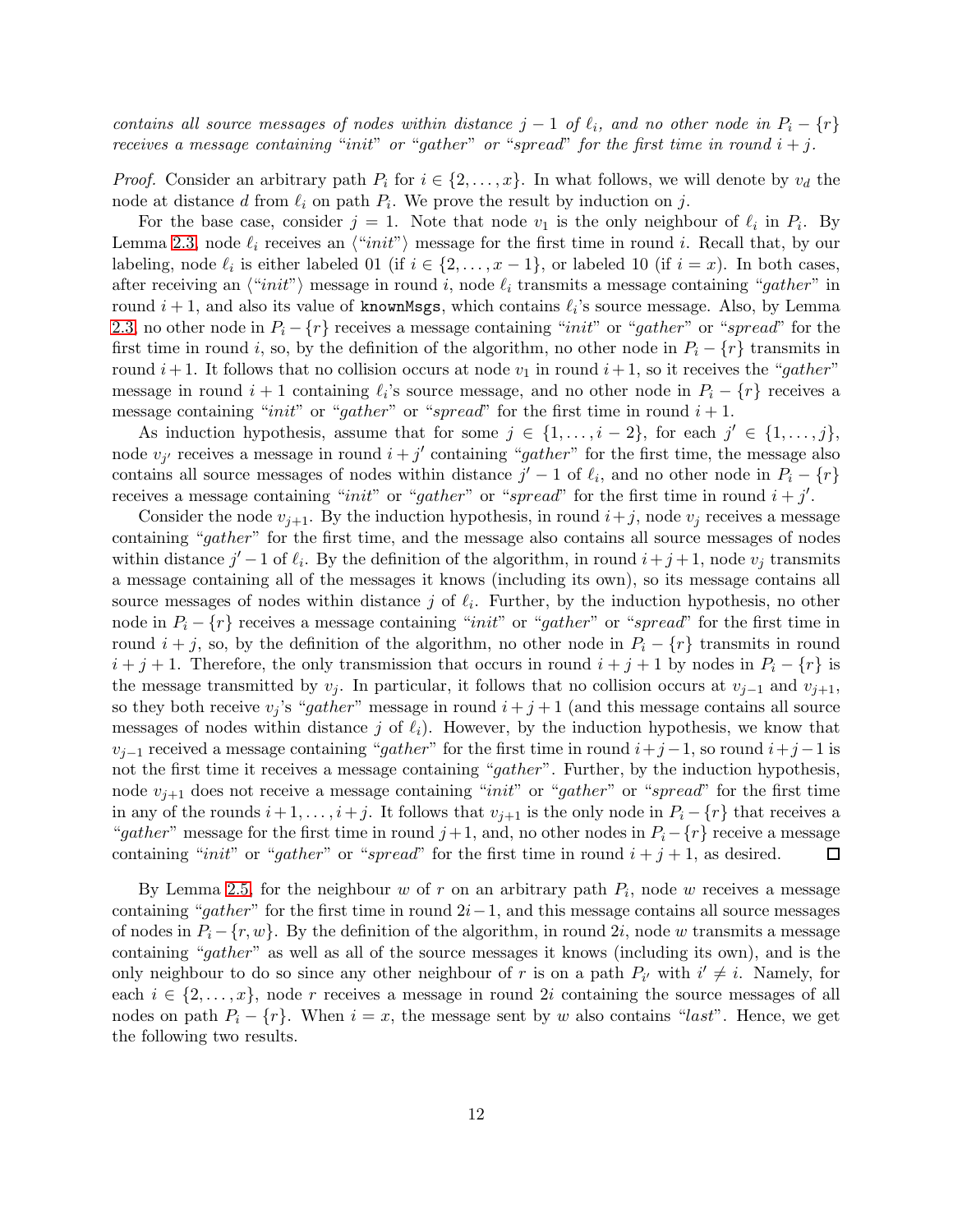<span id="page-12-1"></span>**Corollary 2.6.** For each  $i \in \{2, \ldots, x-1\}$ , node r receives a message in round 2i containing *"gather", and the message contains all source messages of nodes in*  $P_i - \{r\}$ .

<span id="page-12-0"></span>Corollary 2.7. *Node* r *receives a message in round* 2x *containing both* "gather" *and* "last" *for the first time, and the message contains all source messages of nodes in*  $P_x - \{r\}$ *.* 

Finally, after round  $2x$ , node r possesses all of the source messages, and initiates a final Broadcast of a message containing all of them. The following result shows that this message is eventually received by all nodes, which immediately implies that the algorithm is correct.

**Lemma 2.8.** For each  $i \in \{2, ..., x\}$  and each  $j \in \{1, ..., i\}$ , the node at distance j from r in path  $P_i$  *receives a message containing* "spread" for the first time in round  $2x + j$ , the message contains *all the source messages, and no other node in*  $P_i - \{r\}$  *receives a message containing* "*init*" *or* "gather" or "spread" for the first time in round  $2x + j$ .

*Proof.* Consider an arbitrary path  $P_i$  for  $i \in \{2, ..., x\}$ . In what follows, we will denote by  $v_d$  the node at distance  $d$  from  $r$  on path  $P_i$ . We prove the result by induction on  $j$ .

For the base case, consider  $j = 1$ . Note that node  $v_1$  is the only neighbour of r in  $P_i$ . By Corollary [2.7,](#page-12-0) node r receives a message in round  $2x$  containing both "gather" and "last" for the first time. By our labeling scheme, node r has label 11, so, by the definition of the algorithm, node r transmits a message in round  $2x + 1$  containing "spread" and all of the source messages it possesses. Further, it follows from Corollary [2.6](#page-12-1) that, by round  $2x$ , node r has received the source messages of all nodes in  $T_n$ , so r's transmitted message in round  $2x + 1$  contains all of the source messages. By Lemma [2.5,](#page-10-1) no other node in  $P_i - \{r\}$  receives a message containing "init" or "gather" or "spread" for the first time in round 2x, so no node in  $P_i - \{r\}$  transmits in round  $2x + 1$ . Therefore, no collision occurs at  $v_1$  in round  $2x + 1$ , so  $v_1$  receives r's transmitted message containing "spread" and all of the source messages, and, moreover, no node in  $P_i - \{r, v_1\}$  receives a message containing "init" or "gather" or "spread" for the first time in round  $2x + 1$ .

As induction hypothesis, assume that for some  $j \in \{1, \ldots, i-1\}$ , for each  $j' \in \{1, \ldots, j\}$ , node  $v_{j'}$  receives a message containing "spread" for the first time in round  $2x + j'$ , the message contains all the source messages, and no other node in  $P_i - \{r\}$  receives a message containing "init" or "gather" or "spread" for the first time in round  $2x + j'$ .

Consider the node  $v_{i+1}$ . By the induction hypothesis, in round  $2x+j$ , node  $v_j$  receives a message containing "spread" for the first time. Thus, in round  $2x+j+1$ , node  $v_j$  transmits. Further, by the induction hypothesis, no other node in  $P_i - \{r\}$  receives a message containing "*init*" or "*gather*" or "spread" for the first time in round  $2x + j$ , so, by the definition of the algorithm, no other node in  $P_i - \{r\}$  transmits in round  $2x + j + 1$ . Therefore, the only transmission that occurs in round  $2x + j + 1$  by nodes in  $P_i - \{r\}$  is the transmission of a message containing "spread" by  $v_j$ , and this transmission contains all the source messages. In particular, it follows that no collision occurs at  $v_{j-1}$  and  $v_{j+1}$ , so they both receive  $v_j$ 's message in round  $2x + j + 1$ . However, by the induction hypothesis, we know that  $v_{j-1}$  received a message containing "spread" for the first time in round  $2x + j - 1$ , so round  $2x + j + 1$  is not the first time it receives an message containing "spread". Further, by the induction hypothesis, node  $v_{j+1}$  does not receive a message containing "*init*" or "gather" or "spread" for the first time in any of the rounds  $2x + 1, \ldots, 2x + j$ . It follows that  $v_{i+1}$ is the only node in  $P_i - \{r\}$  that receives a message containing "spread" for the first time in round  $2x + j + 1$ , and, no other nodes in  $P_i - \{r\}$  receive a message containing "*init*" or "*gather*" or "*spread*" for the first time in round  $2x + j + 1$ , as desired. "spread" for the first time in round  $2x + j + 1$ , as desired.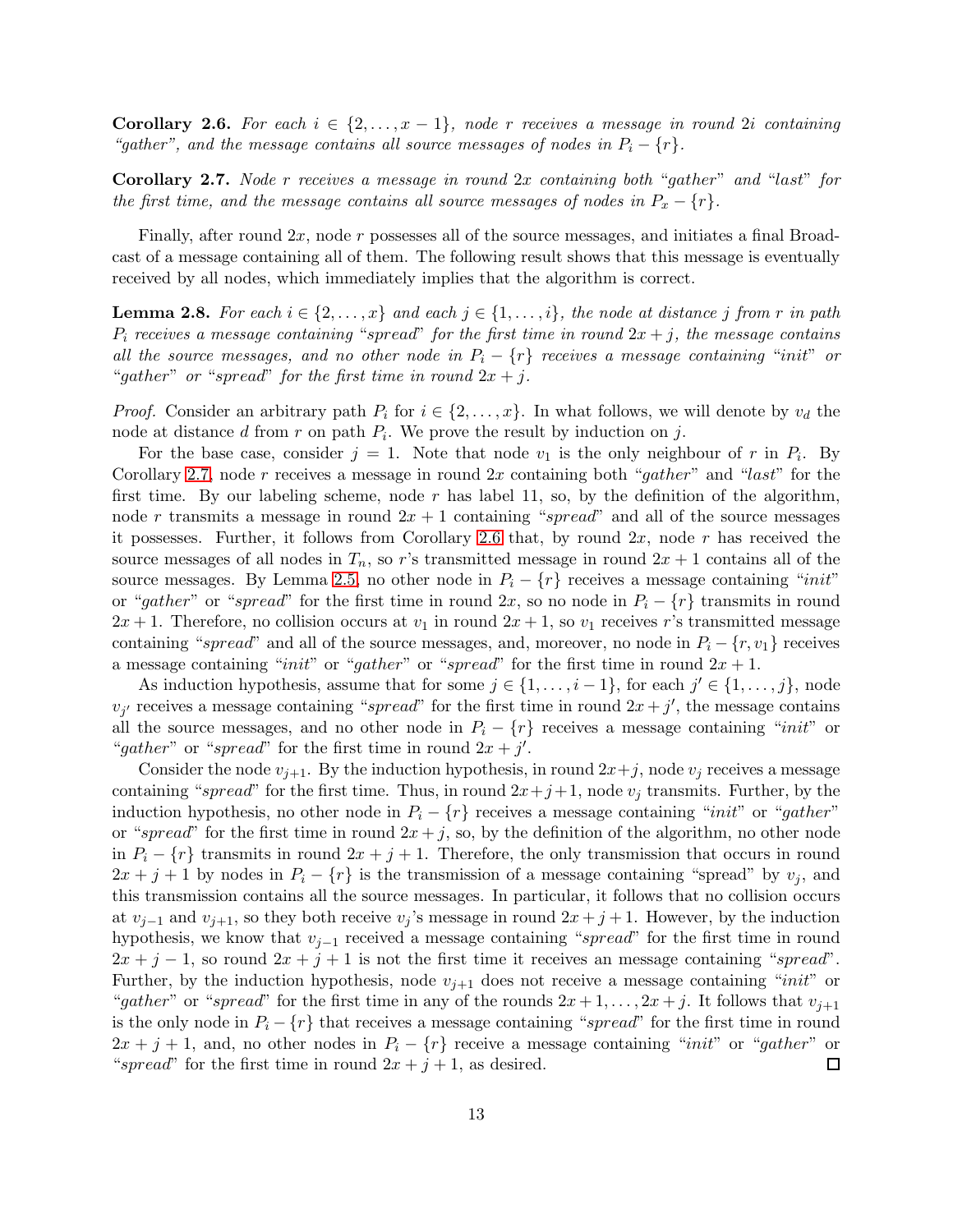<span id="page-13-0"></span>**Algorithm 1** The *n*-broadcast algorithm at each node v in labeled  $T_n$ % Node v has a source message  $\mu_v$ , the node's two-bit label is stored in label 1: knownMsgs  $\leftarrow {\{\mu_v\}}$ 2: for each round  $t \ge 1$  do<br>3: if label == 11 then **if label == 11 then** % this is node r 4: if  $t == 1$  then 5: transmit  $\langle "init"\rangle$ <br>6: **else if** received  $\langle "ga \rangle$ 6: else if received  $\langle$  "gather", msgs $\rangle$  in round  $t - 1$  then<br>7: knownMsgs  $\leftarrow$  knownMsgs  $\cup$  msgs 7: knownMsgs ← knownMsgs ∪  $msgs$ <br>8: else if received ("gather", "last",  $ms$ 8: else if received  $\langle$  "gather", "last", msgs $\rangle$  in round t−1 for the first time then<br>9: knownMsgs  $\leftrightarrow$  knownMsgs  $\cup$  msgs 9: knownMsgs ← knownMsgs ∪  $msgs$ <br>10: transmit ("spread", knownMsgs) 10: transmit  $\langle$  "spread", knownMsgs $\rangle$ <br>11: else else 12: listen for a message 13: end if 14: end if 15: **if label == 01 then** % this is one of the nodes  $\ell_2, \ldots, \ell_{x-1}$ 16: **if** received  $\langle$  "init") in round  $t - 1$  for the first time **then** 17: transmit  $\langle$  "gather", knownMsgs) 17: transmit  $\langle$  "gather", knownMsgs $\rangle$ <br>18: **else if** received  $\langle$  "spread", msqs $\rangle$  in 18: else if received  $\langle$  "spread", msgs $\rangle$  in round  $t - 1$  for the first time then <br>19: knownMsgs  $\leftrightarrow$  knownMsgs  $\cup$  msgs 19: knownMsgs ← knownMsgs ∪  $msgs$ <br>20: terminate()  $terminate()$ 21: else 22: listen for a message 23: end if 24: end if 25: if label == 10 then % this is node  $\ell_x$ 26: **if** received  $\langle$  "init") in round  $t - 1$  for the first time **then** 27: **transmit**  $\langle$  "gather", "last", knownMsgs) 27: transmit ("gather", "last", knownMsgs)<br>28: **else if** received ("spread", *msgs*) in round 28: else if received  $\langle$ "spread", msgs $\rangle$  in round  $t - 1$  for the first time then<br>29: knownMsgs  $\leftarrow$  knownMsgs  $\cup$  msgs 29: knownMsgs ← knownMsgs ∪  $msgs$ <br>30: terminate()  $terminate()$ 31: else 32: listen for a message 33: end if 34: end if 35: if label == 00 then % this is an internal node on an r-to- $\ell_i$  path 36: **if** received  $\langle$  "init") in round  $t - 1$  for the first time **then** 37: 37: transmit  $\langle$  "init" initial 38: else if received  $\langle$  "ga 38: else if received  $\langle$ "gather", msgs $\rangle$  in round  $t - 1$  for the first time then<br>39: knownMsgs  $\leftarrow$  knownMsgs  $\cup$  msgs 39: knownMsgs ← knownMsgs ∪  $msgs$ <br>40: transmit ("gather", knownMsgs) 40: transmit  $\langle$  "gather", knownMsgs $\rangle$ <br>41: **else if** received  $\langle$  "gather", "last", m 41: else if received  $\langle$  "gather", "last", msgs $\rangle$  in round t−1 for the first time then 42: knownMsgs  $\cup$  msgs 42: knownMsgs ← knownMsgs ∪  $msgs$ <br>43: transmit ("gather", "last", known 43: transmit ("gather", "last", knownMsgs)<br>44: else if received ("spread",  $msgs$ ) in round 44: else if received  $\langle$  "spread", msgs $\rangle$  in round  $t - 1$  for the first time then <br>45: knownMsgs  $\leftrightarrow$  knownMsgs  $\cup$  msgs 45: knownMsgs ← knownMsgs ∪ *msgs*<br>46: transmit ("spread", knownMsgs) 46: transmit  $\langle$  "spread", knownMsgs $\rangle$ <br>47: terminate() terminate() 48: else 49: listen for a message 50: end if 51: end if 52: end for 14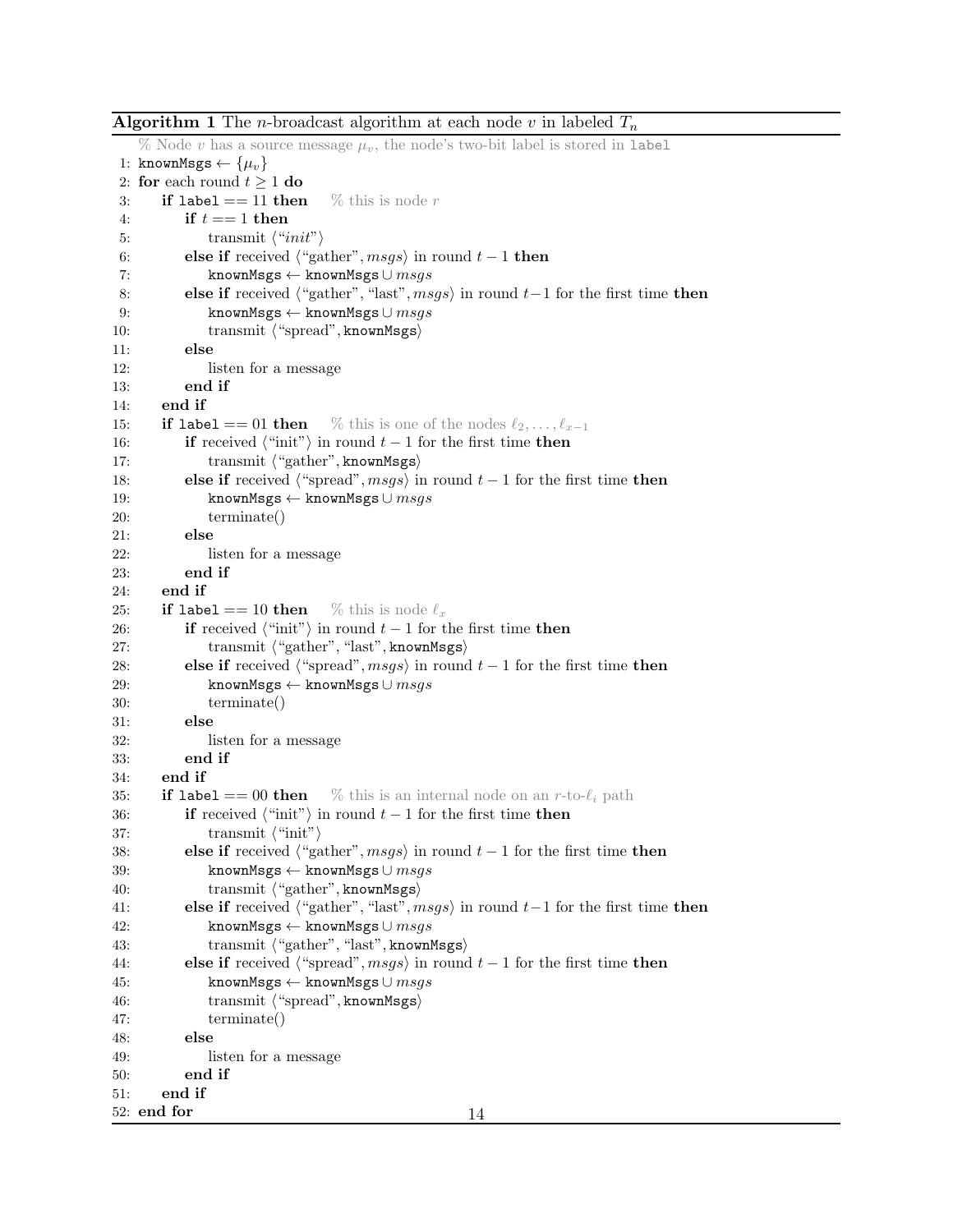Corollary 2.9. *There exists a* O(1)*-bit labeling scheme and a deterministic distributed algorithm that will solve k-broadcast in*  $T_n$ *, for all*  $k \in \{1, \ldots, n\}$ *.* 

## <span id="page-14-0"></span>3 Labeling Schemes and Algorithms for Gossiping in Trees

In this section, we restrict to the class of trees and give an optimal labeling scheme that allows us to solve gossiping. (This also applies to k-broadcast for each  $k \in \{1, \ldots, n-1\}$ , as we could use the same algorithm and have the non-sources operate with a blank source message.) The labeling scheme has length  $O(\log D(G))$  bits for every tree G, where  $D(G)$  is the distinguishing number of G. First, we present the lower bound that demonstrates that this quantity is optimal: any labeling scheme that is sufficient for gossiping to be solved in a graph  $G$  must use labels of size  $\Omega(\log D(G))$ . In fact, the proof of this lower bound also works in the case of k-broadcast for each  $k \in \{2, \ldots, n-1\}$ , however, only under the additional condition that the source nodes are not known when the labeling scheme is applied.

Before proceeding, we review some relevant graph-theoretic concepts that will be used to derive both the upper and lower bounds. Definition [3.1](#page-14-1) reviews some terminology regarding distances, Definition [3.2](#page-14-2) reviews definitions relating to graph automorphisms, and Definition [3.3](#page-14-3) defines the distinguishing number.

<span id="page-14-1"></span>**Definition 3.1.** Let  $G = (V, E)$  be a graph. For every  $u, v \in V$ , the distance between u and v, *denoted by*  $d(u, v)$ *, is the length of a shortest path between* u and v in G. For any  $v \in V$ *, the* eccentricity of v, denoted by  $ecc(v)$ , is the largest distance from v to any other node in  $G$ , i.e.,  $\max_{u \in V} \{d(u, v)\}\$ . The radius of G, denoted by rad(G), is the smallest node eccentricity in G, i.e.,  $\min_{v \in V} \{ecc(v)\}\$ . The set of nodes with minimum eccentricity, i.e.,  $\{v \in V \mid ecc(v) = rad(G)\}\$ , is *called the* center of G, and is denoted by center(G). For any node  $v \in V$ , we define the distance between v and center(G) to be  $\min_{u \in \text{center}(G)} d(u, v)$ .

<span id="page-14-2"></span>**Definition 3.2.** Let  $G = (V, E)$  be a graph. A bijection  $\phi: V \to V$  is called an automorphism of G if, for every  $u, v \in V$ , we have that  $\{u, v\} \in E$  if and only if  $\{\phi(u), \phi(v)\} \in E$ . An automorphism  $\phi$  *is* non-trivial *if there exists a*  $v \in V$  *such that*  $\phi(v) \neq v$ *. For a fixed graph* G, the set of all *automorphisms of*  $G$  *is denoted by*  $Aut(G)$ *.* 

<span id="page-14-3"></span>**Definition 3.3** (Albertson and Collins [\[1\]](#page-26-5)). A labeling  $\rho: V \to \{1, \ldots, c\}$  is called c-distinguishing *if, for every non-trivial*  $\phi \in Aut(G)$ *, there exists*  $v \in V$  *such that*  $\rho(v) \neq \rho(\phi(v))$ *. The* distinguishing number of G, denoted by  $D(G)$ , is the smallest integer c such that G has a labeling that is c*distinguishing.*

#### 3.1 Lower Bound

First, we prove the following three facts that demonstrate various properties preserved by graph automorphisms: distance between nodes, center(G), and distance to center(G).

<span id="page-14-4"></span>**Proposition 3.4.** For any graph  $G = (V, E)$ , any  $x, y \in V$ , and any  $\phi \in \text{Aut}(G)$ , we have  $d(x, y) = d(\phi(x), \phi(y)).$ 

*Proof.* Let  $d(x, y) = m$ , and let  $d(\phi(x), \phi(y)) = m'$ .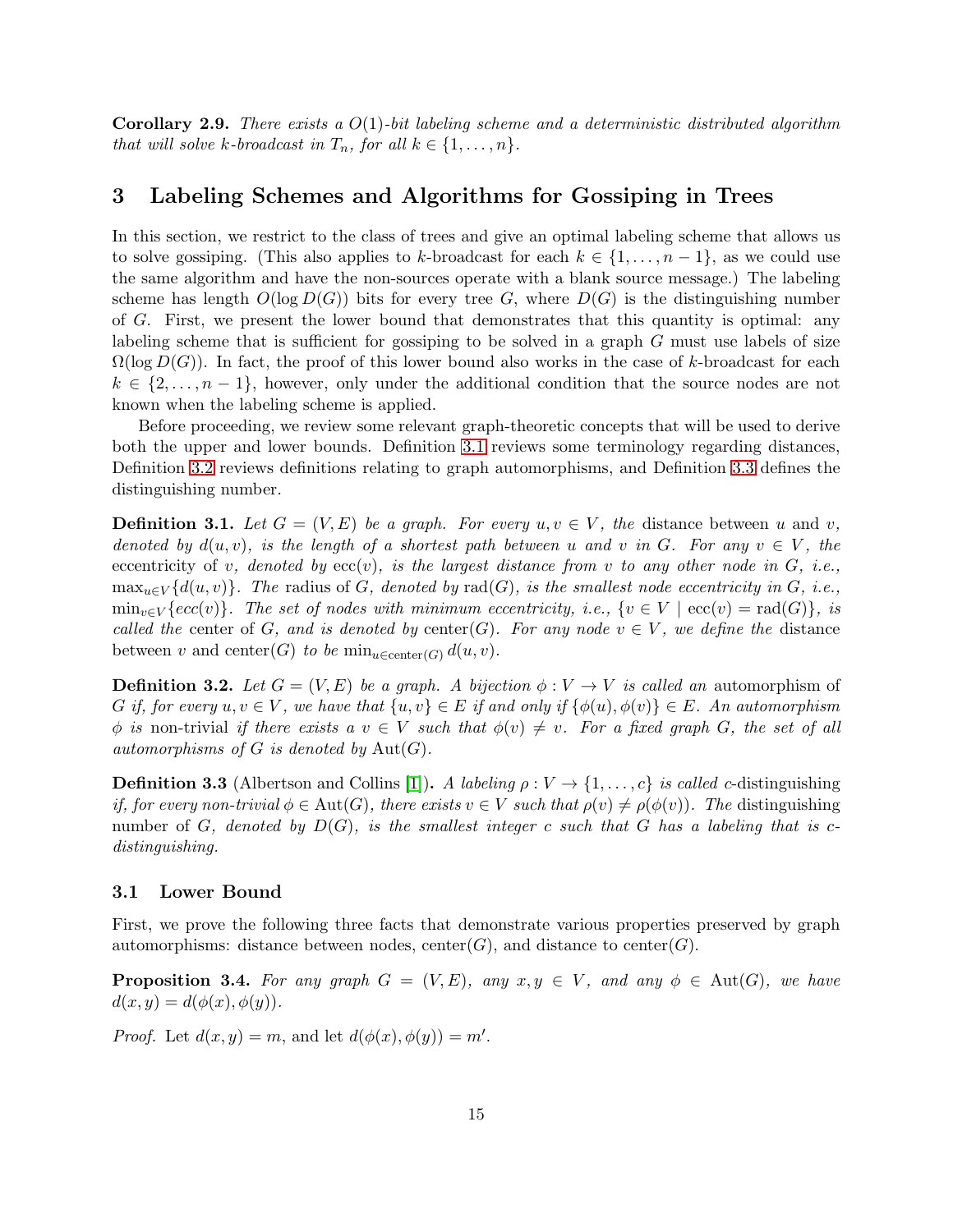By definition of distance,  $d(x, y) = m$  means that there is a path  $(v_1, \ldots, v_{m+1})$  where  $x = v_1$ ,  $y = v_{m+1}$ , and  $\{v_i, v_{i+1}\} \in E$  for each  $i \in \{1, \ldots, m\}$ . By the definition of automorphism,  $\phi$  preserves vertex adjacency, i.e.,  $\{u, v\} \in E \Leftrightarrow \{\phi(u), \phi(v)\} \in E$ , so there is a path  $(\phi(v_1), \ldots, \phi(v_{m+1}))$ where  $x = \phi(v_1)$ ,  $y = \phi(v_{m+1})$ , and  $\{\phi(v_i), \phi(v_{i+1})\} \in E$  for each  $i \in \{1, \ldots, m\}$ . This provides a path between  $\phi(x)$  and  $\phi(y)$  with length m, which proves that  $d(\phi(x), \phi(y)) = m' \geq m$ .

By definition of distance,  $d(\phi(x), \phi(y)) = m'$  means that there is a path  $(w_1, \ldots, w_{m'+1})$ where  $\phi(x) = w_1, \ \phi(y) = w_{m+1}, \text{ and } \{w_i, w_{i+1}\} \in E \text{ for each } i \in \{1, ..., m\}.$  As  $\phi$  is a bijection, we can re-write each  $w_i = \phi(\phi^{-1}(w_i))$ , and represent the path between  $\phi(x)$  and  $\phi(y)$ as  $(\phi(\phi^{-1}(w_1)), \ldots, \phi(\phi^{-1}(w_{m'+1})))$ . By the definition of automorphism,  $\phi$  preserves vertex adjacency, i.e.,  $\{u, v\} \in E \Leftrightarrow \{\phi(u), \phi(v)\} \in E$ , so there is a path  $(\phi^{-1}(w_1), \ldots, \phi^{-1}(w_{m'+1}))$  where  $x = \phi^{-1}(w_1), y = \phi^{-1}(w_{m+1}), \text{ and } \{\phi^{-1}(w_i), \phi^{-1}(w_{i+1})\} \in E \text{ for each } i \in \{1, ..., m\}.$  This provides a path between x and y with length  $m'$ , which proves that  $d(x, y) = m \ge m'$ .

Altogether, we have shown that  $m = m'$ , as desired.

<span id="page-15-0"></span>**Proposition 3.5.** For any graph  $G = (V, E)$  and any  $\phi \in \text{Aut}(G)$ , we have  $v \in \text{center}(G)$  if and *only if*  $\phi(v) \in \text{center}(G)$ .

*Proof.* Suppose that  $v \in \text{center}(G)$ . By definition,  $v \in \text{center}(G)$  implies that there exists a node u such that  $d(u, v) = \text{rad}(G)$ . By Proposition [3.4,](#page-14-4) we know  $d(u, v) = d(\phi(u), \phi(v))$ , i.e., there exists a node (namely,  $\phi(u)$ ) at distance rad(G) from  $\phi(v)$ . It follows that  $\operatorname{ecc}(\phi(v)) \geq \operatorname{rad}(G)$ . By the definition of rad(G), all nodes have eccentricity at most rad(G), so we conclude that  $\operatorname{ecc}(\phi(v)) =$ rad(G). This means that  $\phi(v) \in \text{center}(G)$ .

Conversely, suppose that  $\phi(v) \in \text{center}(G)$ . By definition,  $\phi(v) \in \text{center}(G)$  implies that there exists a node w such that  $d(w, \phi(v)) = \text{rad}(G)$ . As  $\phi$  is a bijection, we can write  $\phi(\phi^{-1}(w))$ , so  $d(\phi(\phi^{-1}(w)), \phi(v)) = \text{rad}(G)$ . By Proposition [3.4,](#page-14-4) we know  $d(\phi(\phi^{-1}(w)), \phi(v)) = d(\phi^{-1}(w), v)$ , i.e., there exists a node (namely,  $\phi^{-1}(w)$ ) at distance rad(G) from v. It follows that ecc(v)  $\geq$ rad(G). By the definition of rad(G), all nodes have eccentricity at most rad(G), so we conclude that  $ecc(v) = rad(G)$ . This means that  $v \in center(G)$ . □

<span id="page-15-1"></span>**Corollary 3.6.** For any graph  $G = (V, E)$ , any  $\phi \in Aut(G)$ , and any  $v \in V$ , the distance between v and center(G) is equal to the distance between  $\phi(v)$  and center(G).

*Proof.* Let m be the distance between v and center(G). Let m' be the distance between  $\phi(v)$  and  $center(G).$ 

Let u be any node in center(G) such that  $d(u, v) = m$ . By Proposition [3.4,](#page-14-4) we get that  $d(\phi(u), \phi(v)) = d(u, v) = m$ , and, by Proposition [3.5,](#page-15-0) node  $\phi(u) \in \text{center}(G)$ . It follows that the distance between  $\phi(v)$  and center(G) is at most m, i.e.,  $m' \leq m$ .

Let w be any node in center(G) such that  $d(w, \phi(v)) = m'$ . Since  $\phi$  is a bijection, we can write  $w = \phi(\phi^{-1}(w))$ , so  $d(\phi(\phi^{-1}(w)), \phi(v)) = m'$ . By Proposition [3.4,](#page-14-4) we get that  $d(\phi^{-1}(w), v) =$  $d(\phi(\phi^{-1}(w)), \phi(v)) = m'$ , and, by Proposition [3.5,](#page-15-0) node  $\phi^{-1}(w) \in \text{center}(G)$ . It follows that the distance between v and center(G) is at most  $m'$ , i.e.,  $m \leq m'$ .  $\Box$ 

Altogether, we have shown that  $m = m'$ , as desired.

Next, we prove a structural result about any non-trivial automorphism  $\phi$  of a tree. At a high level, we prove that for any node x not fixed by  $\phi$ , the path with endpoints x and  $\phi(x)$  exhibits a reflective symmetry about the center of the path.

 $\Box$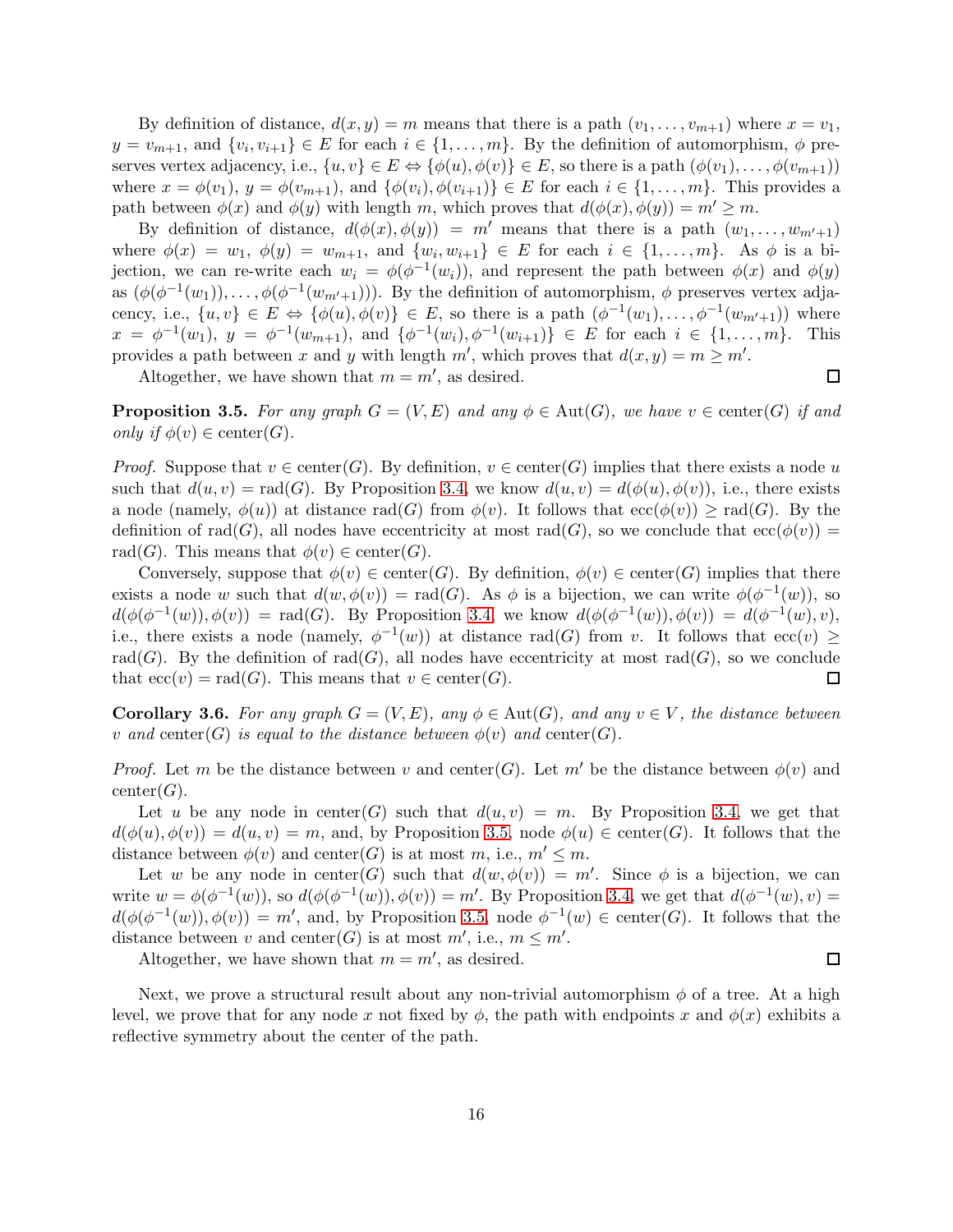<span id="page-16-0"></span>**Lemma 3.7.** For any tree G and any non-trivial automorphism  $\phi \in Aut(G)$ , consider any node x such that  $x \neq \phi(x)$ *.* Let  $\ell \geq 1$  be the length of the path with endpoints x and  $\phi(x)$ *.* Let  $v_1 = x$ *and let*  $v_{\ell+1} = \phi(x)$ *, and denote by*  $(v_1, \ldots, v_{\ell+1})$  *the sequence of nodes along the path. For each*  $i \in \{0, \ldots, |\ell/2|\},$  we have that  $v_{\ell+1-i} = \phi(v_{1+i}).$ 

*Proof.* We proceed by induction on i. The case where  $i = 0$  is true since we defined  $v_1 = x$  and  $v_{\ell+1} = \phi(x)$ . As induction hypothesis, assume that for some  $i \in \{0, \ldots, |\ell/2|-1\}$ , we have that  $v_{\ell+1-i} = \phi(v_{1+i}).$ 

We proceed to show that  $v_{\ell+1-(i+1)} = \phi(v_{1+(i+1)})$ . By the induction hypothesis, we know that  $v_{\ell+1-i} = \phi(v_{1+i}),$  so, by Corollary [3.6,](#page-15-1) it follows that the distance between  $v_{\ell+1-i}$  and center(G) is equal to the distance between  $v_{1+i}$  and center(G). As G is a tree, center(G) is either a single node or the two endpoints of a single edge. In either case, there is a unique path between  $v_{1+i}$  and the node in center(G) closest to it. In particular,  $v_{1+i}$  has a unique neighbour  $w_1$  whose distance to center(G) is smaller than  $v_{1+i}$ 's distance to center(G). Similarly, there is a unique path between  $v_{\ell+1-i}$  and the node in center(G) closest to it. In particular,  $v_{\ell+1-i}$  has a unique neighbour  $w_2$  whose distance to center(G) is smaller than  $v_{\ell+1-i}$ 's distance to center(G). Since the automorphism  $\phi$  preserves adjacencies (Definition [3.2\)](#page-14-2) and preserves distance to center(G) (Corollary [3.6\)](#page-15-1), we conclude that  $\phi(w_1) = w_2.$ 

Next, observe that  $w_1$  is necessarily equal to  $v_{1+(i+1)}$ : indeed, if  $v_{1+(i+1)} \neq w_1$ , then, since G is a tree, all nodes on the path  $(v_{1+(i+1)},...,v_{\ell+1-i},...,v_{\ell+1})$  would have a distance to center(G) strictly greater than the distance between  $v_{1+i}$  and center(G), which contradicts the fact that  $v_{1+i}$  and  $v_{\ell+1-i}$  have the same distance to center(G). Similarly, observe that  $w_2$  is necessarily equal to  $v_{\ell+1-(i+1)}$ : indeed, if  $v_{\ell+1-(i+1)} \neq w_2$ , then, since G is a tree, all nodes on the path  $(v_1,\ldots,v_{1+i},\ldots,v_{\ell+1-(i+1)})$  would have a distance to center(G) strictly greater than the distance between  $v_{\ell+1-i}$  and center(G), which contradicts the fact that  $v_{\ell+1-i}$  and  $v_{1+i}$  have the same distance to center(G). As we have previously shown that  $\phi(w_1) = w_2$ , this concludes the proof that  $v_{\ell+1-(i+1)} = \phi(v_{1+(i+1)}).$  $\Box$ 

Theorem 3.8. *Consider any labeling scheme* λ *and any deterministic distributed algorithm* A*. If* A solves the gossiping task when executed by the nodes of  $\lambda(G)$  for some tree G, then the length of  $\lambda$  *is*  $\Omega(\log D(G))$ .

*Proof.* Consider any labeling scheme  $\lambda$  and any deterministic distributed algorithm  $\mathcal A$  that solves the gossiping task when executed by the nodes of  $\lambda(G)$  for some tree G. We prove that  $\lambda$  is a distinguishing labeling of G, which implies that the number of distinct labels used by  $\lambda$  is at least  $D(G)$ , and this immediately implies the result.

To obtain a contradiction, assume that there exists a non-trivial  $\phi \in Aut(G)$  such that  $\phi$ preserves  $\lambda$ . By definition, this means that, for each node x, we have  $\lambda(x) = \lambda(\phi(x))$ .

Consider the execution of A on the labeled network  $\lambda(G)$ . First, we set out to prove that, for each node x in the network, nodes x and  $\phi(x)$  behave exactly the same way in each round. To do so, we consider node histories during the execution of A: for an arbitrary node x, define  $h_x[0]$  to be the label assigned to x by  $\lambda$ , and, for each  $t \geq 1$ , define  $h_x[t]$  to be the message received by x in round t (or  $\perp$  if x receives no message). As A is a deterministic distributed algorithm, we know that  $h_x[0 \dots (t-1)] = h_y[0 \dots (t-1)]$  implies that x and y perform the exact same action in round t, i.e., x and y both stay silent in round t, or, they both transmit the same message in round t.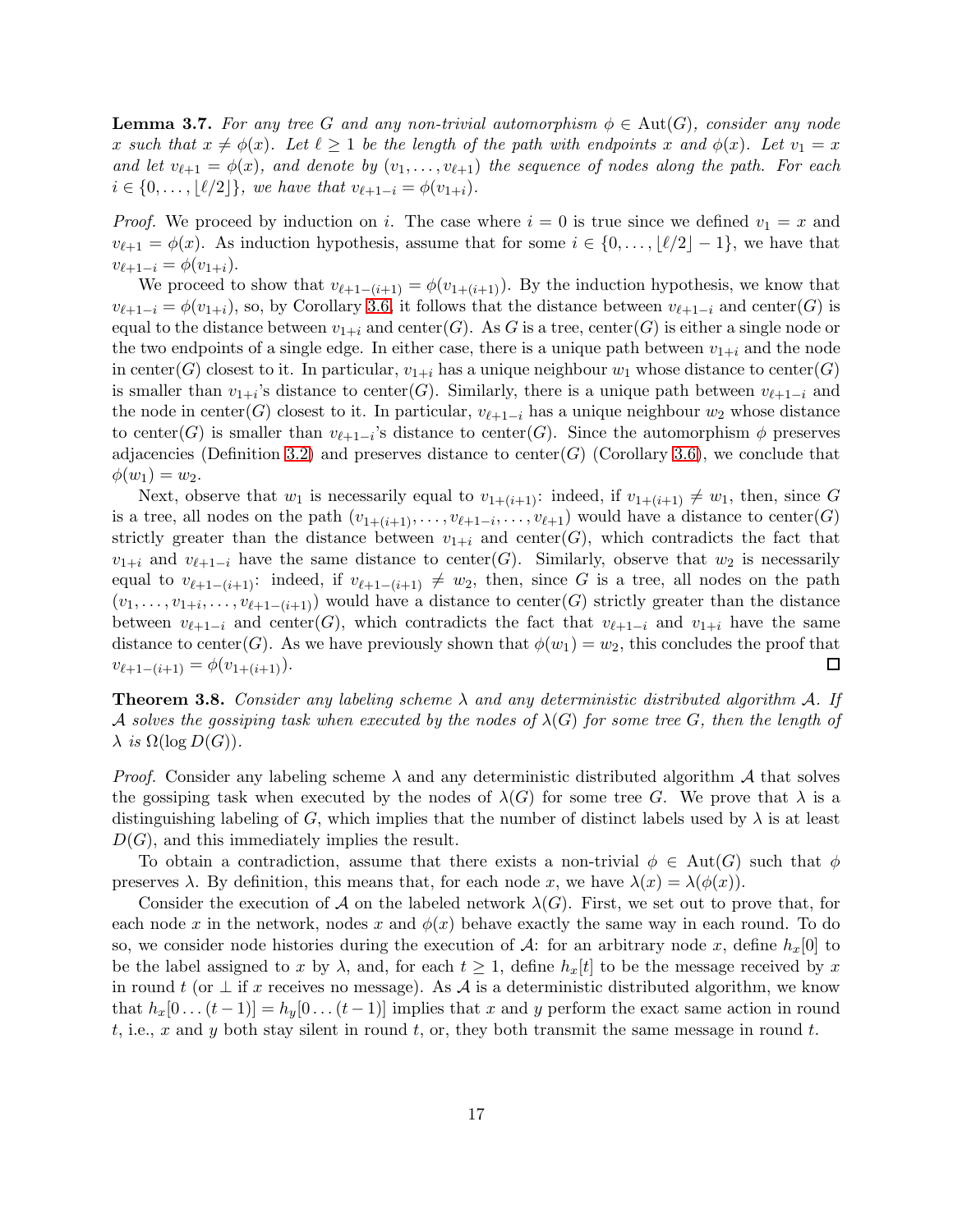**Claim 2.** For an arbitrary round  $t \geq 1$  and an arbitrary node x, we have that x transmits in round  $t$  *if and only if*  $\phi(x)$  *transmits in round*  $t$ *. Further, if*  $x$  *and*  $\phi(x)$  *both transmit in round*  $t$ *, then they transmit the same message.*

To prove the claim, it suffices to prove that, for each  $t \geq 1$  and each node x, nodes x and  $\phi(x)$ have the same history up to round  $t-1$ , i.e.,  $h_x[0 \dots (t-1)] = h_{\phi(x)}[0 \dots (t-1)]$ . We proceed by induction on the round number t. For the base case, consider  $t = 1$ . By assumption, we have that  $\lambda(x) = \lambda(\phi(x))$  for each node x, which, by definition, gives  $h_x[0] = h_{\phi(x)}[0]$  for each node x, as required. As induction hypothesis, assume that, for some  $t \ge 1$ , that  $h_x[0 \dots (t-1)] =$  $h_{\phi(x)}[0 \dots (t-1)]$  for each node x. For the inductive step, consider an arbitrary node x, and consider the possible cases for the value of  $h_x[t]$ :

- Suppose that  $h_x[t] = \bot$ . There are several sub-cases to consider:
	- x transmits in round t. Then, by the induction hypothesis, we know that  $h_x[0 \dots (t−$  $[1] = h_{\phi(x)}[0 \dots (t-1)],$  which implies that  $\phi(x)$  transmits in round t as well. This means that  $\phi(x)$  does not receive a transmission in round t, so  $h_{\phi(x)}[t] = \bot$ , as required.
	- x does not transmit in round t, and no neighbours of x transmit in round t. Then, by the definition of automorphism, a node y is a neighbour of x if and only if node  $\phi(y)$  is a neighbour of  $\phi(x)$ . In particular, each neighbour of  $\phi(x)$  is some  $\phi(y)$  where y is a neighbour of x. By the induction hypothesis, we know that  $h_y[0 \dots (t-1)] =$  $h_{\phi(y)}[0 \dots (t-1)]$  for each neighbour y of x, so  $\phi(y)$  and y perform the same action in round t. By assumption, no neighbour y of x transmits in round t, so we get that no neighbour  $\phi(y)$  of  $\phi(x)$  transmits in round t, which implies that  $h_{\phi(x)}[t] = \bot$ , as required.
	- x does not transmit in round t, and two or more neighbours of x transmit in **round t.** Let  $y_1, y_2$  be two distinct neighbours of x that transmit in round t. By the definition of automorphism,  $\phi(y_1)$  and  $\phi(y_2)$  are neighbours of  $\phi(x)$ . By the induction hypothesis, we know that  $h_{y_1}[0 \dots (t-1)] = h_{\phi(y_1)}[0 \dots (t-1)]$  and  $h_{y_2}[0 \dots (t-1)] =$  $h_{\phi(y_2)}[0 \dots (t-1)]$ . In particular, this implies that  $\phi(y_1)$  and  $\phi(y_2)$  both transmit in round t, which causes a collision at  $\phi(x)$  in round t. Thus,  $\phi(x)$  does not receive a message in round t, i.e.,  $h_{\phi(x)}[t] = \perp$ , as required.
- Suppose that  $h_x[t] = m$  for some binary string m. In particular, this means that exactly one neighbour  $y'$  of x transmits in round t, and  $y'$  sends binary string m in its transmission. By the definition of automorphism, a node y is a neighbour of x if and only if node  $\phi(y)$  is a neighbour of  $\phi(x)$ . In particular, each neighbour of  $\phi(x)$  is some  $\phi(y)$  where y is a neighbour of x. By the induction hypothesis, we know that  $h_y[0 \dots (t-1)] = h_{\phi(y)}[0 \dots (t-1)]$  for each neighbour y of x, so  $\phi(y)$  and y perform the same action in round t. By assumption, y' transmits a message m during round t, so  $\phi(y')$  transmits message m during round t. Each neighbour  $y \neq y'$  of x is silent in round t, so each neighbour  $\phi(y) \neq \phi(y')$  of  $\phi(x)$  is silent in round t. Thus,  $\phi(x)$  receives message m in round t, i.e.,  $h_{\phi(x)}[t] = m$ , as required.

In all cases, we showed that  $h_x[t] = h_{\phi(x)}[t]$  for an arbitrary node x, which, together with the induction hypothesis, proves that  $h_x[0 \dots t] = h_{\phi(x)}[0 \dots t]$  for all nodes x. This completes the proof of the claim.

Next, we use the above claim to reach a contradiction: that  $A$  does not solve the gossiping task. We consider a node x such that  $x \neq \phi(x)$  (which must exist since  $\phi$  is a non-trivial automorphism).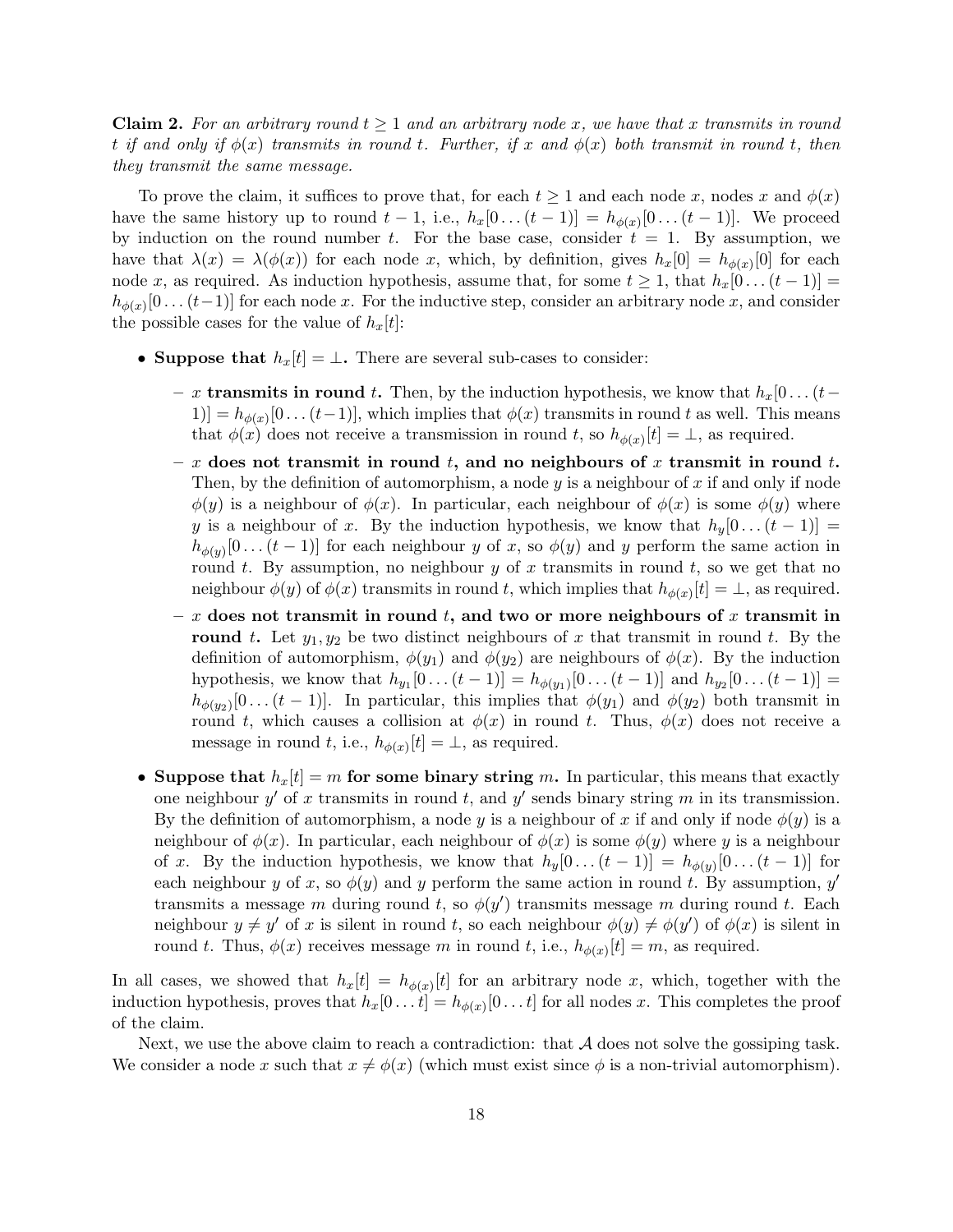We will prove that x's source message does not reach  $\phi(x)$ , which is sufficient to prove that the gossiping task is not correctly solved. (Note: this is the only place in the proof that needs to be modified for the result to apply more generally to k-broadcast with  $k \in \{2, \ldots, n\}$  when the sources are not initially known: after the labeling scheme is applied, choose the x and  $\phi(x)$  specified above as two of the k sources.)

Consider the path P with endpoints x and  $\phi(x)$ , and denote the length of this path by  $\ell$ . Let  $v_1 = x$  and let  $v_{\ell+1} = \phi(x)$ , and denote by  $(v_1, \ldots, v_{\ell+1})$  the sequence of nodes along the path. We consider two cases based on whether or not  $\ell$  is even or odd.

- Case 1:  $\ell$  is even. In this case, the path P has a central node  $v_{1+(\ell/2)}$  (i.e., a node with the same distance to both endpoints of P). Consider the two neighbours of  $v_{1+(\ell/2)}$  on P, i.e., nodes  $v_{\ell/2}$  and  $v_{2+(\ell/2)}$ . By Lemma [3.7](#page-16-0) with  $i = (\ell/2) - 1$ , it follows that  $v_{2+(\ell/2)} = \phi(v_{\ell/2})$ . By the above claim, for every round in the execution of A, both  $v_{\ell/2}$  and  $v_{2+(\ell/2)}$  perform the same action, i.e., either both transmit or both listen. It follows that, in every round,  $v_{1+(\ell/2)}$ does not receive a message from either  $v_{\ell/2}$  or  $v_{2+(\ell/2)}$ , either due to transmission collision or due to both remaining silent.
- Case 2: the length of P is odd. In this case, the path P has a central edge with endpoints  $v_{1+\lfloor \ell/2\rfloor}$  and  $v_{\ell+1-\lfloor \ell/2\rfloor}$  (i.e., an edge whose two endpoints have same distance to their closest endpoint of P). By Lemma [3.7](#page-16-0) with  $i = \lfloor \ell/2 \rfloor$ , it follows that  $v_{\ell+1-\lfloor \ell/2 \rfloor} = \phi v_{1+\lfloor \ell/2 \rfloor}$ . By the above claim, for every round in the execution of A, both  $v_{1+|\ell/2|}$  and  $v_{\ell+1-|\ell/2|}$  perform the same action, i.e., either both transmit or both listen. It follows that these two nodes never receive a message from each other.

As G is a tree, the only way that x's source message can reach  $\phi(x)$  is if, for each  $j \in \{1, \ldots, \ell\}$ , there exists a round in which node  $v_{j+1}$  receives x's source message from  $v_j$ . In both cases above, we demonstrated a value of j for which this never occurs:  $j = \ell/2$  in Case 1, and  $j = \ell - |\ell/2|$ in Case 2. Since  $\phi(x)$  never receives x's source message, we have shown that A does not solve the gossiping task, which proves the desired contradiction. gossiping task, which proves the desired contradiction.

#### 3.2 Upper Bound

We present a  $O(\log D(G))$ -bit labeling scheme and a deterministic distributed gossiping algorithm that runs on the labeled network. The overall idea is similar to our labeling scheme and algorithm for k-broadcast in Section [2.](#page-3-0) With regards to the labeling scheme: the nodes are labeled according to  $\lambda_{ack}$ , the labeling scheme arbitrarily chooses a coordinator node r and uniquely labels it as such, and then sets additional *sched* bits according to a particular graph colouring (however, in the present case, a distinguishing labeling (see Definition [3.3\)](#page-14-3) is used rather than a distance-two colouring). With regards to the algorithm, the execution consists of three subroutines performed consecutively: Initialize, Aggregate, and Inform. In the first stage, using bounded acknowledged broadcast, each node learns its distance from the coordinator as well as the eccentricity of the coordinator. In the second stage, all of the source messages are collected at the coordinator node, although the procedure to do so is significantly more complex (as avoiding collisions is not as easy now that we are using a distinguishing labeling rather than a distance-two colouring). At a high level, each node will use its colour, its distance from the coordinator, and messages from its children in the tree to create an 'encoding' of its rooted subtree, and we can prove that this is necessarily different than the encoding calculated by its siblings in the tree (due to the distinguishing labeling). Using these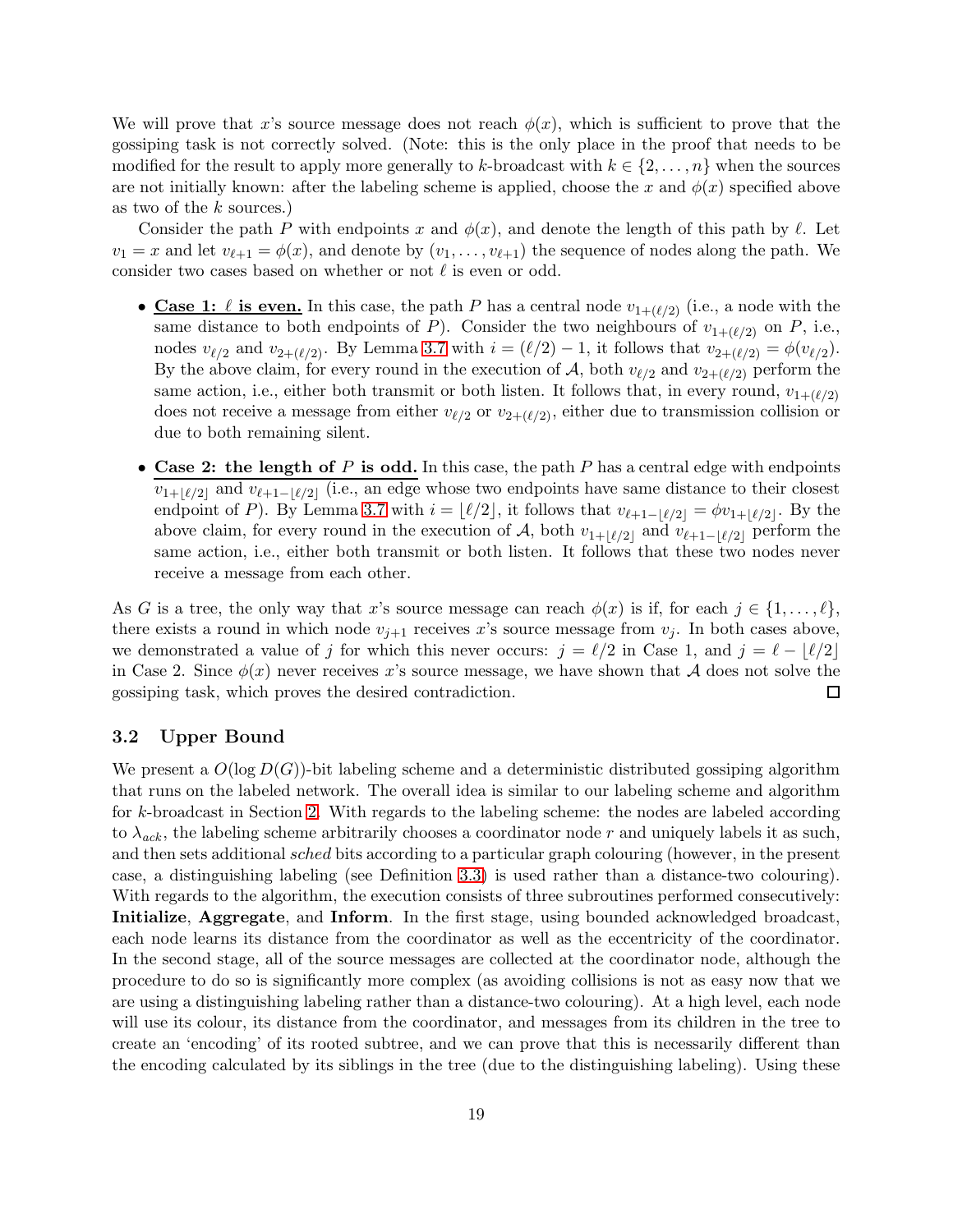distinct encodings, the nodes choose distinct delay values that are mutually co-prime, and repeated transmissions separated by these delay values will guarantee that their messages will eventually be received by their parent in the tree. Finally, in the third stage, the coordinator shares the set of source messages with the entire network using a final broadcast.

### **3.2.1** Labeling Scheme  $\lambda_{gossip}$

As input, we are provided with a graph  $G$ . We assign a label to each node  $v$  in  $G$ , and the label at each node v consists of 5 components: a *join* bit, a *stay* bit, an *ack* bit, a *term* bit, and a binary string sched. The labeling scheme assigns values to the components as follows:

- 1. Choose an arbitrary node  $r \in G$ . This node will act as the *coordinator*.
- 2. Apply the labeling scheme  $\lambda_{ack}$  (see Section [2.1\)](#page-3-1) to G with designated start node  $s_G = r$ . This will set the *join*, *stay*, and *ack* components (each consisting of one bit) at each node v. For the coordinator node r, set  $join = stay = ack = 1$ .
- 3. For each node v, set the sched bits to be the binary representation of  $\psi(v)$ , where  $\psi$  is any  $D(G)$ -distinguishing labeling of the nodes of G.
- 4. The term bit is set to 1 at exactly one node: the node whose source message is last to arrive at the coordinator  $r$  during the **Aggregate** subroutine (as described at the end of Section [3.2.2\)](#page-19-0). The term bit at all other nodes is set to 0.

#### <span id="page-19-0"></span>3.2.2 Gossiping Algorithm

We now describe our deterministic distributed gossiping algorithm  $\mathcal{GOSSIP}$  that is executed after the tree's nodes have been labeled using labeling scheme  $\lambda_{qossip}$ . The algorithm's execution consists of three subroutines performed consecutively: Initialize, Aggregate, and Inform.

The first stage of the algorithm, consisting of the Initialize subroutine, consists of executing  $\mathcal{B}_{bounded}$ . The start node is the coordinator r (the unique node with join, stay, and ack bits all set to 1), and the broadcast message is "init" along with a counter value that is 0 in the coordinator's initial message. During the execution of the initial broadcast, each node increments this counter value before re-transmitting the broadcast message. As  $G$  is a tree, no collisions occur during this execution, so the first received counter value by a node v is actually v's distance from r. Further, each node can set its local clock to this received counter value in order to establish a global clock. At the conclusion of the execution of  $\mathcal{B}_{bounded}$ , all nodes know an upper bound m on the number of rounds that elapsed during the broadcast of the "init" message, and, they all received this value before round  $t_{done} = 3m$ . Thus, in round  $3m$ , all nodes terminate the subroutine. Once again, as G is a tree and no collisions occur during the execution of  $\mathcal{B}_{bounded}$ , the value of m is equal to the exact height of the tree rooted at  $r$ , since this is exactly how many rounds it took for the initial broadcast to complete.

The third stage of the algorithm, consisting of the Inform subroutine, consists of executing  $\mathcal{B}_{ack}$ . The start node is the coordinator r, and the broadcast message is equal to the set of source messages that  $r$  knows. All nodes terminate this subroutine at the same time, and they all know that gossiping has been completed.

The second stage of the algorithm, mainly consisting of the **Aggregate** subroutine, is the most interesting. The remainder of this section is dedicated to its description and analysis.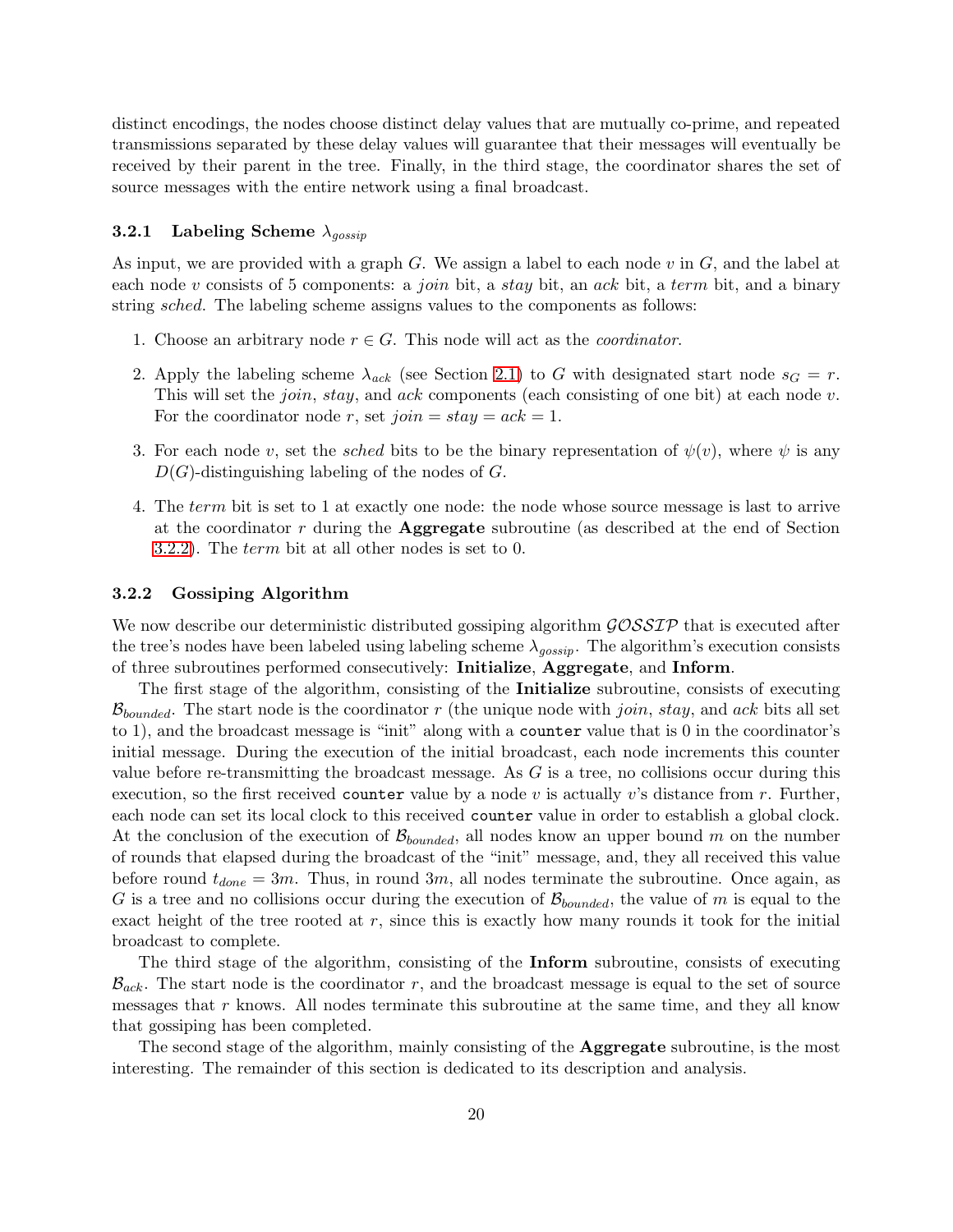Consider the tree G rooted at the coordinator node r. At the start of this stage, each node  $v$ knows its distance from r, which we denote by  $d(v)$ . Also, each node knows the height m of the tree. The main idea is for each node to compute an encoding of the subtree rooted at itself, and then use this encoding to determine a transmission delay value that it will use in order to avoid transmission collisions when sending information to its parent.

Each node v maintains an encoding enc(v) in every round t, and, in rounds in which v decides to transmit, it always includes this enc(v) value in the transmitted message. If v has not yet received any messages from any children (which is necessarily the case in the first round, and, in all rounds when v is a leaf), then node v computes its encoding using the distance  $d(v)$  from the coordinator and its colour  $\psi(v)$  (which is stored in the sched bits of its label). More specifically, the encoding is an integer computed as  $\text{enc}(v) = 2^{\psi(v)} \cdot 3^{d(v)}$ . Next, suppose that a node w has received messages from some subset  $\{v_1, \ldots, v_\ell\}$  of its children. Then w computes its encoding using  $d(w)$ , its colour  $\psi(w)$ , and the encodings of its children. In particular, it computes  $enc(w)$  $2^{\psi(w)} \cdot 3^{d(w)} \cdot \prod_{j=1}^{\ell} p_{j+2}^{\text{enc}(v_j)}$ , where  $p_{j+2}$  denotes the  $(j+2)$ <sup>th</sup> smallest prime number. For any two nodes  $a, b$  with a common ancestor c, we will be able to show that this method of encoding ensures that  $enc(a)$ ,  $enc(b)$ ,  $enc(c)$  are all different: either because  $d(c)$  is different from  $d(a)$ ,  $d(b)$ , or, because  $\psi(a) \neq \psi(b)$ , or, because the subtrees rooted at a and b are non-isomorphic (which must be the case if  $\psi(a) = \psi(b)$ , by the definition of distinguishing colouring).

Using its computed enc(v) value, each node v computes a transmission delay value  $\tau(v)$ . In particular, it sets  $\tau(v) = p_{\text{enc}(v)}$  (once again, using  $p_i$  to denote the  $i^{\text{th}}$  prime number). Then, v transmits every  $\tau(v)$  rounds, and in its transmitted message, it includes: the value of enc(v), the set of source messages it knows, and its distance from  $r$  (so that v's parent can recognize that the message is coming from one of its children). Using the fact that siblings  $a, b$  and any common ancestor c will have different  $enc(a)$ ,  $enc(b)$ ,  $enc(c)$ , we will be able to show that all siblings and their common ancestors will have different transmission delay values that are mutually co-prime. This implies that each sibling will eventually successfully transmit its knowledge to its parent in G.

One challenge that was not addressed in the above description is that a node  $v$  will receive messages from different children at different times, i.e., the values enc(v) and  $\tau(v)$  are computed in each round using only the information that  $v$  has received from its children before the current round. There are three potential issues: (1) v may have children that it has not heard from yet (and it has no way of detecting this); (2) v may have one or more children x from which it has received incomplete information (e.g.,  $x$  may have children that it has not heard from yet); (3) v may hear from a child x multiple times with different encoding values (e.g., x updates its own encoding between transmissions). To deal with issue (3), when we receive an encoding enc(x) from a child x: we replace a previously saved encoding  $e$  if  $enc(x)$  is a multiple of e, and otherwise we append enc(x) to our list of saved encodings. Issues (1) and (2) demonstrate that the guarantees claimed previously about distinct encoding values (and distinct transmission delay values) do not necessarily hold at all times. We are able to carefully prove that each of these issues is correctly handled, i.e., that node v *eventually* receives a message from each of its children and has complete information about its entire subtree, and from that point on, the transmission delays will diverge and allow siblings to successfully transmit up to their parent.

Algorithm [2](#page-21-0) provides a pseudocode description of the Aggregate subroutine.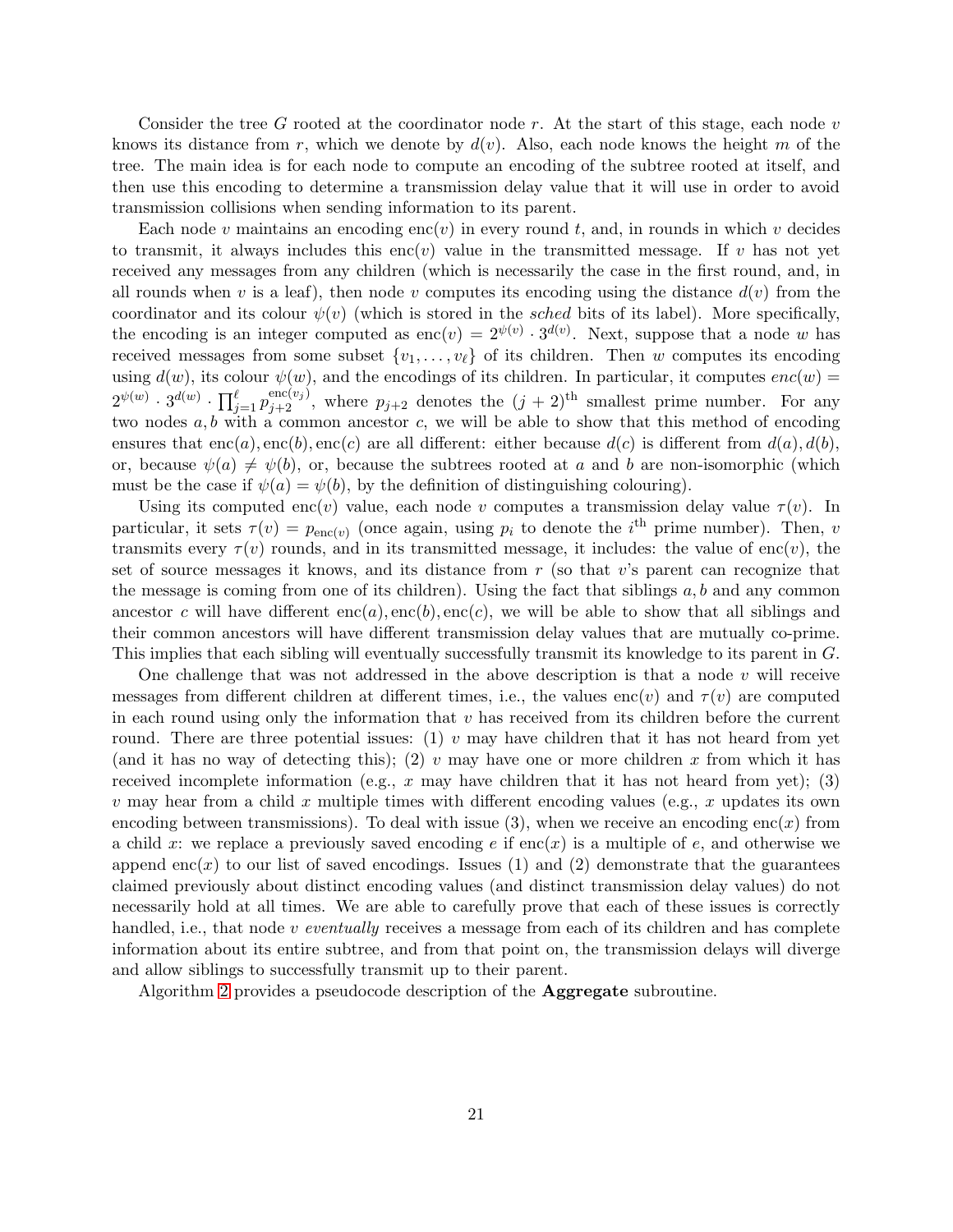# <span id="page-21-0"></span>Algorithm 2 The Aggregate subroutine executed at each node  $v$

% Each node has a source message  $\mu_v$ . Each node knows its distance  $d(v)$  from the coordinator r. In its label, each node has *sched* bits: the binary representation of its colour  $\psi(v)$ 

1: knownMsgs  $\leftarrow \{u_v\}$ 2: colour  $\leftarrow$  integer value of *sched* bits<br>3: dist  $\leftarrow d(v)$ 3: dist ← d(v) ⊲ my distance to coordinator 4: enc  $\leftarrow 2^{\text{colour}} * 3$ dist ⊲ encoding of my subtree 5: childrenEncs ← empty list  $\triangleright$  will store encodings from children  $\triangleright$  will store encodings from children  $\triangleright$  prime $(n)$  returns the  $n^{\text{th}}$  prime number 6: **delay** ←  $prime(\text{enc})$   $\triangleright \text{prime}(n)$  returns the  $n^{\text{th}}$  prime number 7: for each round  $t \ge 1$  do<br>8: if  $(\text{dist} > 0)$  and  $(t$ if (dist  $> 0$ ) and (t mod delay  $= 0$ ) then % non-coordinator nodes transmit every delay rounds 9: transmit  $\langle$ knownMsgs, enc, dist $\rangle$ 10: else  $_{\rm else}$ 11: listen for a message 12: if received  $\langle$  recvMessages, recvEnc, recvDist $\rangle$  then<br>13: if dist = recvDist - 1 then if dist = recvDist  $-1$  then % I am the parent of this message's transmitter % First, save the received source messages 14: knownMsgs ← knownMsgs ∪ recvMessages % replace previously saved encoding or append 15: if  $\exists i$ , recvEnc mod childrenEncs[i] = 0 then<br>16:  $\ell \leftarrow \min\{i \mid \text{recvEnc mod childrenEncs}[i]\}$ 16:  $\ell \leftarrow \min\{i \mid \text{recvEnc} \mod \text{childrenEncs}[i] = 0\}$ <br>17: childrenEncs $\ell$  /  $\leftarrow$  recvEnc 17: children $\text{Encs}[\ell] \leftarrow \text{recvEnc}$ <br>18: else else 19: append recvEnc to childrenEncs 20: end if % update my encoding and delay values 21:  $\mathbf{nc} \leftarrow |\text{childrenEncs}|$   $\triangleright \#$  of encodings from children 22: enc ← 2<sup>colour</sup> \* 3<sup>dist</sup> \*  $\prod_{i=1}^{nc} [prime(j + 2)]^{\text{childrenEnc}[j]}$  $j=1$ 23: delay  $\leftarrow \text{prime(enc)}$ <br>24. end if end if 25: end if 26: end if 27: end for

To prove the correctness of the Aggregate subroutine, we set out to prove that, for each node w in the tree G rooted at r, there exists a round  $t_w$  such that w has received all of the source messages originating at nodes in the subtree rooted at w. Taking  $v = r$ , this proves that the coordinator node eventually possesses all of the source messages.

In what follows, for any node w, recall that the *height* of w is the length of the longest root-to-leaf path in the subtree rooted at w. For any variable V used in the pseudocode of Algorithm [2,](#page-21-0) we write  $V_t(w)$  to represent "the value of w's variable V at the start of round t".

First, we observe that nodes at different distances from the coordinator will have different enc values at all times, as these distances are used as an exponent in the prime decomposition of the encoding value. Based on how the delay values are calculated, we can also conclude that nodes at different distances from the coordinator will have different delay values at all times. This fact will be used later to help ensure that there is an opportunity for each node to successfully transmit to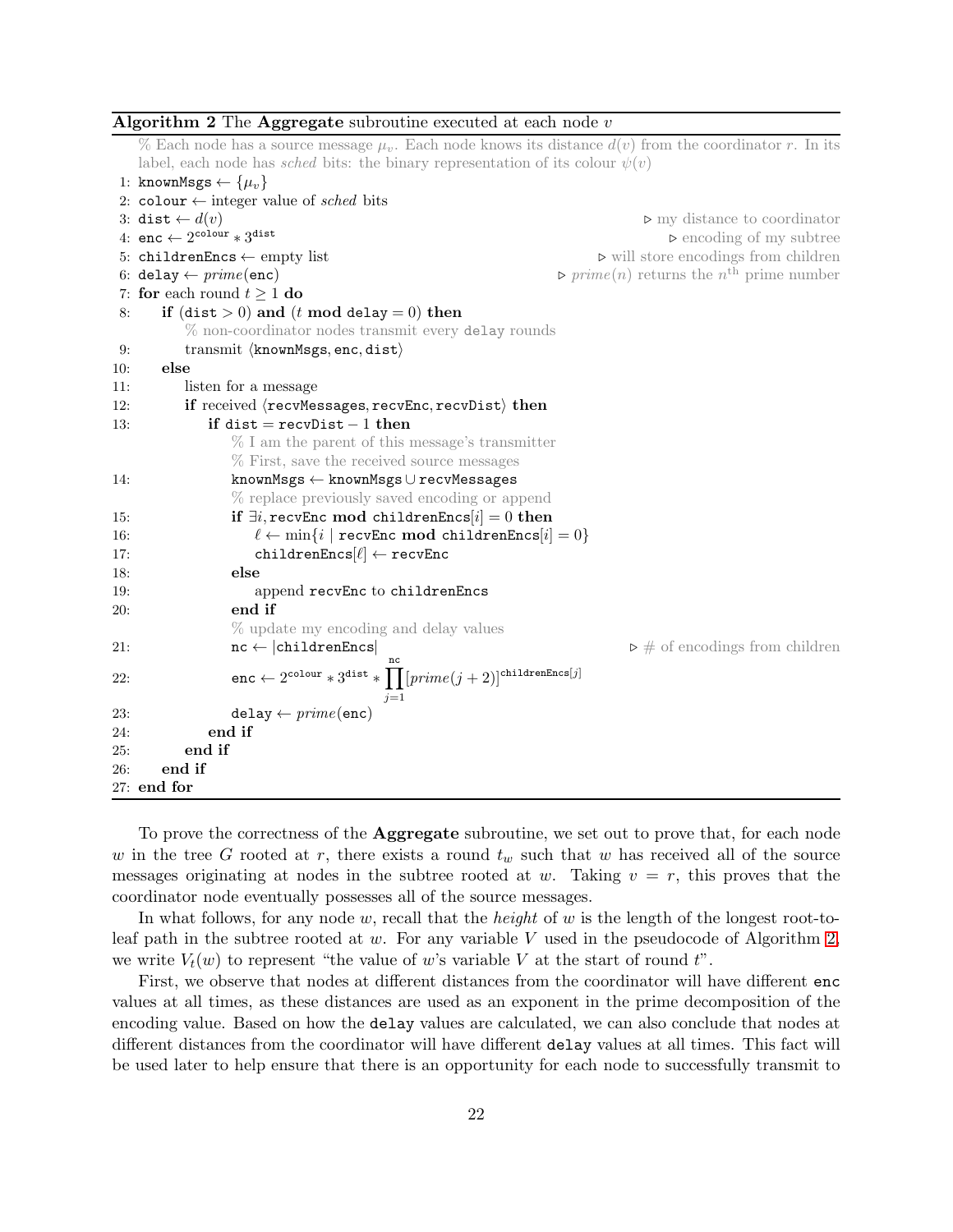its parent by avoiding interfering transmissions from its parent or grandparent in the tree.

<span id="page-22-1"></span>Proposition 3.9. *Consider any distinct nodes* v, w *and any round* t*. If* w *is an ancestor of* v*, then*  $\textit{delay}_t(v) \neq \textit{delay}_t(w).$ 

*Proof.* Suppose that w is an ancestor of v. This implies that  $d(w) < d(v)$ , i.e., the distance from w to r is strictly smaller than the distance from  $v$  to r. However, this means that in the calculations of  $\mathsf{enc}_t(v)$  and  $\mathsf{enc}_t(w)$ , the exponent of 3 is different, which implies that  $\mathsf{enc}_t(v) \neq \mathsf{enc}_t(w)$ , and thus  $\mathsf{delay}_t(v) \neq \mathsf{delay}_t(w)$ . thus  $\mathtt{delay}_{t}(v) \neq \mathtt{delay}_{t}(w)$ .

Next, we consider the issue that nodes may perform transmissions before they have complete information about all nodes in their subtree, so their encoding of their subtree might change over time. When a node transmits an updated value of its subtree encoding, we need a way for the parent to distinguish whether the information it receives is from a child it has not heard from before, or if the information should overwrite a value that was sent previously by one of its children. The following result will give us a tool that will be useful in solving this issue.

<span id="page-22-0"></span>**Lemma 3.10.** For any node v in G, we have that  $enc_t(v)$  divides  $enc_{t'}(v)$  for all t, t' such that  $t' \geq t$ .

*Proof.* For any two consecutive rounds for which  $enc<sub>t</sub>(v) = enc<sub>t+1</sub>(v)$ , it follows immediately that  $enc<sub>t</sub>(v)$  divides  $enc<sub>t+1</sub>(v)$ . So the remainder of the proof considers any round t such that the value of enc changes in round t, i.e.,  $enc_t(v) \neq enc_{t+1}(v)$ . From the definition of enc, we can write **enc**<sub>t</sub>(*v*) as a product of prime powers  $p_1^{\alpha_1} p_2^{\alpha_2} \cdots p_\ell^{\alpha_\ell}$  for some  $\ell \geq 2$ . From the definition of Aggregate, we see that there are two ways that the value of enc can change in a round: (1) a value is appended to the childrenEncs list; or, (2) a value in the childrenEncs list is overwritten. In case (1), suppose that a new element e is appended to childrenEncs. Then, the value  $enc_{t+1}(v)$  is calculated as  $p_1^{\alpha_1}$  ${}^{\alpha_1}_{1}p_2^{\alpha_2}$  $2^{\alpha_2} \cdots p_\ell^{\alpha_\ell} \cdot p_{\ell+1}^e = \texttt{enc}_t(v) \cdot p_{\ell+1}^e$ , which implies that  $\texttt{enc}_t(v)$  divides  $\texttt{enc}_{t+1}(v)$ . In case  $(2)$ , suppose that a value in the childrenEncs list is overwritten, say, at position i in the list. This can only occur when the if condition on line 15 evaluates to true, i.e., the new value written at position *i* is a multiple of the old value, say,  $c \cdot \alpha_i$ . Then, the value  $\mathsf{enc}_{t+1}(v)$  is calculated as  $p_1^{\alpha_1} p_2^{\alpha_2} \cdots p_i^{\alpha_i \alpha_i} \cdots p_\ell^{\alpha_\ell} = p_i^{(c-1)\cdot \alpha_i}$  $\left[ \begin{smallmatrix} (c-1)\cdot\alpha_i \ i \end{smallmatrix}\right] \cdot \left[ p_1^{\alpha_1}p_2^{\alpha_2}\cdots p_i^{\alpha_i}\cdots p_\ell^{\alpha_\ell} \right] = p_i^{(c-1)\cdot\alpha_i}$  $e^{(c-1)\cdot\alpha_i}$  · enc<sub>t</sub>(v), which implies that  $enc_t(v)$  divides  $enc_{t+1}(v)$ .

The previous result implies that every time a fixed node transmits, the enc value in the most recent transmission is always a multiple of previous enc values it has transmitted. This motivates the strategy used at lines 15-20 in Aggregate: if an enc value is received that is a multiple of an older value, the older value gets overwritten, and otherwise the new value is appended to the list. This gives us the next result, which tells us that the size of the childrenEncs list at any node  $v$  will never be larger than the number of children that  $v$  has. We will use this fact later when proving that, eventually, childrenEncs consists exactly of the enc values of all of  $v$ 's children.

<span id="page-22-2"></span>**Corollary 3.11.** *Consider any node* v in G. If v has c children, then  $|$ childrenEncs<sub>t</sub>(v)|  $\leq$  c in *every round* t*.*

*Proof.* To obtain a contradiction, assume there is a time t such that  $|childrenEncs_t(v)| > c$ . As elements are only added to

childrenEncs at line 19, which only occurs after receiving a message from a child in  $G$ , it follows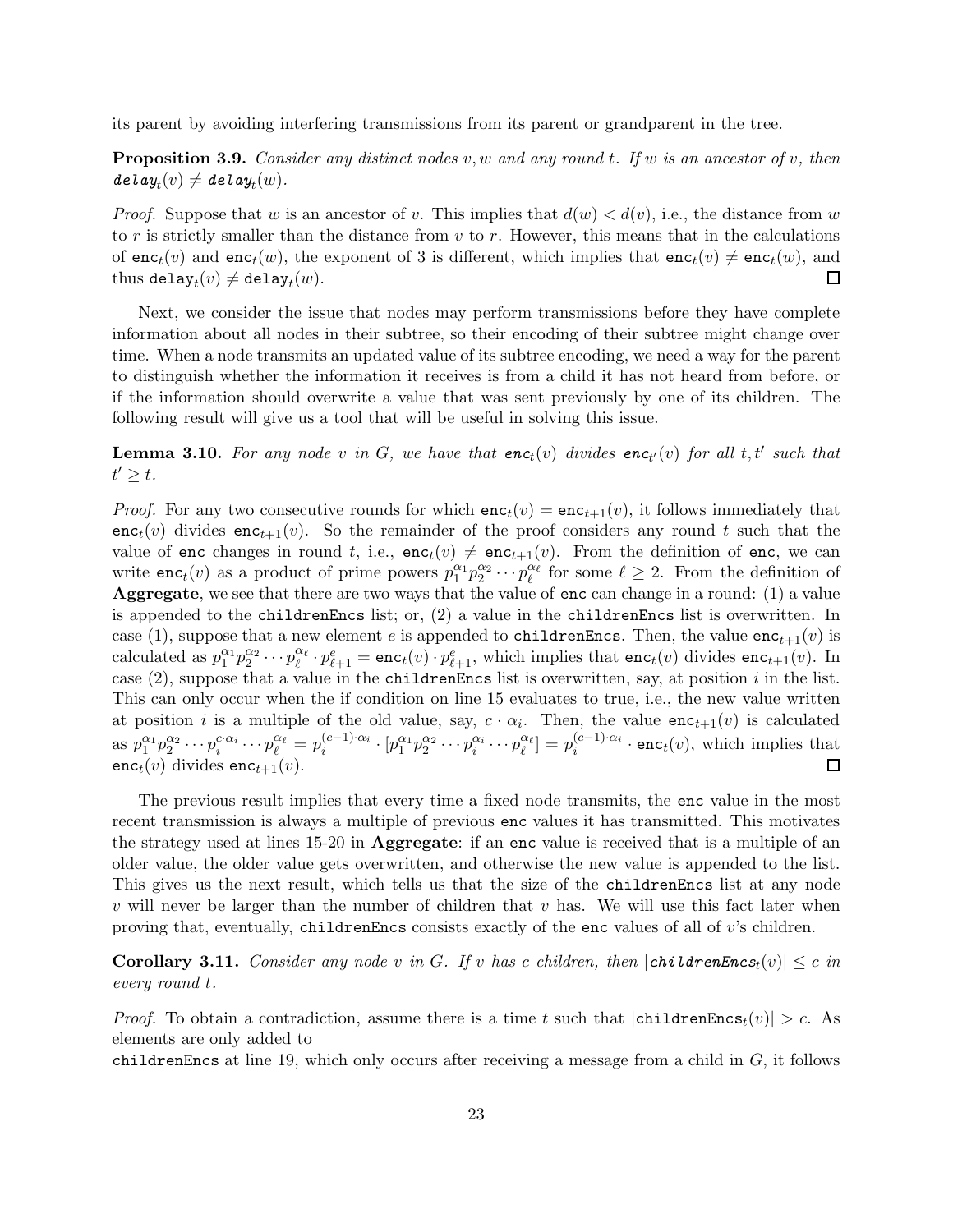that the only elements stored in childrenEncs are enc values received from children. By the Pigeonhole Principle, it follows that there are two elements, say  $\alpha, \beta$ , in childrenEncs at time t that were received in messages from the same child. Without loss of generality, assume that  $\alpha$  was received before β. However, by Lemma [3.10,](#page-22-0) we know that  $\alpha$  divides  $\beta$ , i.e., β is a multiple of  $\alpha$ . It follows that, when  $\beta$  is received, the if condition at line 15 will evaluate to true and  $\beta$  will replace α in childrenEncs, contradicting the fact that  $\alpha$  and  $\beta$  are both in childrenEncs at time t.  $\Box$ 

As mentioned earlier, there might be some initial period in the execution of **Aggregate** during which nodes compute and transmit incomplete information about their subtree, so our desired guarantees about distinct encodings and distinct transmission delays do not necessarily hold at all times. The following definition will help us talk about the eventual behaviour of the subroutine.

Definition 3.12. *We say that a node* w is settled in round t *if, at the start of round* t*, node* w  $possesses\ the\ source\ messages\ of\ all\ nodes\ in\ the\ subtree\ rooted\ at\ w,\ and,\ delay_t(w)=delay_{t'}(w)$  $for \ all \ t' > t.$  Note that, by the way **delay** is calculated, this last condition is equivalent to saying  $enc<sub>t</sub>(w) = enc<sub>t'</sub>(w)$  *for all*  $t' > t$ .

Earlier, we proved that nodes at different distances from the coordinator will have different transmission delay values. We want to prove something similar about sibling nodes, i.e., any two nodes with the same parent, so that we can guarantee that each sibling has an opportunity to successfully transmit to the parent without interference. The desired result is a corollary of the following lemma.

<span id="page-23-0"></span>Lemma 3.13. *Consider any distinct nodes* v, w *in* G *and a round* t *such that: (i) all nodes in the subtrees rooted at* v and w have settled at time t, and, (ii)  $enc_t(v) = enc_t(w)$ . Then the subtree *rooted at* v *can be mapped to the subtree rooted at* w *via a colour-preserving isomorphism.*

*Proof.* We proceed by induction on the height of the subtree rooted at v. For the base case, suppose that the height of the subtree rooted at v is 0. Then v is a leaf node, and the value of  $enc<sub>t</sub>(v)$ in all rounds is equal to  $2^{colour(v)} \cdot 3^{d(v)}$ . Since  $enc_t(v) = enc_t(w)$ , we conclude that the value of enc<sub>t</sub>(w) in all rounds after t is also  $2^{colour(v)} \cdot 3^{d(v)}$ , which implies that w has no children (otherwise there would be larger primes in the product), and v and w were assigned the same colour by  $\psi$ . It follows that the subtrees rooted at v and w are both single nodes, and they were assigned the same colour by  $\psi$ , so the function that maps v and w to each other is a colour-preserving isomorphism. As induction hypothesis, assume that the statement of the lemma holds for nodes with any height at most  $h-1$  for some  $h \geq 1$ . For the inductive step, we suppose that the subtree rooted at some node v has height exactly h, we consider a node w and a time t such that all nodes in the subtrees rooted at v and w have settled at time t, and, we suppose that  $enc<sub>t</sub>(v) = enc<sub>t</sub>(w)$ . Denote by  $V = \{v_1, \ldots, v_{|V|}\}\$ the children of v, and denote by  $W = \{w_1, \ldots, w_{|W|}\}\$ the children of w, where we have assigned the subscripts of the children in increasing order by the child's enc value at round t. By the calculation of enc, it follows that

$$
2^{colour(v)} \cdot 3^{d(v)} \cdot \prod_{i=1}^{|V|} p_{i+2}^{\mathsf{enc}_t(v_i)} = 2^{colour(w)} \cdot 3^{d(w)} \cdot \prod_{j=1}^{|W|} p_{j+2}^{\mathsf{enc}_t(w_j)}.
$$
 It follows that  $colour(v) = colour(w),$ 

 $d(v) = d(w)$ ,  $|V| = |W|$ , and, for each  $i \in \{1, \ldots, |V|\}$ , we have  $\mathsf{enc}_t(v_i) = \mathsf{enc}_t(w_i)$ . Applying the induction hypothesis to the subtrees rooted at each pair  $v_i, w_i$  (which both have height at most  $h-1$ ) we conclude that there is a colour-preserving isomorphism from the subtree rooted at  $v_i$  to the subtree rooted at  $w_i$ . Combining these isomorphisms and mapping v to w, we get a colour-preserving isomorphism from the subtree rooted at  $v$  to the subtree rooted at  $w$ .  $\Box$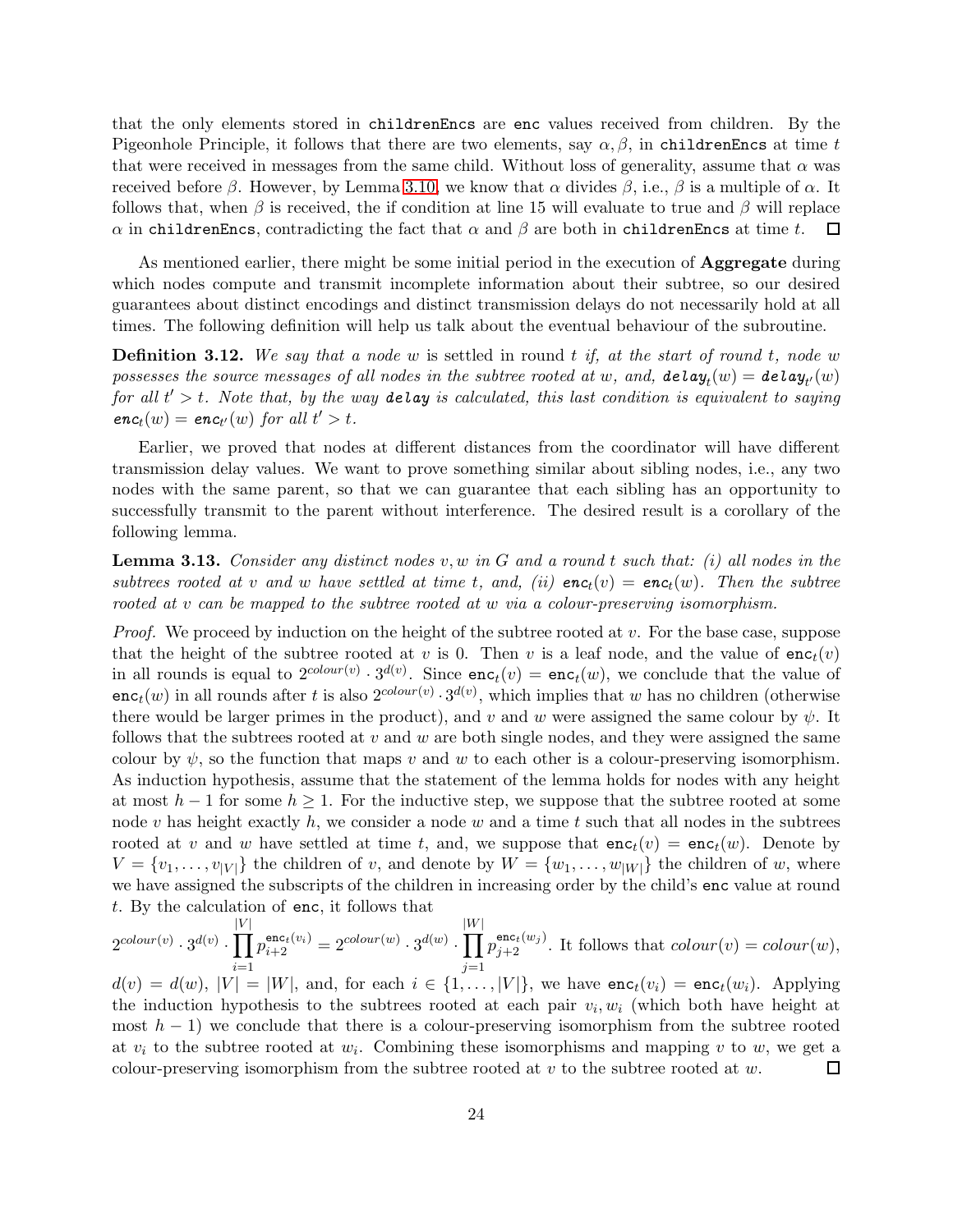<span id="page-24-0"></span>Corollary 3.14. *Consider any two nodes* a, b *with the same parent in* G*. If nodes* a *and* b *are*  ${\it settled\,\, in\,\, some\,\, round\,\, t, \,\, then\,\, {\it delay}_{t'}(a) \, \neq \, {\it delay}_{t'}(b) \,\, (equivalently,\,\, {\it enc}_{t'}(a) \, \neq \, {\it enc}_{t'}(b)) \,\, for\,\, all}$ *rounds*  $t' \geq t$ .

*Proof.* To obtain a contradiction, assume that  $enc_{t'}(a) = enc_{t'}(b)$  for all rounds  $t' \geq t$ . Then, by Lemma [3.13,](#page-23-0) the subtree rooted at  $a$  can be mapped to the subtree rooted at  $b$  using a colourpreserving isomorphism. For all other nodes  $v$  in  $G$ , map  $v$  to itself. Altogether, this gives a colour-preserving automorphism of  $G$ , which contradicts the fact that the colours were assigned to the nodes of G using a distinguishing colouring.  $\Box$ 

Finally, we are ready to prove the correctness of **Aggregate**. The essence of the proof is to inductively show, from the leaves upward towards the coordinator, that all nodes eventually settle, i.e., they eventually calculate a fixed transmission delay value, and eventually receive all of the source messages contained in their subtree. The important fact that enables this to happen is that the transmission delay values of all nodes with a common parent, along with the transmission delay values of the parent and the grandparent (if one exists), are all different. Further, the fact that these values are all prime numbers makes it easy to see that, by repeatedly transmitting with the same delay value, each of the sibling nodes will eventually have a chance to transmit successfully to the common parent.

<span id="page-24-1"></span>**Theorem 3.15.** For each node w in G, there exists a round  $t_w$  such that node w is settled in round  $t_w$ .

*Proof.* The proof proceeds by induction on the height of w. For the base case, consider any node w with height 0. Then  $w$  is a leaf and never receives any messages from any children. It follows that w never executes the lines  $14-22$  in **Aggregate**, so its delay value is not modified in any round to a value other than its initial value. Further, as w starts with its own source message  $\mu_w$ , it follows that  $w$  possesses the source messages of all nodes in the subtree rooted at  $w$ . This concludes the proof that w is settled in round 1 in the case where  $w$ 's height is 0. As induction hypothesis, for some fixed  $h \geq 1$ , assume that for each node v with height strictly less than h, there exists a round  $t_v$  such that v is settled in round  $t_v$ . For the inductive step, we now consider any node w with height exactly h.

First, we consider the case where w has exactly one child v. As the height of v is  $h-1$ , the induction hypothesis implies that there is some round  $t_v$  such that v is settled in round  $t_v$ . After round  $t_v$ , node v transmits in each round number divisible by  $\texttt{delay}_{t_v}(v)$ . By Proposition [3.9,](#page-22-1) node  $w$  and  $w$ 's parent (if  $w$  has one) have a delay value that is different from (and co-prime with) delay $_{t_v}(v)$  in all rounds after round  $t_v$ . It follows that there is a round  $t'$  after  $t_v$  in which v transmits and both w and w's parent (if w has one) listen, so w will receive v's transmission in round t'. But, since v is settled in round  $t_v$ , it follows that v's transmission in round t' contains all of the source messages in the subtree rooted at  $v$ , so, after round  $t'$ , node  $w$  possesses all of the source messages of nodes in the subtree rooted at w. Further, since v is settled in round  $t_v$ , it follows that v's transmission in every round after  $t_v$  (including round  $t'$ ) contains  $enc_{t_v}(v)$ , so every calculation of delay at node  $w$  after round  $t'$  will be the same, which concludes the proof that node  $w$  settles in round  $t'$ .

Next, we consider the case where  $w$  has at least two children, and we consider an arbitrary pair a, b of w's children. As the heights of a and b are both at most  $h-1$ , the induction hypothesis implies that there exists some round  $t_a$  such that a is settled in round  $t_a$ , and there exists some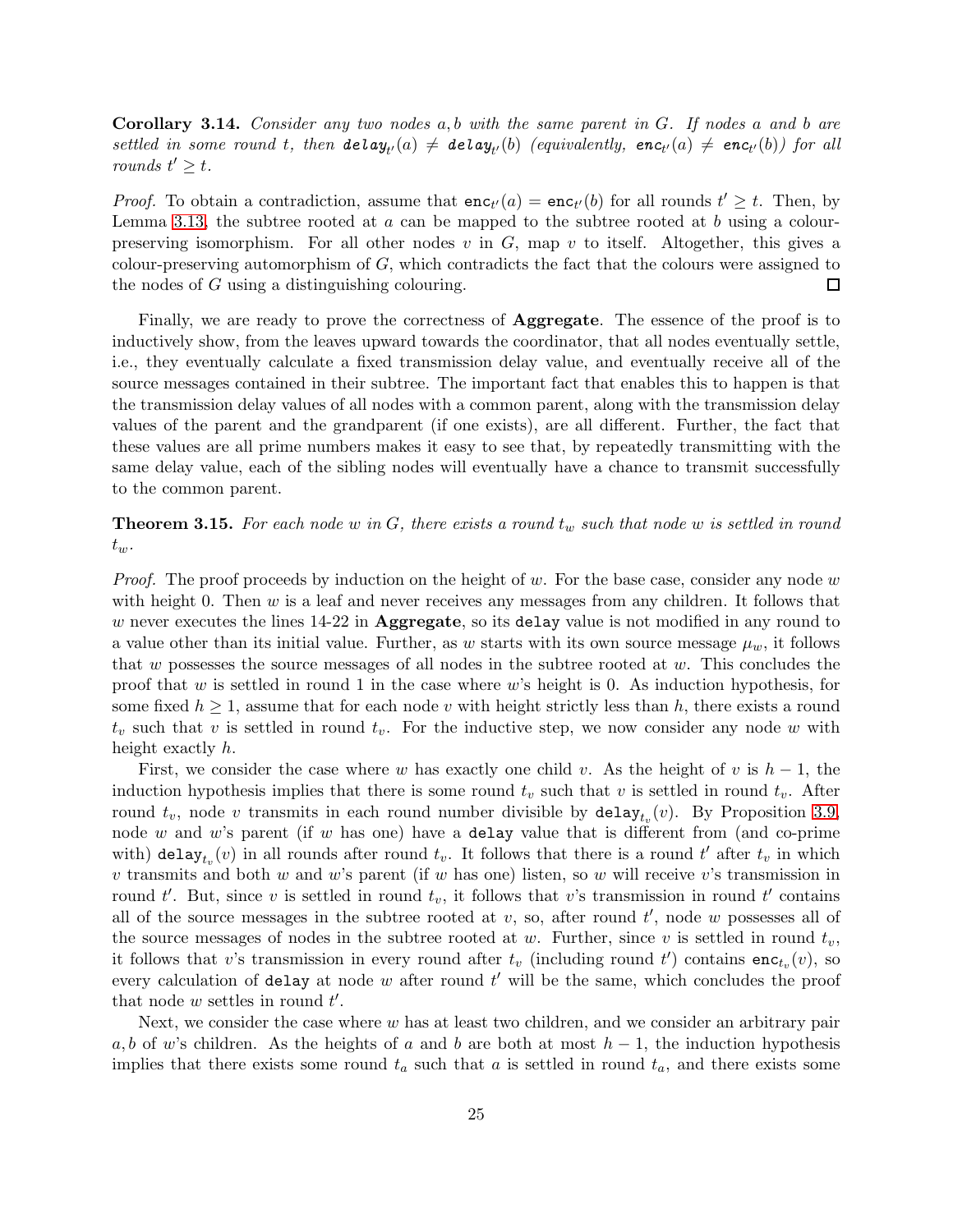round  $t_b$  such that b is settled in round  $t_b$ . Let  $t = \max\{t_a, t_b\}$ , and note, by definition, that both a and b are settled in round t. By Lemma [3.14,](#page-24-0) it follows that  $\texttt{delay}_{t'}(a) \neq \texttt{delay}_{t'}(b)$  (and  $enc_{t'}(a) \neq enc_{t'}(b)$  for all rounds  $t' \geq t$ . Moreover, by Proposition [3.9,](#page-22-1) node w and w's parent (if w has one) have a delay value that is different from  $\texttt{delay}_{t'}(a)$  and  $\texttt{delay}_{t'}(b)$  in all rounds  $t' \geq t$ . As all of these delay values are distinct prime numbers, and each node transmits when the current round number is divisible by delay, it follows that there is a round after  $t$  in which  $a$  transmits and all of b, w, and w's parent (if it has one) listen, and a round after t in which b transmits and all of  $a, w$ , and  $w$ 's parent (if it has one) listen. It follows that there is some round after  $t$  such that  $w$  possesses all of the source messages that originated in the subtree rooted at  $a$  and in the subtree rooted at  $b$ . It remains to show that there is some round  $t''$  such that the delay value at  $w$  remains the same in all rounds after  $t''$ .

Recall that node a is settled in round  $t_a$ , which implies that node a's enc variable has some fixed value in all rounds after  $t_a$ . We denote this value by  $\alpha$ . Similarly, we denote by  $\beta$  the fixed value of node b's enc variable in all rounds after  $t_b$ . As shown above, we know that  $\alpha \neq \beta$ . We will prove below that, eventually, both  $\alpha$  and  $\beta$  are stored permanently as separate entries in node w's childrenEncs list. As the argument below works for arbitrary children  $a, b$  of  $w$ , it follows from Corollary [3.11](#page-22-2) that there exists a round  $t''$  after which node  $w$ 's childrenEncs list consists exactly of the settled enc values of all of w's children. Thus, after round  $t''$ , the delay value at w will remain fixed, which concludes the proof that  $w$  is settled in round  $t''$ .

The remainder of the proof is dedicated to proving that  $\alpha$  and  $\beta$  are eventually stored permanently as separate entries in node w's childrenEncs list. There are three possible cases: (1)  $\alpha$ divides  $β$ ; (2)  $β$  divides  $α$ ; (3) neither  $α$  or  $β$  divides the other. In case (3), we see by lines 15-20 of **Aggregate** that  $\alpha$  and  $\beta$  will be appended to childrenEncs and not replace one another. Cases (1) and (2) are symmetric, so, without loss of generality, we assume that  $\alpha$  divides  $\beta$  and that  $\beta$ does not divide  $\alpha$ . First, we consider the case where  $\beta$  is appended to childrenEncs before  $\alpha$ . In all future rounds,  $\beta$  will not be overwritten by  $\alpha$  since  $\alpha$  is not a multiple of  $\beta$  (i.e., the if condition on line 15 evaluates to false). Further,  $\alpha$  will not be overwritten by  $\beta$  since  $\alpha$  is not located at the minimum index that contains an element that divides  $\beta$  (in particular,  $\beta$  itself is located at a smaller index than  $\alpha$ ). So, in the case where  $\beta$  is appended before  $\alpha$ , both elements will be appended to childrenEncs at  $w$  and will not overwrite one another. Finally, consider the case where α is appended to childrenEncs before β. When β is received by w, the if condition at line 15 will evaluate to true, so it is possible that  $\alpha$  is overwritten by  $\beta$  in the list. However, there will be a future round in which  $\alpha$  is received by  $w$  again (due to the fact that  $a$  transmits every  $\mathtt{delay}_{t_a}(a)$ rounds, and the argument from the previous paragraph that there will be no interference from  $b, w$ , and w's parent). When  $\alpha$  is received, it will not overwrite  $\beta$ , as it is not a multiple of  $\beta$ , so it will be appended to childrenEncs instead. So we are now in the position described earlier:  $\beta$  appears earlier in the list than  $\alpha$ , and the same reasoning shows that they will never overwrite each other in any future round. □

Theorem [3.15](#page-24-1) with  $w = r$  shows that executing the **Aggregate** subroutine guarantees that the coordinator node eventually possesses the complete set of source messages. However, we have not discussed how the nodes will know when to stop the second stage of the algorithm and begin the third stage (the Inform subroutine). There are two challenges: (1) How does the coordinator know when it possesses the complete set of source messages so that it can begin the Inform stage? (2) How do we make sure that all of the other nodes have stopped executing Aggregate so that they will be listening when the **Inform** stage begins?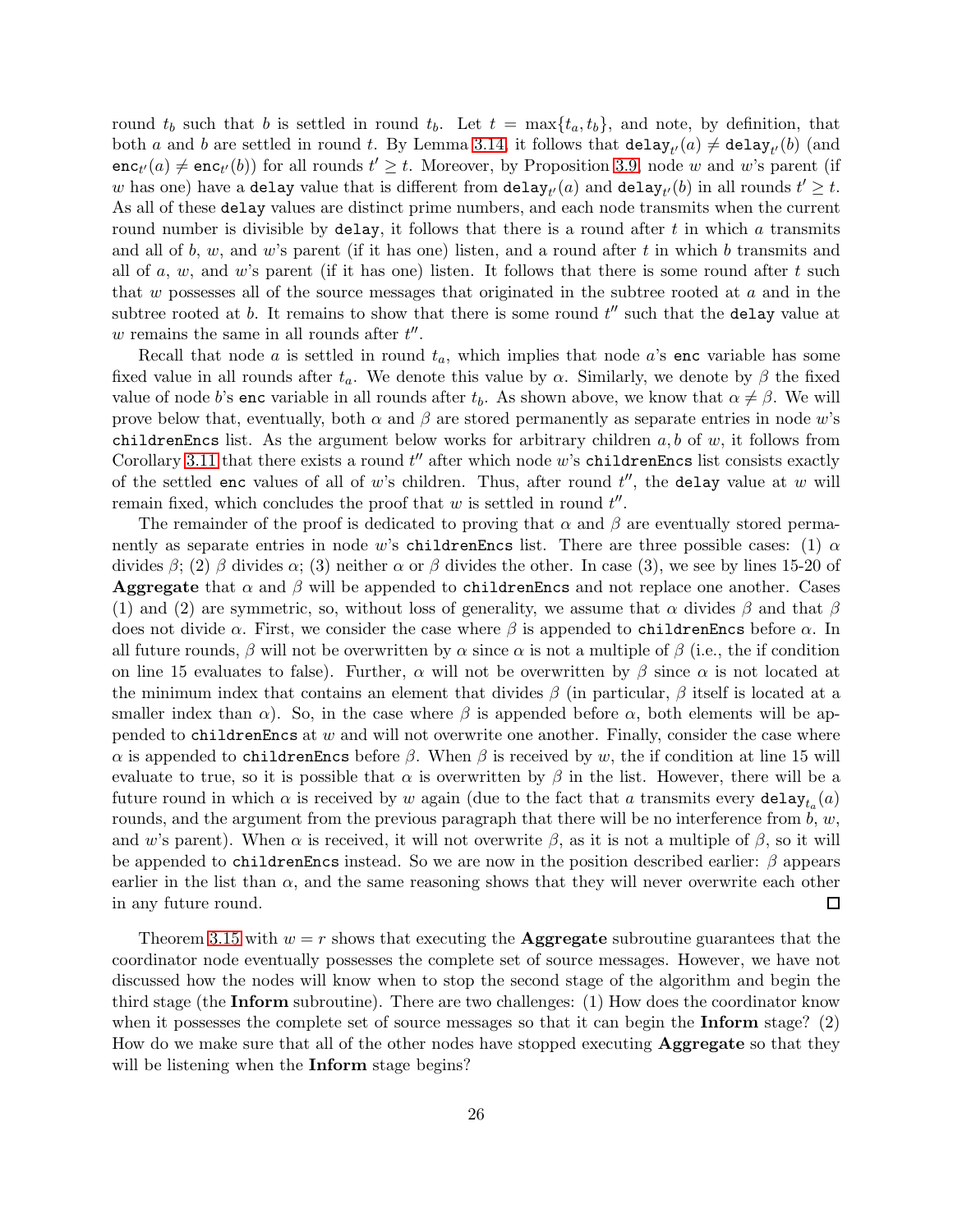To address the first challenge, the labeling scheme simulates the Aggregate subroutine described above, and makes note of the last source message  $\mu_{last}$  to arrive at the coordinator r (if multiple such source messages arrive within the same transmitted message, then choose one arbitrarily). The labeling scheme uses one bit called term, which it sets to 1 at the node  $s_{last}$  that started with source message  $\mu_{last}$ , and sets to 0 at all other nodes. Then, during the actual execution of the algorithm, the node with term bit set to 1 will include with its source message a "last" message. When r receives a message containing "last", it knows that it possesses all of the source messages.

To address the second challenge, we introduce a new set of rounds that are interleaved with the rounds of **Aggregate**. In particular, in odd-numbered rounds of the second stage, the **Aggregate** subroutine is executed as described above, and initially, in even-numbered rounds, all nodes listen. Eventually, the coordinator  $r$  receives the "last" message in some round  $t$  (which is an odd-numbered round, as this occurs during the execution of **Aggregate**). Then, in round  $t + 1$ , coordinator r transmits a message containing "finish". Whenever a node receives a "finish" message for the first time, it stops executing Aggregate immediately, and it transmits a "finish" message two rounds later (in the next even-numbered round). As the height of the tree is  $m$ , it follows that all nodes have terminated Aggregate by round  $t + 2m - 1$  and the last "finish" message is sent by round  $t + 2m + 1$ . Thus, the coordinator can safely begin the **Inform** stage of the algorithm in round  $t + 2m + 2$  (recall that r knows the value of m from the **Initialize** stage).

Theorem 3.16. *Consider any* n*-node unlabeled tree* G*, and suppose that each node has an initial source message. By applying the*  $O(\log D(G))$ -bit labeling scheme  $\lambda_{qossip}$  and then executing *algorithm* GOSSIP*, all nodes possess the complete set of source messages.*

# <span id="page-26-5"></span>References

- <span id="page-26-0"></span>[1] Albertson, M.O., Collins, K.L.: Symmetry breaking in graphs. Electron. J. Comb. 3(1) (1996), [http://www.combinatorics.org/Volume\\_3/Abstracts/v3i1r18.html](http://www.combinatorics.org/Volume_3/Abstracts/v3i1r18.html)
- [2] Alon, N., Bar-Noy, A., Linial, N., Peleg, D.: A lower bound for radio broadcast. J. Comput. Syst. Sci. 43(2), 290–298 (1991), [https://doi.org/10.1016/0022-0000\(91\)90015-W](https://doi.org/10.1016/0022-0000(91)90015-W)
- <span id="page-26-1"></span>[3] Boyar, J., Favrholdt, L.M., Kudahl, C., Larsen, K.S., Mikkelsen, J.W.: Online algorithms with advice: A survey. ACM Comput. Surv.  $50(2)$ ,  $19:1-19:34$  (2017), <https://doi.org/10.1145/3056461>
- <span id="page-26-4"></span>[4] Brooks, R.L.: On colouring the nodes of a network. Mathematical Proceedings of the Cambridge Philosophical Society  $37(2)$ ,  $194-197$  (1941). https://doi.org/10.1017/S030500410002168X
- <span id="page-26-3"></span>[5] Bu, G., Lotker, Z., Potop-Butucaru, M., Rabie, M.: Lower and upper bounds for deterministic convergecast with labeling schemes. Research report, Sorbonne Université (May 2020), <https://hal.archives-ouvertes.fr/hal-02650472>
- <span id="page-26-2"></span>[6] Bu, G., Potop-Butucaru, M., Rabie, M.: Wireless broadcast with short labels. In: Networked Systems - 8th International Conference, NETYS 2020. Lecture Notes in Computer Science, vol. 12129, pp. 146–169. Springer (2020). https://doi.org/10.1007/978-3-030-67087-0 10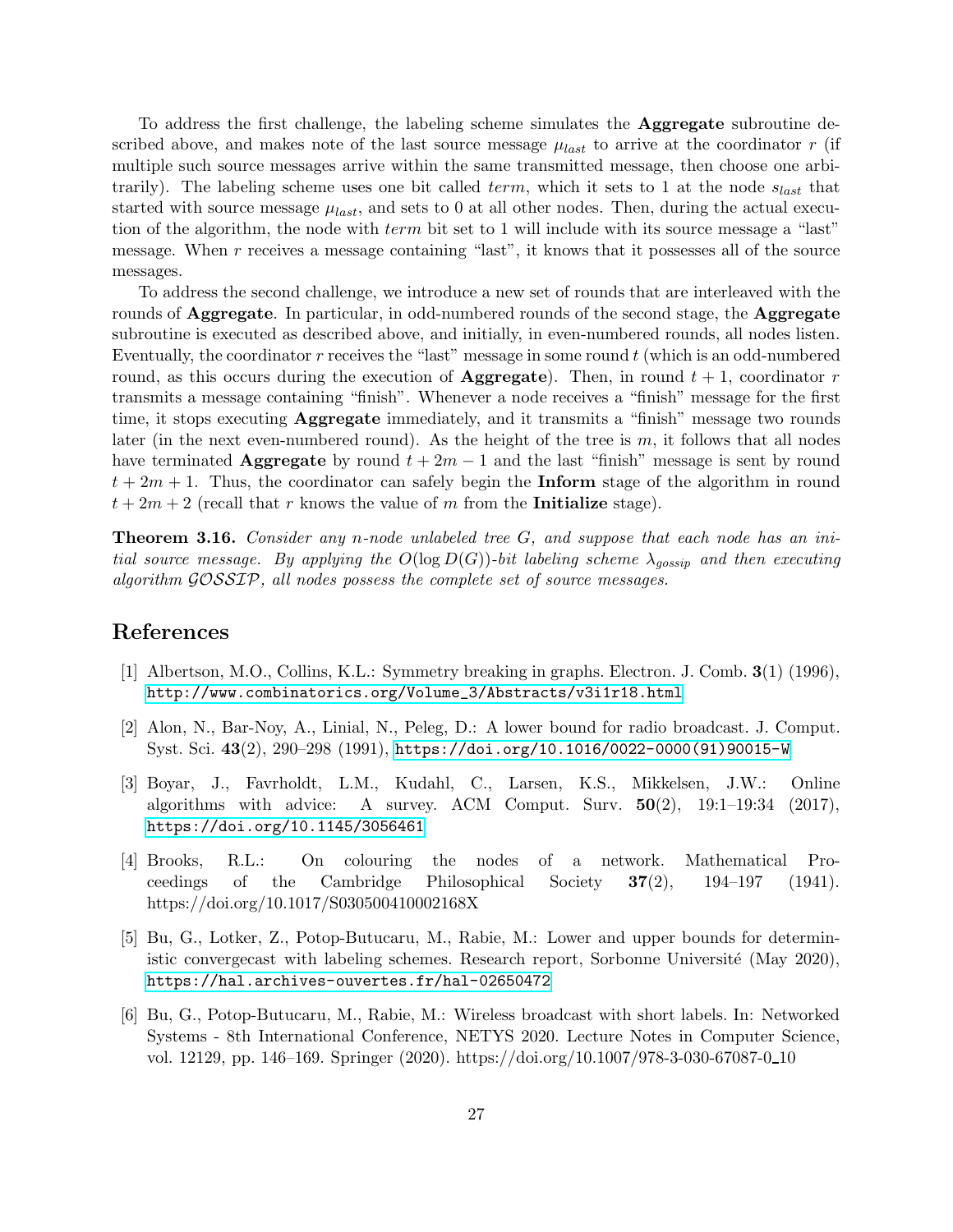- <span id="page-27-1"></span><span id="page-27-0"></span>[7] Chlamtac, I.: The wave expansion approach to broadcasting in multihop radio networks. IEEE Trans. Commun. 39(3), 426–433 (1991), <https://doi.org/10.1109/26.79285>
- [8] Chlamtac, I., Kutten, S.: On broadcasting in radio networks-problem analysis and protocol design. IEEE Trans. Commun. 33(12), 1240–1246 (1985), <https://doi.org/10.1109/TCOM.1985.1096245>
- <span id="page-27-3"></span>[9] Chlebus, B.S., Gasieniec, L., Gibbons, A., Pelc, A., Rytter, W.: Deterministic broadcasting in ad hoc radio networks. Distributed Comput. 15(1), 27–38 (2002), <https://doi.org/10.1007/s446-002-8028-1>
- <span id="page-27-4"></span>[10] Chlebus, B.S., Gasieniec, L., Ostlin, A., Robson, J.M.: Deterministic radio broadcast- ¨ ing. In: Automata, Languages and Programming, 27th International Colloquium, ICALP 2000. Lecture Notes in Computer Science, vol. 1853, pp. 717–728. Springer (2000), [https://doi.org/10.1007/3-540-45022-X\\_60](https://doi.org/10.1007/3-540-45022-X_60)
- <span id="page-27-8"></span>[11] Chlebus, B.S., Kowalski, D.R., Pelc, A., Rokicki, M.A.: Efficient distributed communication in ad-hoc radio networks. In: Automata, Languages and Programming - 38th International Colloquium, ICALP 2011. Lecture Notes in Computer Science, vol. 6756, pp. 613–624. Springer (2011), [https://doi.org/10.1007/978-3-642-22012-8\\_49](https://doi.org/10.1007/978-3-642-22012-8_49)
- <span id="page-27-7"></span>[12] Christersson, M., Gasieniec, L., Lingas, A.: Gossiping with bounded size messages in ad hoc radio networks. In: Automata, Languages and Programming, 29th International Colloquium, ICALP 2002. Lecture Notes in Computer Science, vol. 2380, pp. 377–389. Springer (2002), [https://doi.org/10.1007/3-540-45465-9\\_33](https://doi.org/10.1007/3-540-45465-9_33)
- <span id="page-27-5"></span>[13] Chrobak, M., Gasieniec, L., Rytter, W.: Fast broadcasting and gossiping in radio networks. J. Algorithms 43(2), 177–189 (2002), [https://doi.org/10.1016/S0196-6774\(02\)00004-4](https://doi.org/10.1016/S0196-6774(02)00004-4)
- <span id="page-27-9"></span>[14] Clementi, A.E.F., Monti, A., Silvestri, R.: Distributed multi-broadcast in unknown radio networks. In: Proceedings of the Twentieth Annual ACM Symposium on Principles of Distributed Computing. p. 255–264. PODC '01, Association for Computing Machinery, New York, NY, USA (2001), <https://doi.org/10.1145/383962.384040>
- <span id="page-27-6"></span>[15] Clementi, A.E.F., Monti, A., Silvestri, R.: Distributed broadcast in radio networks of unknown topology. Theor. Comput. Sci.  $302(1-3)$ ,  $337-364$  (2003), [https://doi.org/10.1016/S0304-3975\(02\)00851-4](https://doi.org/10.1016/S0304-3975(02)00851-4)
- <span id="page-27-10"></span>[16] Dobrev, S., Kralovic, R., Kralovic, R., et al.: Computing with advice: when knowledge helps. Bulletin of EATCS 2(110) (2013)
- <span id="page-27-2"></span>[17] Elkin, M., Kortsarz, G.: An improved algorithm for radio broadcast. ACM Trans. Algorithms  $3(1), 8:1-8:21 (2007),$  <https://doi.org/10.1145/1219944.1219954>
- <span id="page-27-12"></span>[18] Ellen, F., Gilbert, S.: Constant-length labelling schemes for faster deterministic radio broadcast. In: SPAA '20: 32nd ACM Symposium on Parallelism in Algorithms and Architectures. pp. 213–222 (2020). https://doi.org/10.1145/3350755.3400238
- <span id="page-27-11"></span>[19] Ellen, F., Gorain, B., Miller, A., Pelc, A.: Constant-length labeling schemes for deterministic radio broadcast. CoRR abs/1710.03178 (2017), <http://arxiv.org/abs/1710.03178>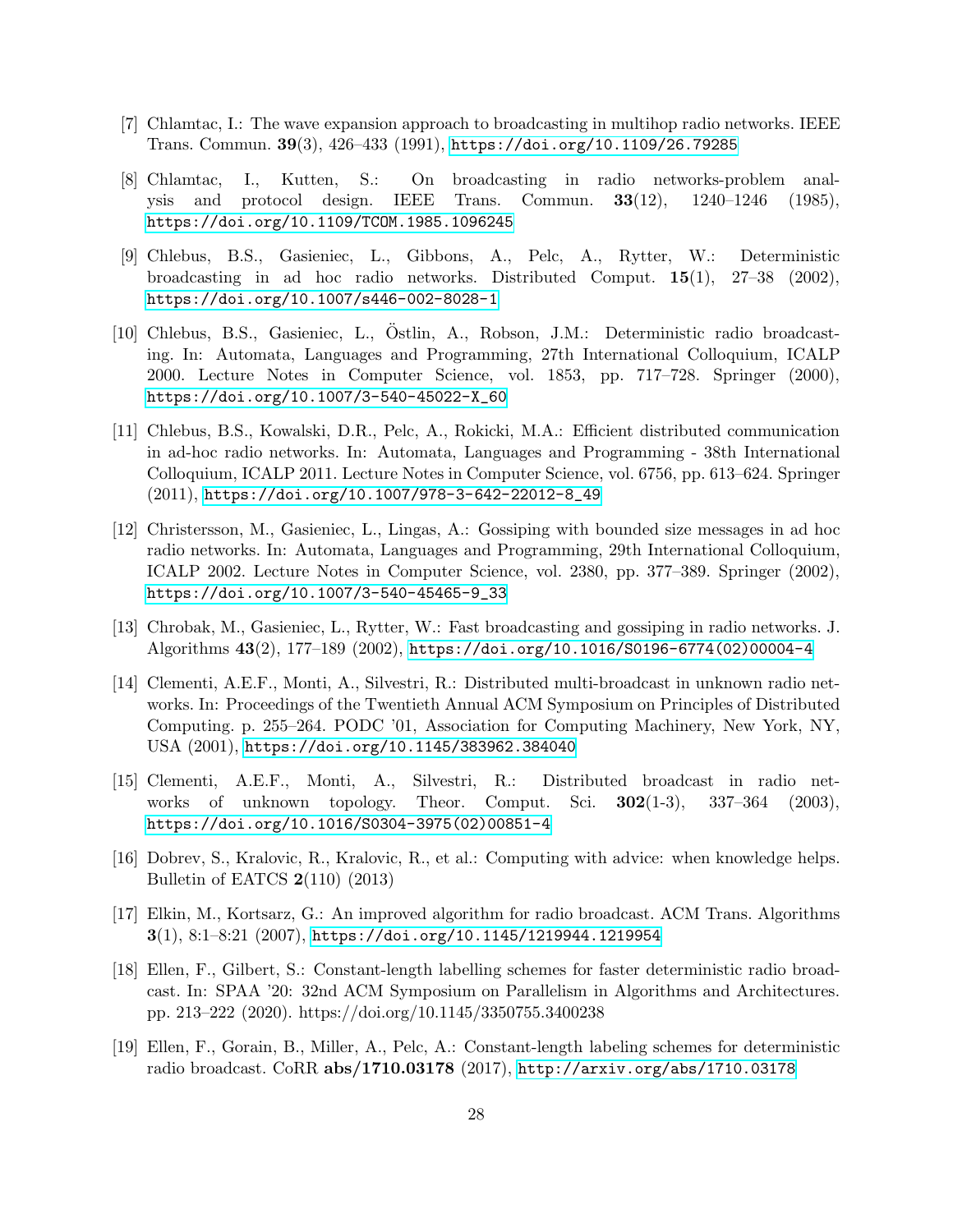- <span id="page-28-0"></span>[20] Ellen, F., Gorain, B., Miller, A., Pelc, A.: Constant-length labeling schemes for deterministic radio broadcast. In: The 31st ACM on Symposium on Parallelism in Algorithms and Architectures, SPAA 2019. pp. 171–178 (2019). https://doi.org/10.1145/3323165.3323194
- <span id="page-28-8"></span><span id="page-28-1"></span>[21] Feuilloley, L.: Introduction to local certification. CoRR abs/1910.12747 (2019), <http://arxiv.org/abs/1910.12747>
- <span id="page-28-5"></span>[22] Gaber, I., Mansour, Y.: Centralized broadcast in multihop radio networks. J. Algorithms 46(1), 1–20 (2003), [https://doi.org/10.1016/S0196-6774\(02\)00292-4](https://doi.org/10.1016/S0196-6774(02)00292-4)
- [23] Gasieniec, L.: On efficient gossiping in radio networks. In: Structural Information and Communication Complexity, 16th International Colloquium, SIROCCO 2009. Lecture Notes in Computer Science, vol. 5869, pp. 2–14. Springer (2009), [https://doi.org/10.1007/978-3-642-11476-2\\_2](https://doi.org/10.1007/978-3-642-11476-2_2)
- <span id="page-28-7"></span><span id="page-28-6"></span>[24] Gasieniec, L., Lingas, A.: On adaptive deterministic gossiping in ad hoc radio networks. Inf. Process. Lett. 83(2), 89–93 (2002), [https://doi.org/10.1016/S0020-0190\(01\)00312-X](https://doi.org/10.1016/S0020-0190(01)00312-X)
- [25] Gasieniec, L., Pagourtzis, A., Potapov, I., Radzik, T.: Deterministic communication in radio networks with large labels. Algorithmica  $47(1)$ ,  $97-117$   $(2007)$ . https://doi.org/10.1007/s00453-006-1212-3, <https://doi.org/10.1007/s00453-006-1212-3>
- <span id="page-28-2"></span>[26] Gasieniec, L., Peleg, D., Xin, Q.: Faster communication in known topology radio networks. Distributed Comput. 19(4), 289–300 (2007), <https://doi.org/10.1007/s00446-006-0011-z>
- <span id="page-28-3"></span>[27] Gasieniec, L., Potapov, I.: Gossiping with unit messages in known radio networks. In: Foundations of Information Technology in the Era of Networking and Mobile Computing, IFIP  $17<sup>th</sup>$ World Computer Congress - TC1 Stream / 2<sup>nd</sup> IFIP International Conference on Theoretical Computer Science (TCS 2002). IFIP Conference Proceedings, vol. 223, pp. 193–205. Kluwer (2002), [https://doi.org/10.1007/978-0-387-35608-2\\_17](https://doi.org/10.1007/978-0-387-35608-2_17)
- <span id="page-28-10"></span><span id="page-28-4"></span>[28] Gasieniec, L., Potapov, I., Xin, Q.: Time efficient centralized gossiping in radio networks. Theor. Comput. Sci. 383(1), 45–58 (2007), <https://doi.org/10.1016/j.tcs.2007.03.059>
- [29] Gorain, B., Pelc, A.: Short labeling schemes for topology recognition in wireless tree networks. In: Structural Information and Communication Complexity - 24th International Colloquium, SIROCCO 2017. Lecture Notes in Computer Science, vol. 10641, pp. 37–52. Springer (2017), [https://doi.org/10.1007/978-3-319-72050-0\\_3](https://doi.org/10.1007/978-3-319-72050-0_3)
- <span id="page-28-11"></span>[30] Gorain, B., Pelc, A.: Finding the size and the diameter of a radio network using short labels. Theoretical Computer Science (2021). https://doi.org/https://doi.org/10.1016/j.tcs.2021.02.004, <https://www.sciencedirect.com/science/article/pii/S0304397521000797>
- <span id="page-28-9"></span>[31] Ilcinkas, D.: Structural Information in Distributed Computing. Ph.D. thesis, ETH Zurich, Switzerland (2019)
- <span id="page-28-12"></span>[32] Ilcinkas, D., Kowalski, D.R., Pelc, A.: Fast radio broadcasting with advice. Theor. Comput. Sci. 411(14-15), 1544–1557 (2010), <https://doi.org/10.1016/j.tcs.2010.01.004>